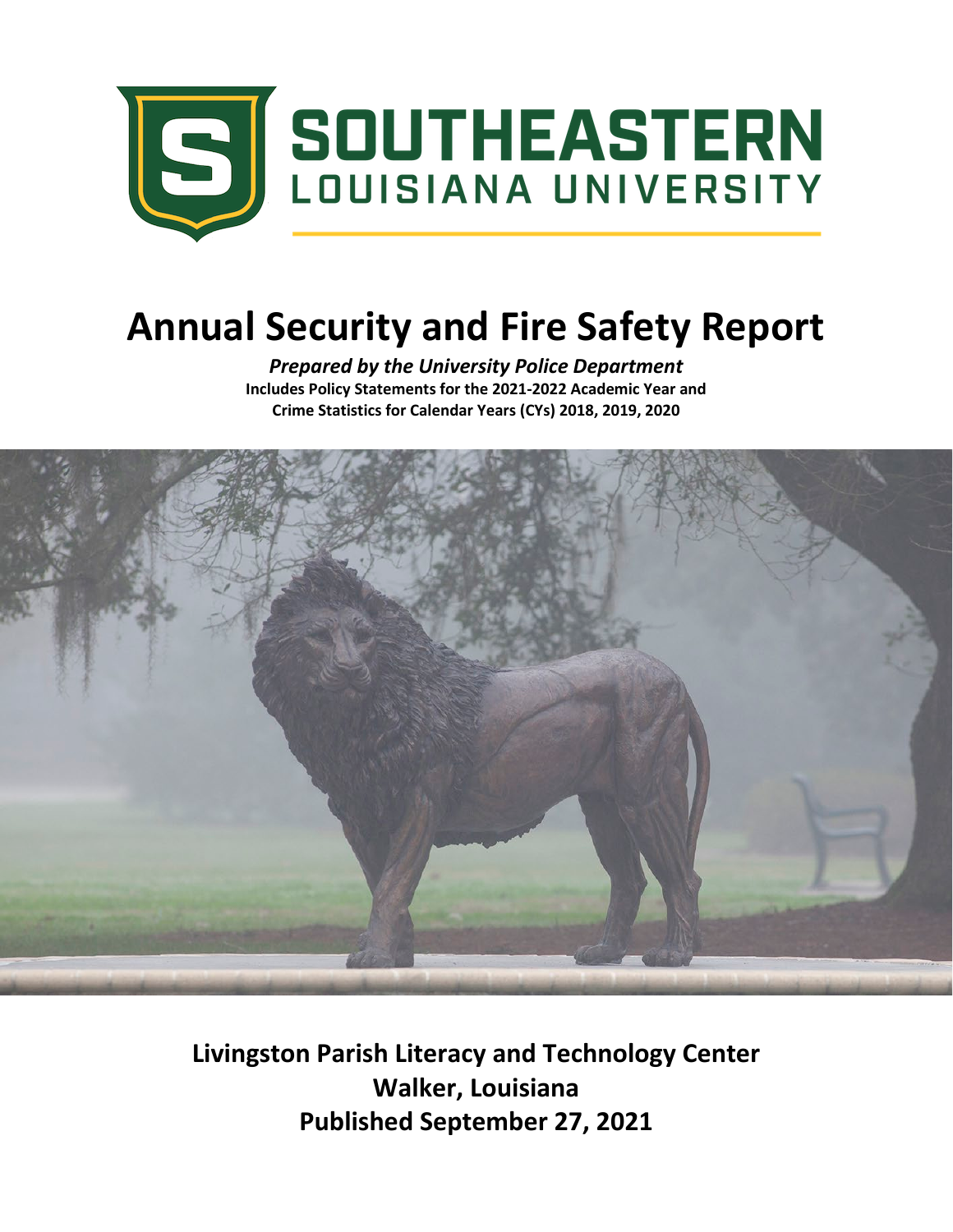# **Southeastern Louisiana University – Livingston Parish Literacy and Technology Center Annual Security and Fire Safety Report**

| <b>Table of Contents</b>                                                                                             |         |
|----------------------------------------------------------------------------------------------------------------------|---------|
| <b>Section Title</b>                                                                                                 | Page(s) |
| Introduction and Welcome                                                                                             | 4       |
| Crime/Emergency Reporting and University Response                                                                    | 5       |
| Authority and Jurisdiction of Southeastern University Police                                                         | 10      |
| Security of and Access to Campus Facilities                                                                          | 11      |
| Campus Safety Alerts - Notifying the Southeastern Community about<br><b>Reported Crimes</b>                          | 12      |
| Immediate or Emergency Notification, Emergency Response, and the<br><b>Emergency Mass Notification System (EMNS)</b> | 14      |
| Emergency Mass Notification System (EMNS) Testing and Registration                                                   | 16      |
| <b>Emergency Preparedness Overview</b>                                                                               | 18      |
| Daily Crime and Fire Log                                                                                             | 20      |
| Preparation of Annual Disclosure of Crime Statistics & Clery Compliance                                              | 21      |
| Clery Act Geography Definitions/Inclusions                                                                           | 22      |
| Clery Act/UCR/NIBRS Crime Definitions                                                                                | 23      |
| <b>Unfounded Crimes</b>                                                                                              | 24      |
| TABLE: Unfounded Crimes 2018, 2019, 2020                                                                             | 25      |
| TABLE: Reported Crime Statistics 2018, 2019, 2020                                                                    | 26      |
| Arrests and Referrals for Drug, Liquor, and Weapon Law Violations                                                    | 27      |
| TABLE: Drug Law Violation Arrests and Referrals 2018, 2019, 2020                                                     | 28      |
| TABLE: Liquor Law Violation Arrests and Referrals 2018, 2019, 2020                                                   | 28      |
| TABLE: Weapon Law Violation Arrests and Referrals 2018, 2019, 2020                                                   | 28      |
| <b>Hate Crimes</b>                                                                                                   | 29      |
| TABLE: Hate Crime Statistics 2018, 2019, 2020                                                                        | 29      |
| Violence Against Women Act (VAWA) Reauthorization                                                                    | 29      |
| Sexual Misconduct Policies, Services, Resources, and Protocols                                                       | 29      |
| Federal Clery Act Definitions of Domestic Violence, Dating Violence,<br>Sexual Assault, And Stalking                 | 30      |

Southeastern Louisiana University Annual Security and Fire Safety Report for CY 2020 Livingston Parish Literacy and Technology Center 2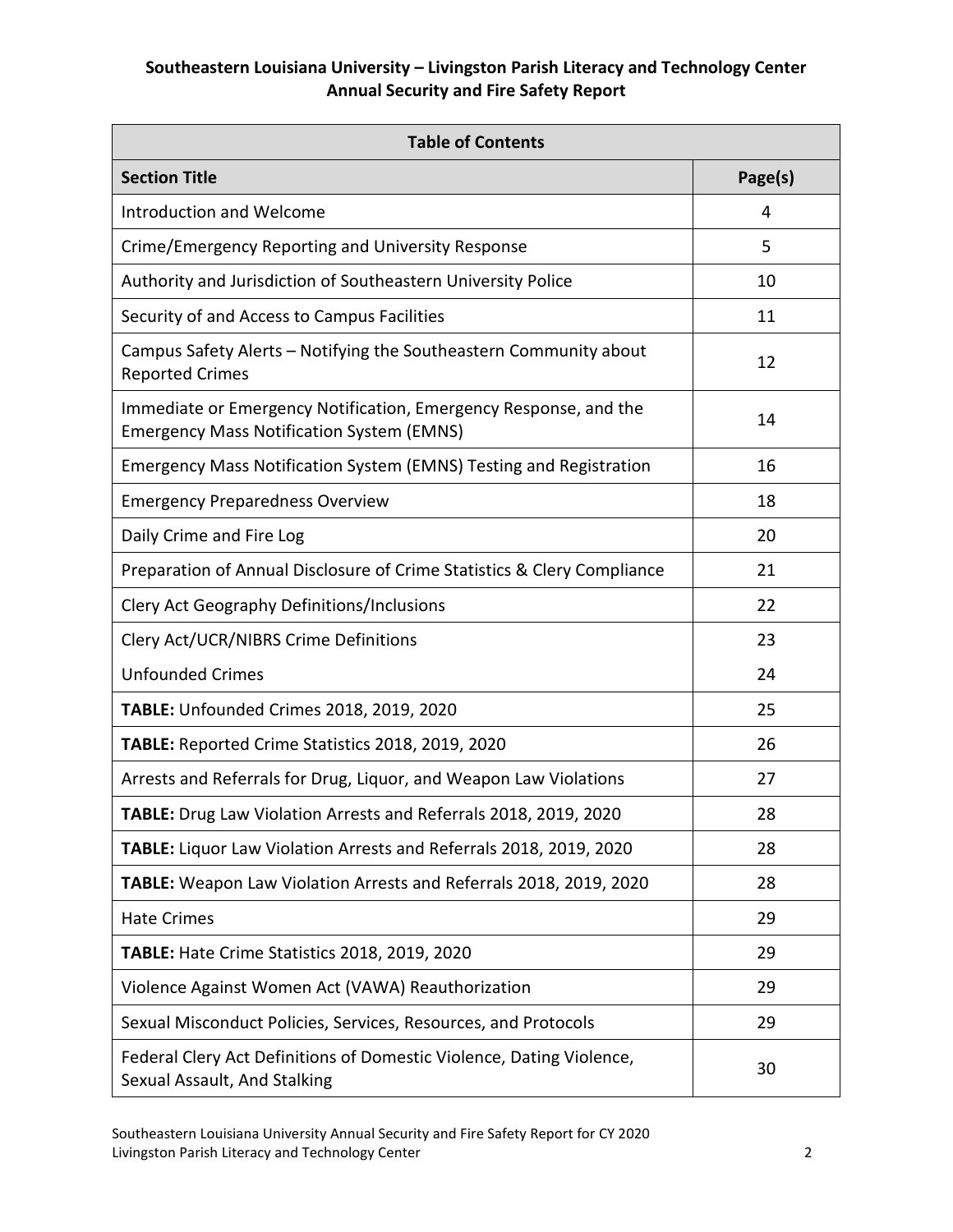| <b>Table of Contents</b>                                                                                                                                                                                                    |         |
|-----------------------------------------------------------------------------------------------------------------------------------------------------------------------------------------------------------------------------|---------|
| <b>Section Title</b>                                                                                                                                                                                                        | Page(s) |
| Jurisdictional Definitions of Domestic Violence, Dating Violence, Sexual<br>Assault, And Stalking                                                                                                                           | 32      |
| <b>Consent Defined</b>                                                                                                                                                                                                      | 33      |
| TABLE: VAWA Reported Crime Statistics 2018, 2019, 2020                                                                                                                                                                      | 33      |
| Programs to Prevent Domestic Violence, Dating Violence, Sexual Assault,<br>and Stalking                                                                                                                                     | 36      |
| Procedures Victims Should Follow If a Crime of Domestic Violence, Dating<br>Violence, Sexual Assault, or Stalking Occurs                                                                                                    | 36      |
| Procedures the University Will Follow When a Crime of Domestic<br>Violence, Dating Violence, Sexual Assault, or Stalking Is Reported                                                                                        | 37      |
| Assistance for Victims - Rights & Options                                                                                                                                                                                   | 40      |
| Rights of Victims and the Institution's Responsibilities for Orders of<br>Protection, No-Contact Orders, Restraining Orders, or Similar Lawful<br>Orders Issued By a Criminal, Civil, or Tribal Court or By the Institution | 40      |
| On- And Off-Campus Services for Victims                                                                                                                                                                                     | 42      |
| Sex Offender Registry and Access to Related Information                                                                                                                                                                     | 64      |
| Alcohol/Drug Policies                                                                                                                                                                                                       | 65      |
| Drug Free Schools and Communities Act (DFSCA) Compliance                                                                                                                                                                    | 66      |
| <b>Weapons Policy</b>                                                                                                                                                                                                       | 66      |
| <b>Missing Students</b>                                                                                                                                                                                                     | 66      |
| Crime Prevention, Fire Safety, and Safety Awareness Programming                                                                                                                                                             | 67      |
| <b>Fire Safety Report</b>                                                                                                                                                                                                   | 69      |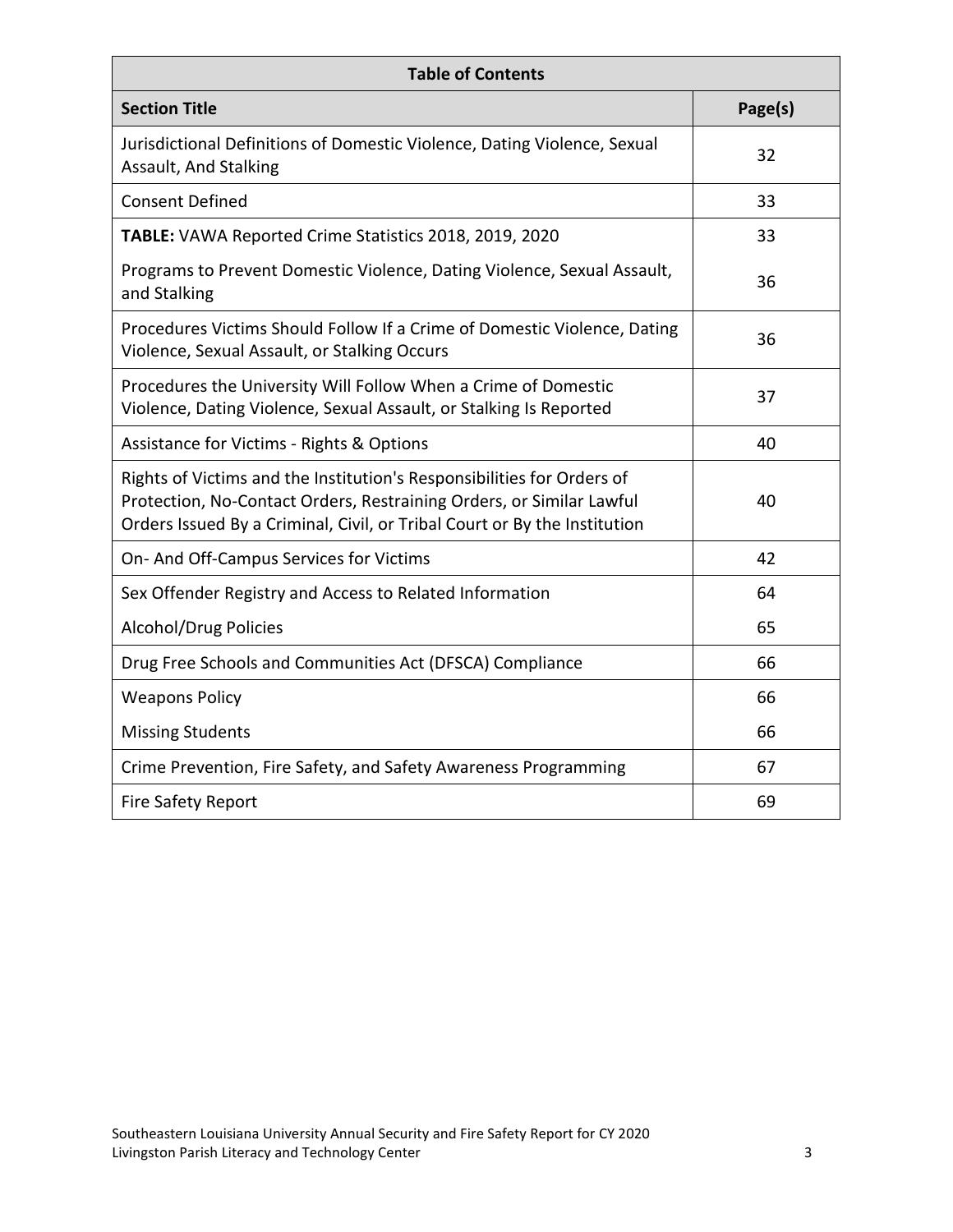# **Southeastern Louisiana University – Livingston Parish Literacy and Technology Center Annual Security and Fire Safety Report**

Everyone at Southeastern Louisiana University has a role in providing a safe environment in support of the academic excellence for which we strive.

Southeastern thoroughly evaluates the security needs of the community and considers these needs on a continuing basis. As a result of such careful analysis, the University has implemented policies to promote a safe learning and work environment. These policies work in conjunction with federal, state, and local laws. Each member of the Southeastern community is responsible for knowing and complying with these laws and policies.

This Annual Security and Fire Safety Report contains many policy statements related to safety and security at Southeastern. This report also details many of the steps taken by Southeastern to ensure the security of its students and employees and it outlines some measures we can each follow for our own security and that of the community.

Although Southeastern goes to great lengths to promote a safe and secure environment, personal safety is an individual responsibility. We must each take responsibility for our own safety as well as the safety of those around us.

Southeastern recognizes and supports the integral role the University Police Department (UPD) plays as part of its commitment to academic excellence. We at the UPD are proud of our history of outstanding service to the Southeastern community and we are also aware of the challenges posed in a campus environment. UPD collaborates with other areas of the University to provide on-going education and enforcement of laws and policies at Southeastern.

Working together, we will continue to keep Southeastern Louisiana University a safe campus for all.

**University Police Department Southeastern Louisiana University**

**The Annual Campus Security Report is published in compliance with the Jeanne Clery Disclosure of Campus Security Policy and Campus Crime Statistics Act of 1998 (the "Clery Act") and is also available at:**

# [http://www.southeastern.edu/admin/police/clery/security\\_fire\\_reports/annual\\_reports](http://www.southeastern.edu/admin/police/clery/security_fire_reports/annual_reports)

A printed copy of the report may also be obtained by visiting the University Police Department in Pride Hall, 1<sup>st</sup> floor, 1301 SGA Drive, Hammond, LA 70402 during University business hours.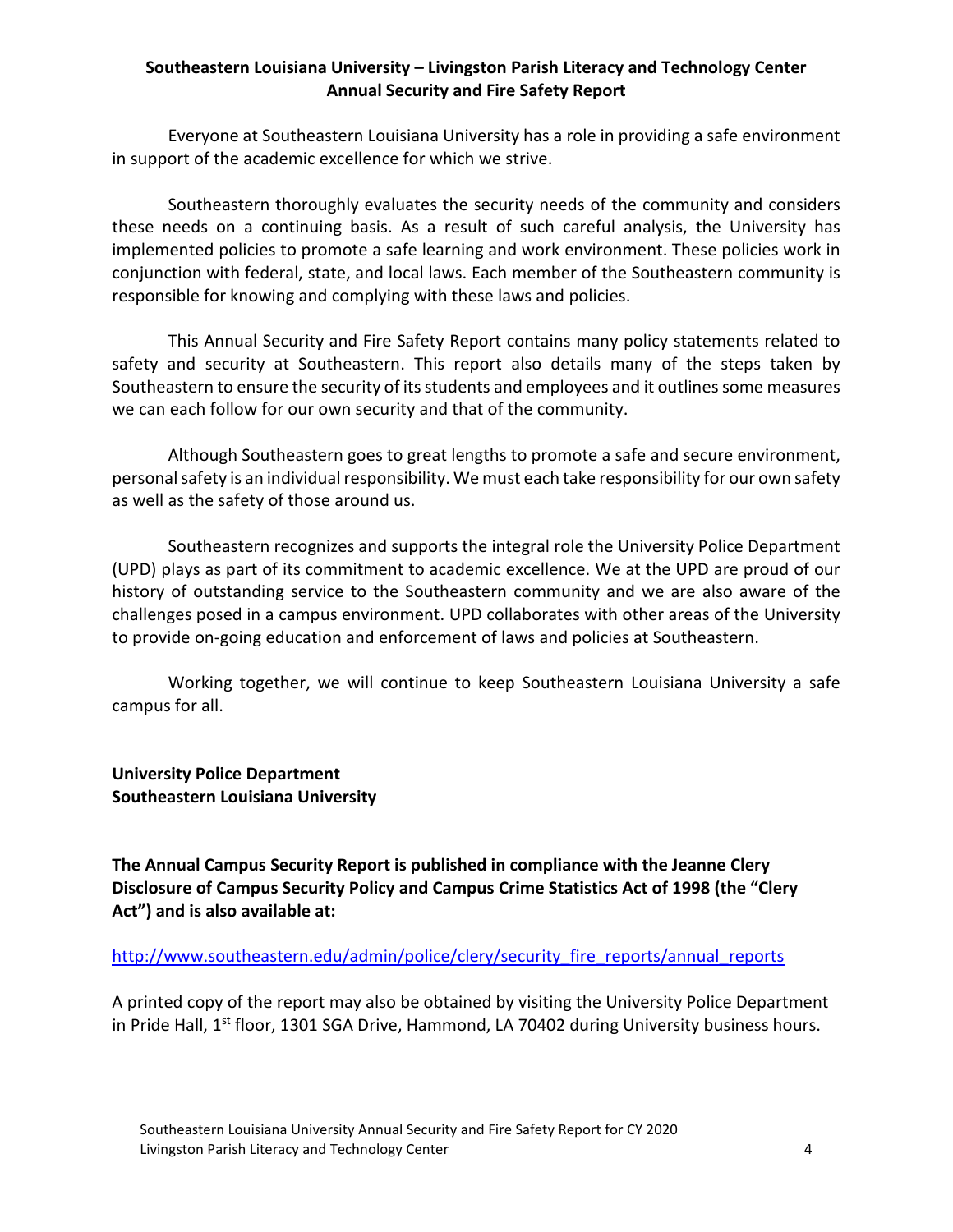# **CRIME/EMERGENCY REPORTING AND UNIVERSITY RESPONSE**

Members of the Southeastern community  $-$  students, faculty, staff, and guests  $-$  are encouraged to report all criminal actions, emergencies, or other public safety related incidents occurring within the University's Clery geography to the University Police Department (UPD) in an accurate, prompt, and timely manner. The University's Clery geography includes: on campus property including campus residence halls, buildings, and/or facilities; designated non-campus properties and facilities; public property adjacent to and immediately accessible from on campus property, and leased, rented, or otherwise recognized and/or controlled buildings, spaces, and/or facilities. UPD has been designated by Southeastern as the official office for campus crime reporting. UPD strongly encourages the accurate and prompt reporting of crimes. Accurate and prompt reporting ensures UPD is able to evaluate, consider and send timely warning reports, disclose crimes through ongoing disclosure processes such as the posting of crimes in the Daily Crime and Fire Log, and accurately documenting reportable crimes in its annual statistical disclosure.

# **To report an emergency, members of the community should:**

- Call the Livingston Center main desk by dialing (225) 665-3303
- Report in person to the university police officer assigned to the Livingston Center
- Dial 911 and advise the 911 operator the address is Livingston Parish Literacy and Technology Center, 9261 Florida Blvd, Walker, LA 70785

# **For non-emergencies:**

- Members of the community may contact UPD by electronic mail message at [police@southeastern.edu.](mailto:police@southeastern.edu) This e-mail address is NOT monitored 24-hours, so should not be used for emergencies.
- Submit an anonymous report through the University Police Department website at www.southeastern.edu/admin/police/anonymous reporting. This form is NOT monitored 24-hours, so should not be used for emergencies.

If no immediate emergency response is needed, crimes, violations of the Student Code of Conduct, and violations of other University policies or procedures may be reported to anyone considered a **Campus Security Authority (CSA).**

# **Campus Security Authorities (CSAs)**

In addition to University Police Department employees, other individuals at Southeastern are also considered to be "Campus Security Authorities" under the Clery Act. This includes anyone at the University with some responsibility related to safety or security on campus.

Examples of Campus Security Authorities include, but are not limited to:

- An individual responsible for monitoring entrance into institutional property, such as students working the desk in the Pennington Student Activity Center
- Parking enforcement staff
- Event security staff, such as contracted security personnel at sporting events and students volunteering to perform security functions at student organization events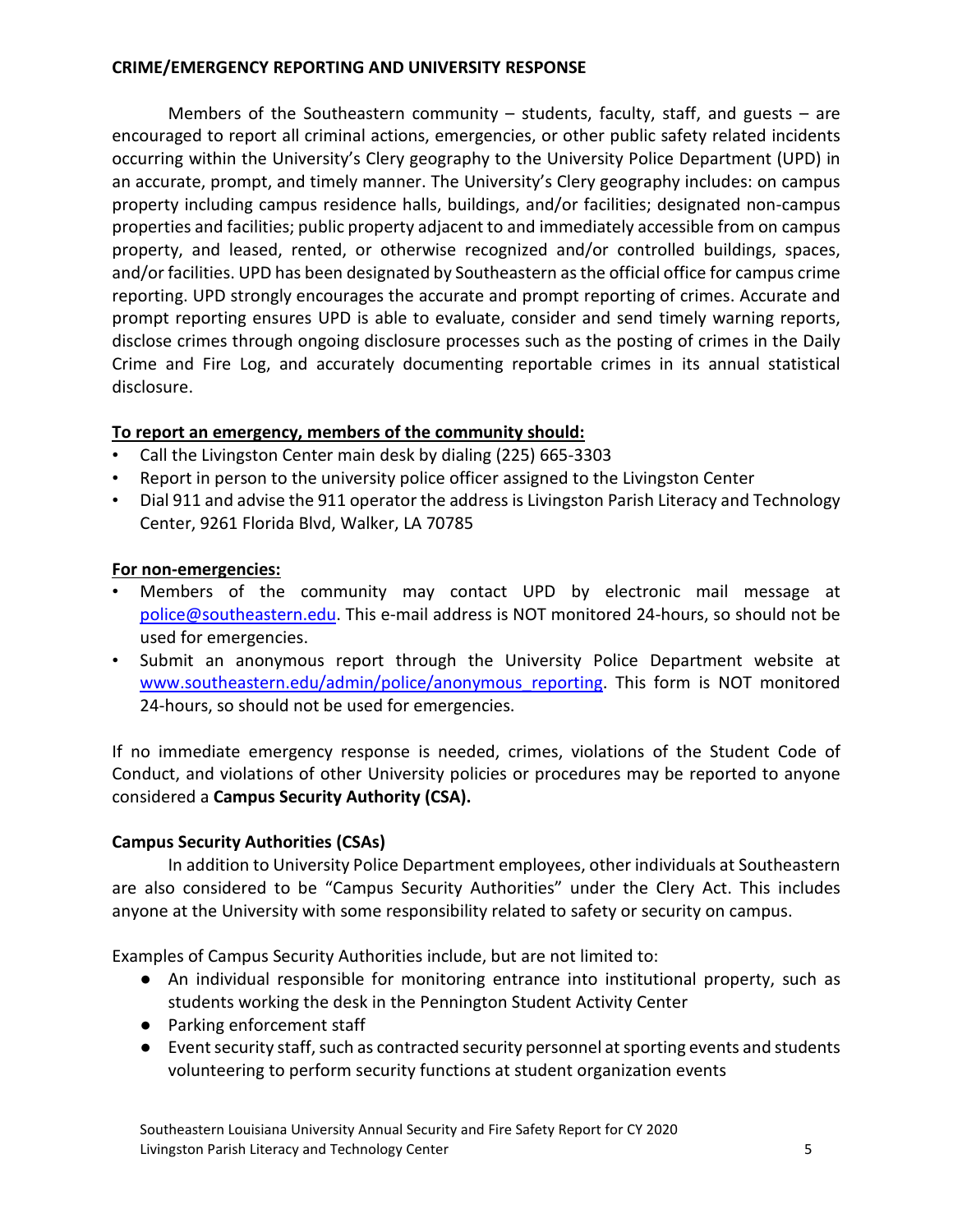- Title IX Coordinator and assistants
- Residence hall staff, including Resident Assistants
- Any individual or organization designated as one to which students and employees should report criminal offenses, such as Student Affairs, Academic Advisors, and Human Resources
- A University official who has significant responsibility for student and campus activities, including, but not limited to, athletic coaches, student organization advisors, and personnel involved in student discipline and campus judicial proceedings

Faculty who are only employed for instruction purposes and have no other duties or involvement with other aspects of the University are not likely to be considered Campus Security Authorities under the Clery Act. A faculty member who also serves as an advisor for a student organization is considered a Campus Security Authority due to the additional involvement and responsibilities in their role as advisor.

Campus Security Authorities are responsible for immediately reporting all those allegations of crimes specified in the Clery Act reported to them, which they conclude were made in good faith, to the University Police Department.

The crimes specified in the Clery Act are murder/non-negligent manslaughter, negligent manslaughter, forcible and non-forcible sex offenses, stalking, domestic violence, dating violence, robbery, aggravated assault, burglary, motor vehicle theft, and arson.

If there is evidence that the perpetrator was motivated by bias, then simple assault, larceny (theft), intimidation, and vandalism must be reported as well (please see the definitions provided below).

Timely submission of reports by CSAs is very important. If a crime is reported to a CSA, but goes no further, Southeastern will be unable to fully meet its obligations under the law. Moreover, the campus community may lack information that could help increase safety awareness.

## **Pastoral and Professional Counselors**

As a result of the negotiated rulemaking process which followed the signing into law, the 1998 amendments to 20 U.S.C. Section 1092 (f), clarification was given to those considered to be Campus Security Authorities. Campus "Pastoral Counselors" and Campus "Professional Counselors," when acting as such, are not considered to be a Campus Security Authority and are not required to report crimes for inclusion into the annual disclosure of crime statistics. They are encouraged, if and when they deem it appropriate, to inform persons being counseled of the procedures to report crimes on a voluntary and confidential basis for inclusion into the annual crime statistics.

Pastoral Counselors are defined as "An employee of an institution, who is associated with a religious order or denomination, recognized by that religious order or denomination as someone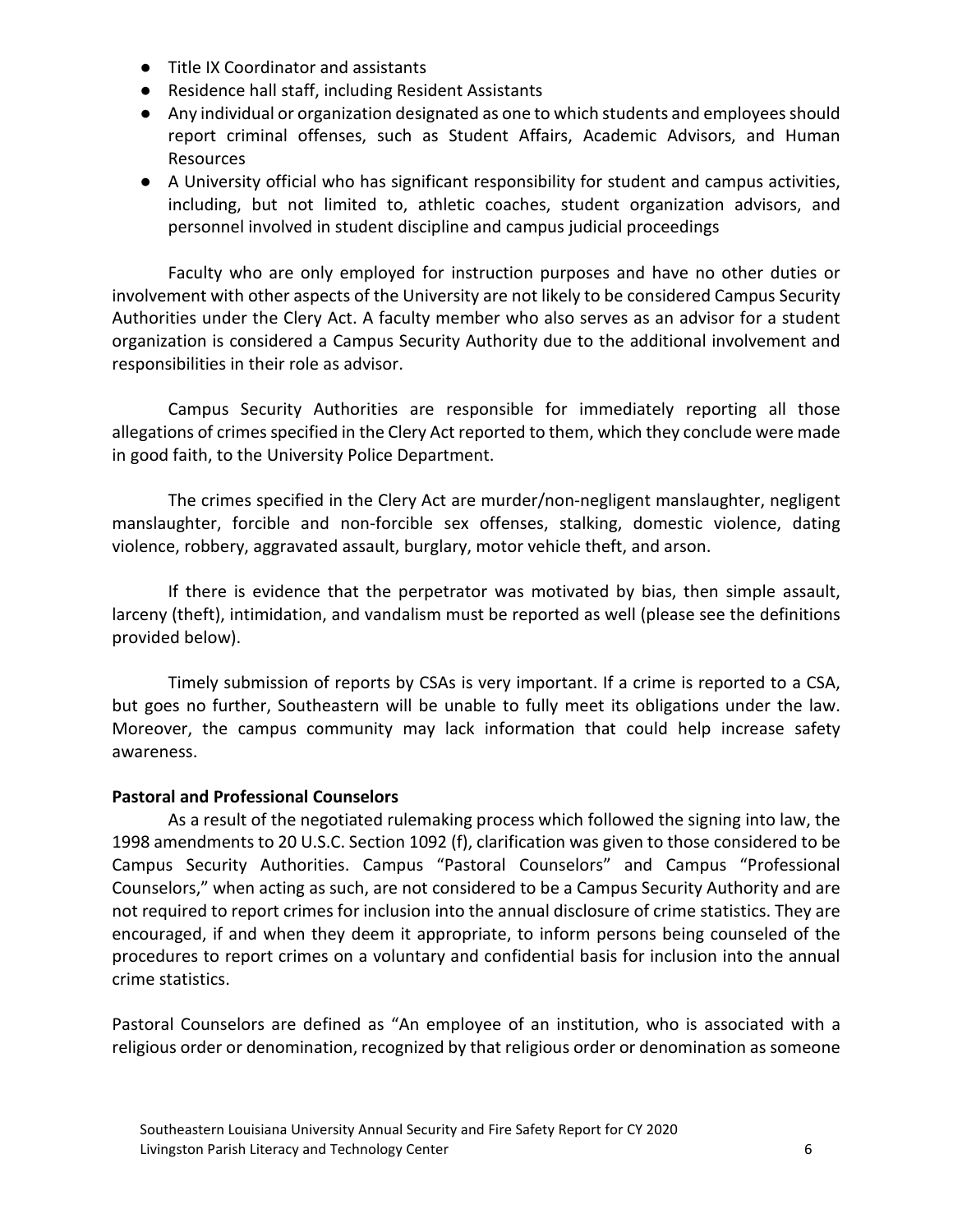who provides confidential counseling and who is functioning within the scope of that recognition as a pastoral counselor."

Professional Counselors are defined as "An employee of an institution whose official responsibilities include providing psychological counseling to members of the institution's community and who is functioning within the scope of his or her license or certification."

Some individuals and offices on campus to whom crimes, violations of the Student Code of Conduct, or violations of other University policies or procedures may be reported in nonemergency situations include:

- Sex-based offenses, stalking, sexual harassment, and other incidents of sexual or relationship violence can also be reported to the University's Title IX Director by dialing (985) 549-5888, or in person in Dyson Hall, Room 120. This office is NOT open 24-hours and does not provide emergency services.
- Violations of the Student Code of Conduct may be reported directly to the Office for Student Advocacy and Accountability (OSAA) by calling (985) 549-2213, or in-person in Mims Hall, Room 207, or on-line at [www.southeastern.edu/reportit.](http://www.southeastern.edu/reportit) This office is NOT open 24-hours and does not provide emergency services.
- Violations of University policies or procedures by employees may be reported to the Human Resources Office (HR) by calling (985) 549-2001, or in person at North Campus Human Resources Building. This office is NOT open 24-hours and does not provide emergency services.

## **Response to Reports**

University Police officers are available 24 hours a day, every day and night, all year long to answer calls for service. The University Police Department does not close, even if the rest of the University is closed for any reason. University police procedures require an immediate response to emergency calls. Priority response is given to crimes against persons and personal injuries. UPD responds to all reports of crimes and/or emergencies on-campus, adjacent to campus within its public property reporting area, or within a campus-controlled, -owned, operated, and/or -recognized facility, building, residence hall, or area. Incidents occurring oncampus, within residence halls or non-campus buildings, or on recognized public property adjacent to or contiguous to University-owned, -controlled, -operated, or -recognized facilities, buildings, or areas are documented and processed for further investigation and may be reviewed by the Office for Student Advocacy and Accountability, Title IX Director, and/or Vice President for Student Affairs. Additional information obtained via any investigation may also be forwarded to the Office for Student Advocacy and Accountability if a violation of the Student Code of Conduct is alleged.

To obtain information or request police or safety escort services, community members should call (225) 665-3303. When placing an emergency call, remember to stay on the line and wait for the dispatcher to end the call.

If a sexual assault should occur on campus, staff on scene, including UPD, will offer the victim a wide variety of resources and services. This publication contains information about on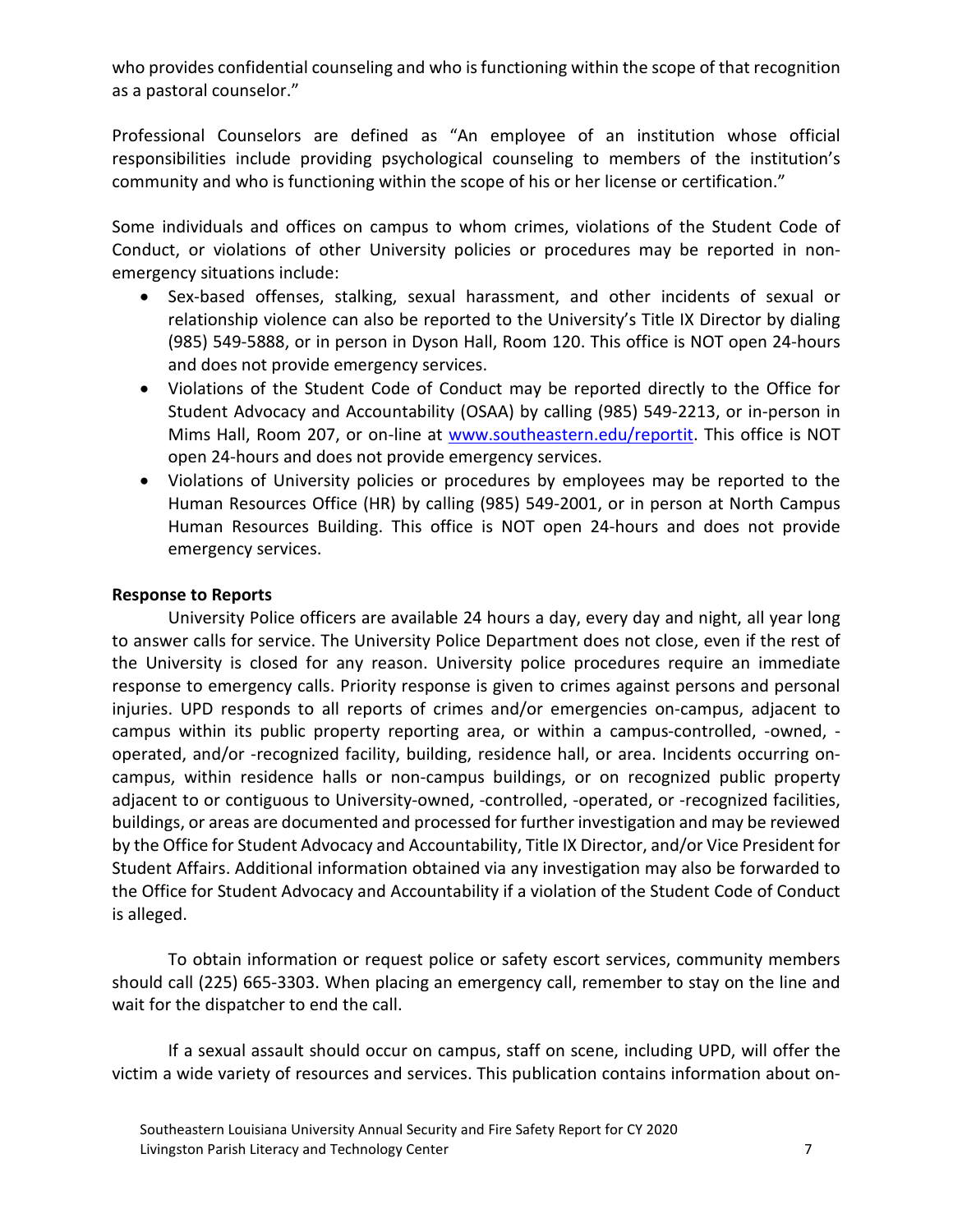and off-campus resources and services available to the Southeastern community. The information regarding "resources" is not provided to infer these resources are "crime reporting entities" for Southeastern.

As mentioned, crimes should be reported to UPD to ensure inclusion in the annual crime statistics and to aid in providing timely warning notices to the community, when appropriate. For example, a crime reported only to the University Counseling Center would not be known to UPD, a campus security authority (CSA), or other University official.

# **Responsibilities of the Southeastern Community for Their Own Personal Safety**

Members of the Southeastern community must assume responsibility for their own personal safety and the security of their personal property when on and off campus. The following precautions provide guidance:

- Report all suspicious activity to UPD immediately.
- Never take personal safety for granted.
- Use the UPD escort service if you feel unsafe.
- Limit alcohol consumption and leave social functions that get too loud, too crowded, or that have too many people drinking excessively. Remember to call UPD for help at the first sign of trouble on campus.
- Carry only small amounts of cash.
- Never leave valuables (purses, backpacks, laptops, call phones, etc.) unattended.
- Carry your keys and Southeastern ID at all times and do not lend them to anyone.
- Lock up bicycles, motorcycles, and car doors and close windows when leaving your car.
- Always lock the door to your residence hall room, whether or not you are there. Be certain that your door is locked when you go to sleep and ensure windows are closed and locked when you are not at home. Do not prop interior or exterior doors.
- Do not leave valuables in your car, especially if they can be easily noticed.
- Record serial numbers of valuable items.
- Inventory your personal property and insure it appropriately with personal insurance coverage.

# **Voluntary Confidential Reporting**

Occasionally, students who are victims of crime wish to report the crime but may not wish to give their name and/or do not wish to pursue action through the criminal justice system or any University process. Students may make such voluntary, confidential reports to Licensed Professional Counselors employed at the University Counseling Center. As allowed by the Clery Act, licensed professional counselors who receive confidential reports in their capacity and function as counselors are not required to report crimes to the University Police Department for inclusion into the annual disclosure of crime statistics or for the purpose of a timely warning. The University encourages counselors, if and when they deem it appropriate, to inform students they may report incidents of crime to UPD, even if they do not wish to pursue the matter.

Certain other University departments and Campus Security Authorities (CSAs) may accept confidential reports from a victim. The Clery Act, however, requires these departments and CSAs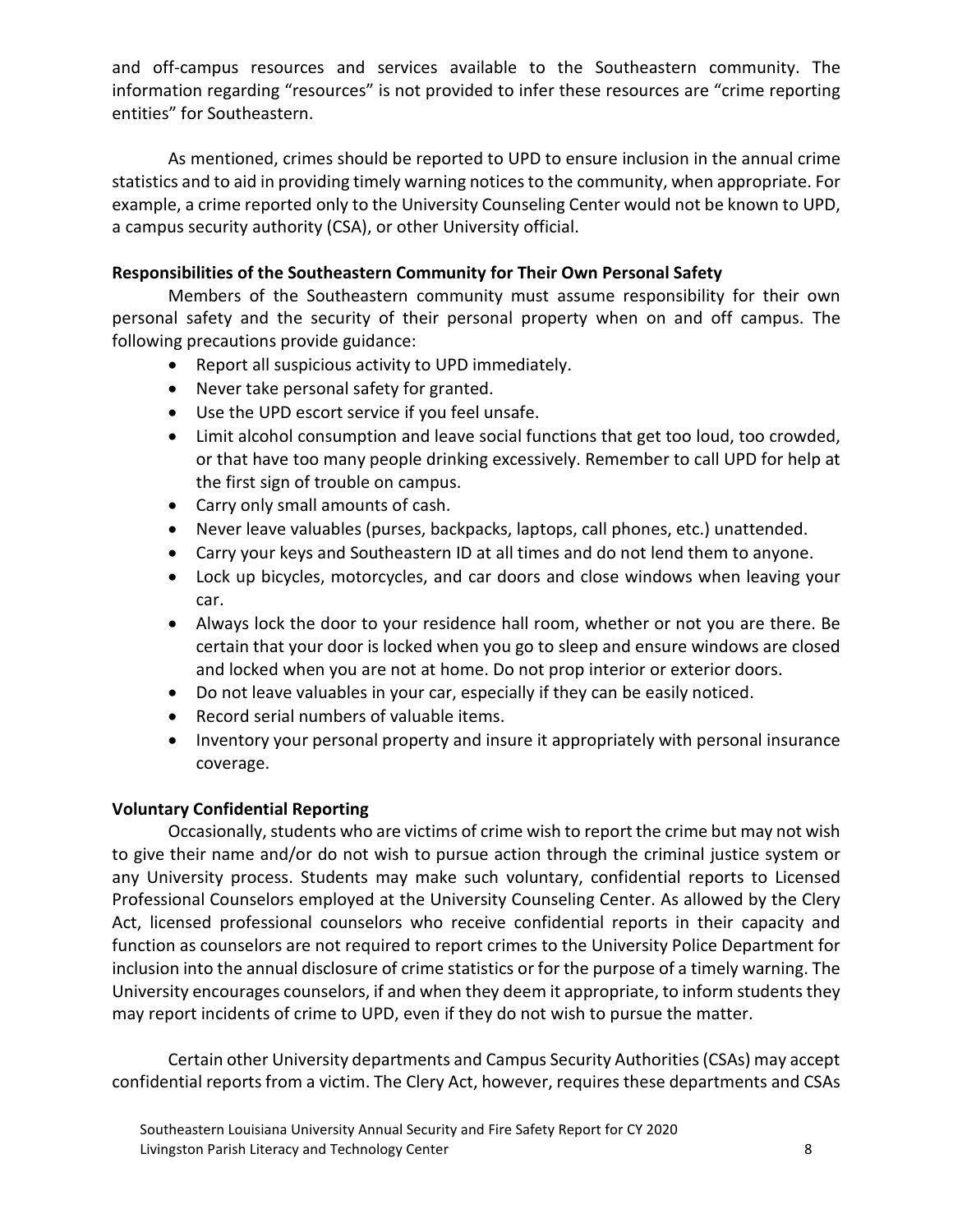to report the crime to the University Police Department. This reporting allows the University to maintain accurate records on the number of incidents, determine if there is a pattern of crime with regard to a particular location, method, or assailant, and alert the campus community of an ongoing threat if needed.

## **Anonymous Reporting**

At the Southeastern Louisiana University Police Department, we encourage our community to pass us information they feel is relevant to the safety of the community. This information can be passed on an anonymous basis, if the person volunteering the information desires it to be so. However if information is passed on an anonymous basis, the information must be corroborated through further investigation before action can be taken. The University's ability to investigate and appropriately address allegations of misconduct reported on an anonymous basis is significantly limited.

Individuals may make anonymous reports to the University Police Department through the Anonymous Reporting form on the UPD website. The form is also designed to provide the University Police Department with crime tips, along with reports in which complete anonymity is desired.

The Anonymous Reporting form can be found online at: [http://www.southeastern.edu/admin/police/anonymous\\_reporting](http://www.southeastern.edu/admin/police/anonymous_reporting)

## **Statistical Disclosure of Reported Incidents**

Incidents reported to UPD which fall into one of the required reporting classifications as defined by the Clery Act will be disclosed as a statistic in the appropriate crime table within this annual security and fire safety report published by UPD.

## **Off-Campus Crimes and Reports**

If the Walker Police Department, Livingston Parish Sheriff's Office, or other off-campus law enforcement entities are contacted about criminal activity off-campus involving Southeastern students, the agency may notify UPD. Students in these cases may be referred to the Office for Student Advocacy and Accountability if the incident involves an alleged violation of the Student Code of Conduct.

## **Monitoring of Non-Campus Student Organizations**

Southeastern may have officially recognized student organizations with non-campus facilities/residences. The Southeastern University Police Department shares jurisdiction with other local law enforcement agencies to respond to those locations adjacent to or readily accessed from campus when police services are required.

If another law enforcement agency responds to a "non-campus" student organization property in response to a citizen complaint or law enforcement concern, the local agency may notify UPD to provide support assistance to one of those locations. UPD does not patrol or provide oversight of privately-owned property/residences rented by students that fall outside of the University's Clery geography.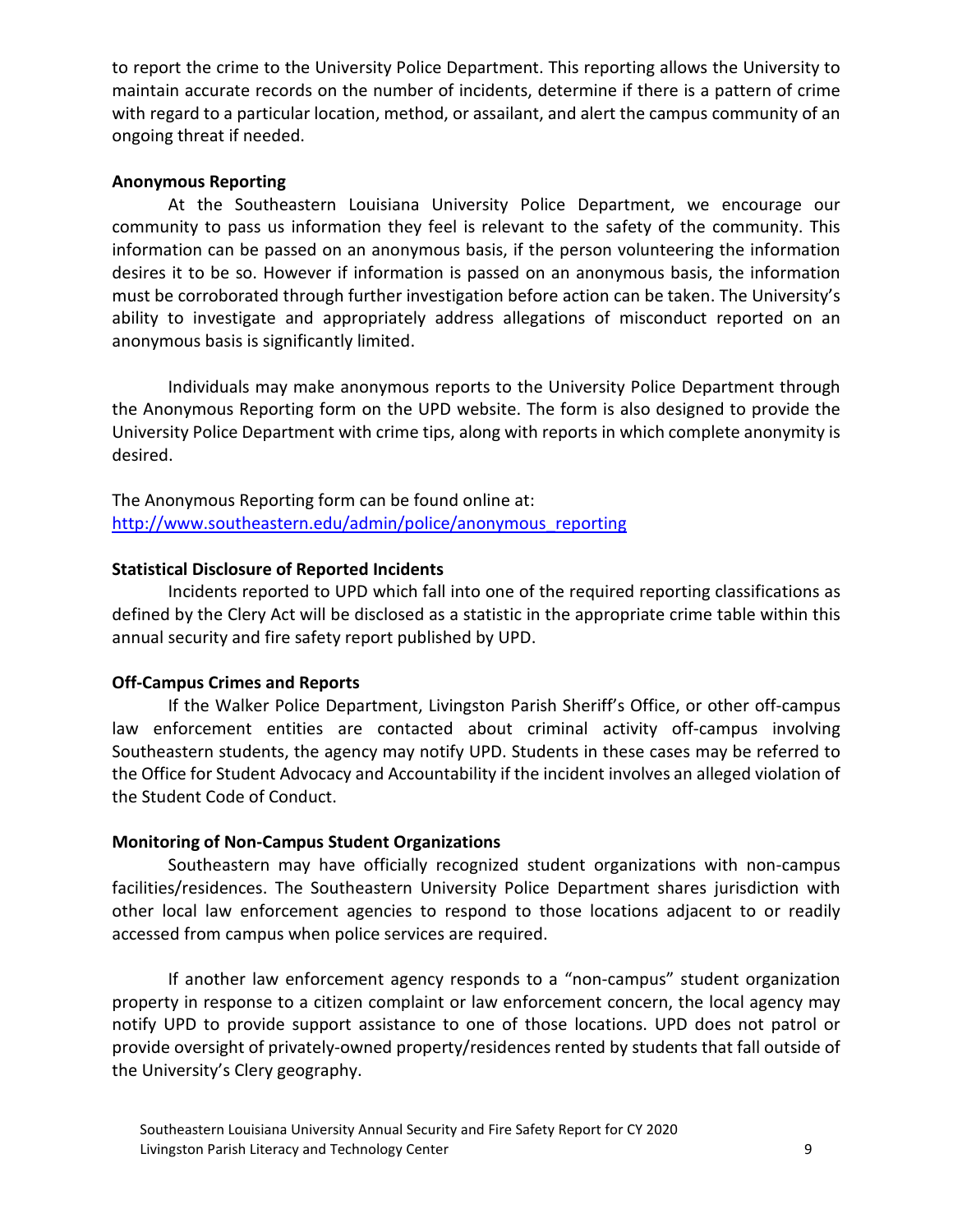## **AUTHORITY AND JURISDICTION OF SOUTHEASTERN LOUISIANA UNIVERSITY POLICE OFFICERS**

#### **Law Enforcement Authority**

Southeastern Louisiana University Police Officers are commissioned by the Louisiana Department of Public Safety and Corrections and are empowered by Louisiana Revised Statute 17:1805. As such, University Police Officers have the right to carry a concealed weapon and to exercise the power of arrest when discharging their duties while in or out of uniform, on campus or off campus under certain circumstances.

Each University Police Officer must successfully complete the Louisiana Commission on Law Enforcement's Peace Officer Standards and Training (POST) Academy, an intensive course taught through an accredited basic training academy. To maintain this certification, each officer must also successfully complete continuing education each year covering several mandated topics, including firearms qualification. At Southeastern, we require our officers complete additional hours of continuing education each year on various law enforcement topics, including, but not limited to, stalking, sexual assault, domestic violence, protective orders, arrest and search warrants, and rapid response to critical incidents.

Persons arrested by a University Police Officer who are not released on a summons or citation will be booked into the Livingston Parish Correctional Facility.

#### **University Police Jurisdiction**

University Police Officers may discharge their duties on campus and on all streets, roads, and right-of-way to the extent they are within or contiguous to the perimeter of such campuses.

Additionally, University Police Officers may discharge their duties off campus if in pursuit; engaging in intelligence gathering activity; investigating a crime committed on campus; when transporting prisoners; when transporting money, securities, or other valuables on behalf of the University; while providing security or protective services for visiting dignitaries to the University; or if specifically requested by the chief law enforcement officer of the city or parish.

The primary patrol area for University Police Officers encompasses on-campus property including campus residence halls, buildings, parking lots, and other facilities; designated noncampus properties and facilities; public property adjacent to and accessible from campus; and University leased, rented, or otherwise recognized and/or controlled buildings, spaces, and/or facilities within the State of Louisiana.

## **Criminal Background Checks**

Southeastern does not routinely conduct state and/or federal criminal background investigations on prospective students. However, it is the policy of the University that all new employees and faculty, as well as volunteers and interns who have significant interaction with students, have their criminal background records checked.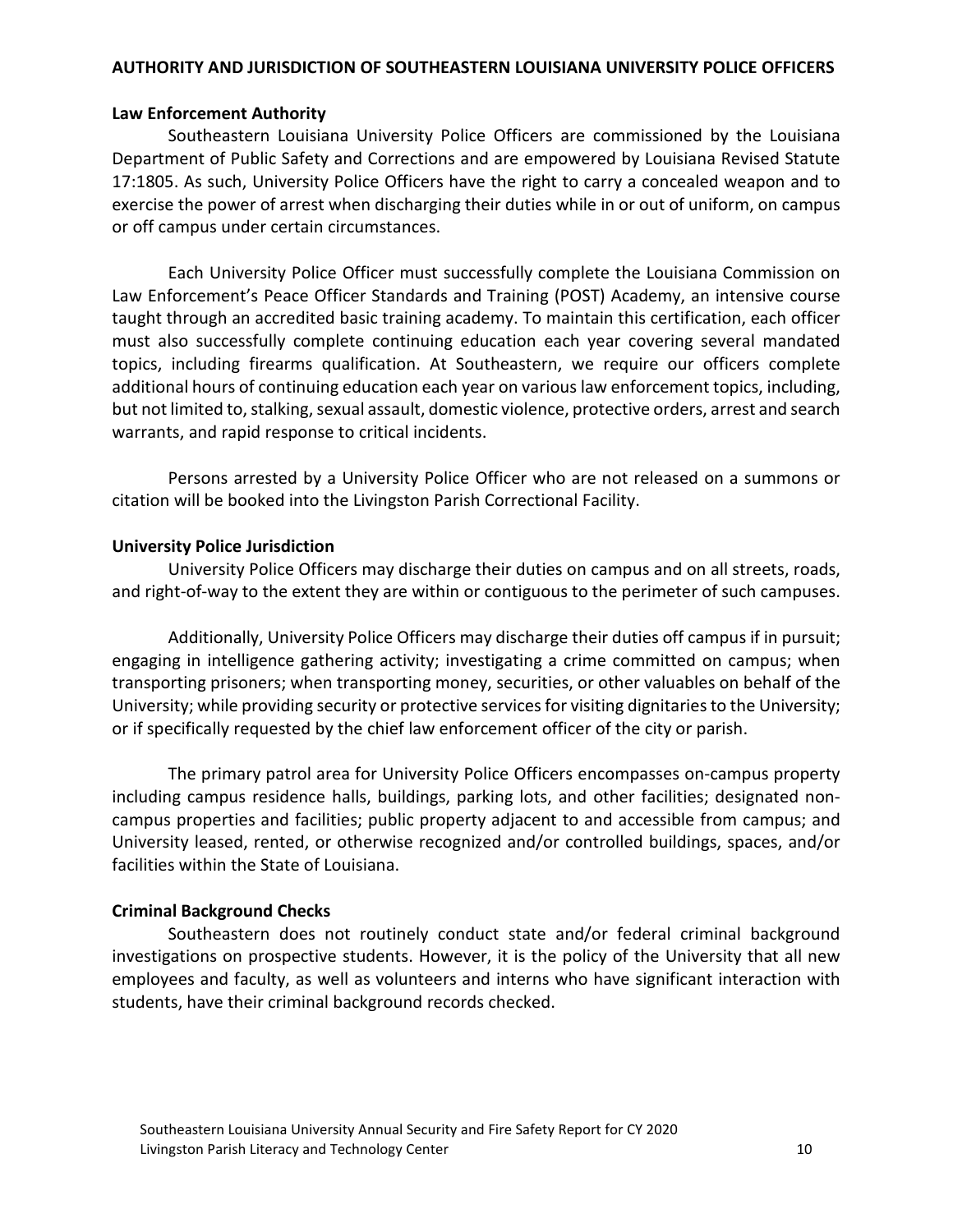## **SECURITY OF AND ACCESS TO CAMPUS FACILITIES**

Southeastern Louisiana University provides many spaces on campus open to the public. Southeastern welcomes visitors, parents, prospective students, and prospective employees to visit our campus any time the University is open for business. Campus tours are available by contacting the University at 1-800-222-7358. This number is NOT for reporting emergencies on campus.

The campus buildings and some facilities of the University are restricted to students, faculty, administrators, staff, and guests of the University, except when part or all of the campus, its buildings or facilities are open to the general public for a designated time or purpose, or when used by non-affiliated groups, organizations, or individuals that have been granted or approved by authorized University officials.

University Police Officers routinely patrol the Livingston Parish Literacy and Technology Center while it is open for business and also utilize video surveillance recording systems covering some public areas of campus.

#### **Administrative and Academic Buildings**

The main entrances to administrative and academic buildings on campus are open to students, faculty, administrators, staff, and guests of the University during normal operating hours. After regular business and class hours, all University buildings and facilities are to be secured by those who are authorized or permitted to use them. When a University building or facility is not open for general use and is locked, entry to the building or facility may be controlled or limited. Advance authorization by an appropriate University official may be required before an individual is permitted access to a University building or facility when the building or facility is locked and not open for general use.

## **Residence Halls**

The Livingston Parish Literacy and Technology Center has no residential facilities of any kind.

## **Responsibilities to Identify for University Officials**

All employees and students of the University must possess a valid and current University issued identification card at any time when they are on campus or otherwise engaging in University related activities. All persons who are on the University campus or participating in University related activities must provide adequate photo identification, upon request, to any University official and/or University Police Officer. Any person who refuses to provide the requested identification may be asked to leave the campus.

## **Maintenance of Campus Facilities**

Southeastern facilities and landscaping are maintained in a manner to minimize hazardous conditions. UPD regularly patrols the campus and reports malfunctioning lights and other unsafe physical conditions to Physical Plant Services for correction. Campus community members may additionally report hazards directly to Physical Plant Services by phone during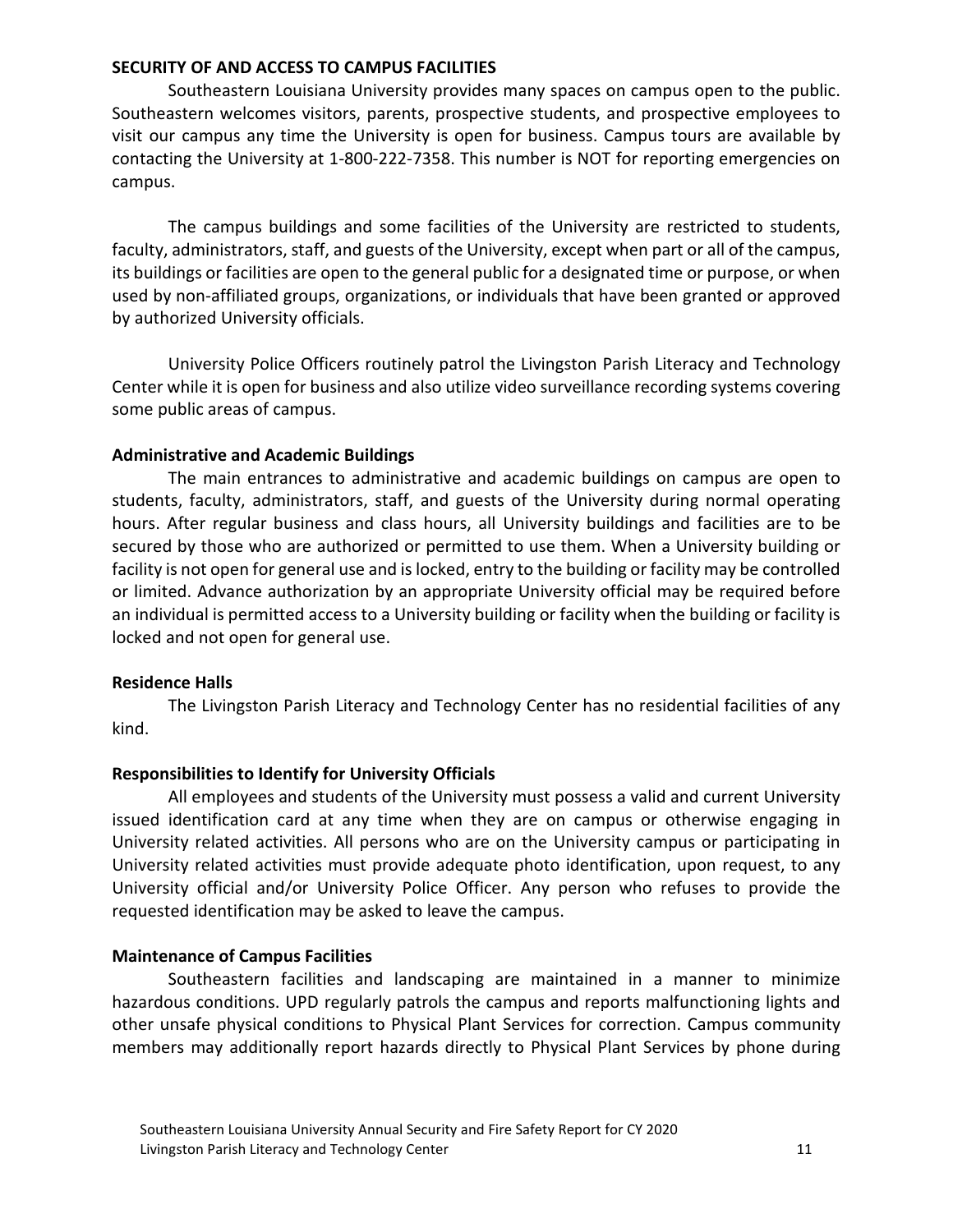regular business hours at 985-549-3333. This number is NOT for reporting emergencies on campus.

The campus' overall safety and security program is supplemented by a variety of technological systems including access control, video surveillance recording, emergency phones, and fire detection, suppression, and reporting systems. Other members of the University community are helpful when they report equipment problems to UPD or Physical Plant Services.

## **University Police Working Relationships with Other Law Enforcement Agencies**

The University Police Department maintains a positive working relationship with the Walker Police Department, Livingston Parish Sheriff's Office, and Louisiana State Police. Collaborative meetings and training sessions are occasionally held to review issues and incidents occurring within the multiple local jurisdictions. UPD is comfortable with and capable of reaching out to these responsive law enforcement entities for support and assistance as it relates to the safety and security of the campus community.

UPD officers and local law enforcement officers communicate regularly on scenes of incidents in and around the campus area. UPD investigators work closely with local law enforcement investigators when incidents arise requiring joint communication efforts. If an incident occurs that exceeds the capabilities of the University Police Department, personnel and other resources are provided by the above listed law enforcement agencies.

## **Written Memoranda of Understanding with Local Police**

The University Police Department does not have written Memoranda of Understanding with the Walker Police Department or Livingston Parish Sheriff's Office.

# **CAMPUS SAFETY ALERTS – NOTIFYING THE SOUTHEASTERN COMMUNITY ABOUT REPORTED CRIMES**

In an effort to provide timely notice to the Southeastern community in the event of a criminal situation that may pose a serious or continuing threat to members of the campus community, a Campus Safety Alert (timely warning notice) to aid in the prevention of similar crimes is sent to all students and employees on campus as soon as pertinent information is available. Notices of this sort will not contain personally identifying information about a victim of a crime and will be disseminated via social media, the UPD website, and mass e-mail.

Alerts can also be sent/communicated via Southeastern's text/voice messaging system and a variety of other notification methods, as outlined in the Emergency/Immediate Notification section of this report. The intent of a Campus Safety Alert is to warn the campus regarding a criminal incident, providing individuals an opportunity to take reasonable precautions to protect themselves.

Campus Safety Alerts are generally written and distributed to the campus community by the Director, University Police and they are routinely reviewed and approved by the Vice President for Student Affairs prior to distribution.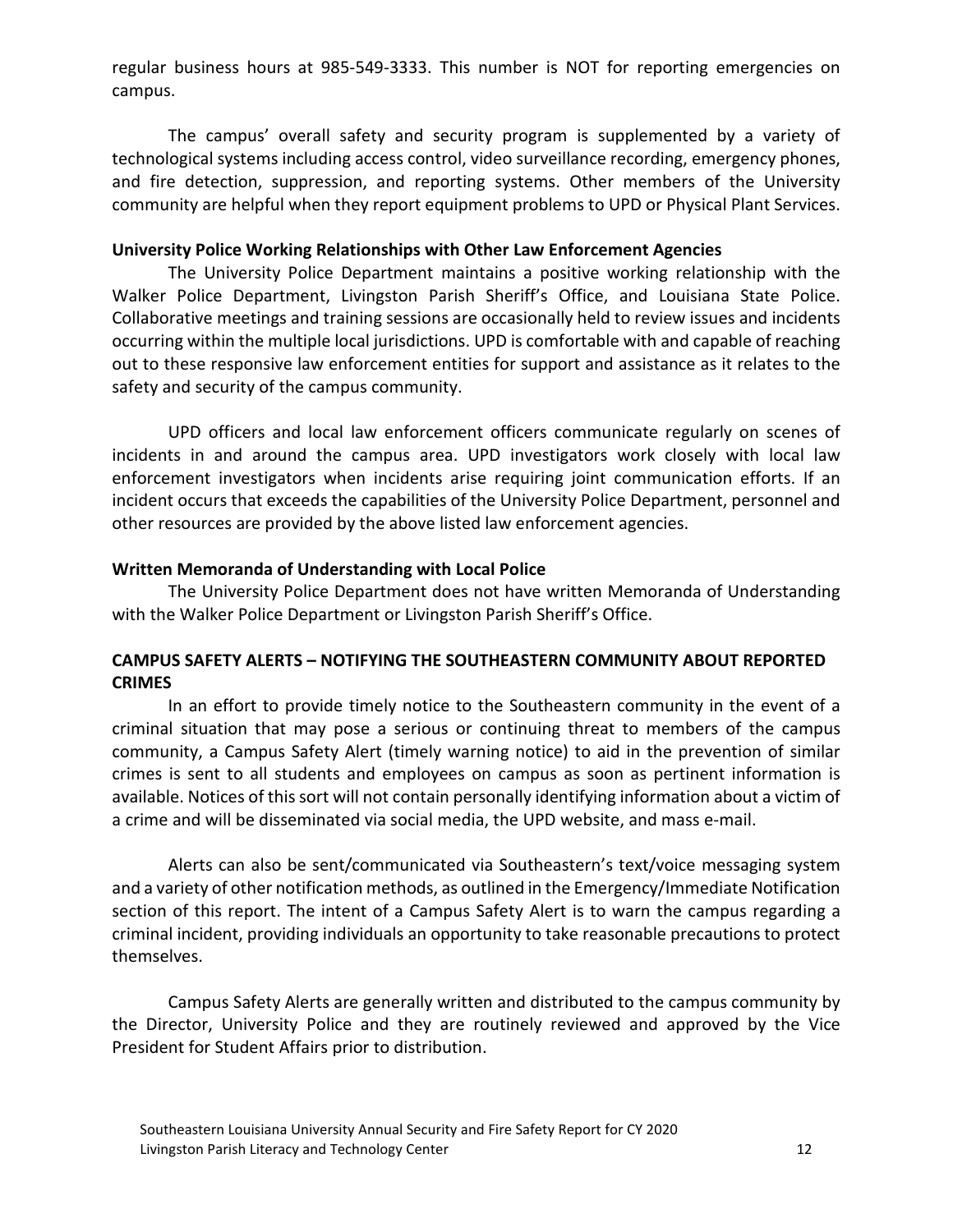Campus Safety Alerts are sent to notify members of the community about specific Clery Act crimes (as described below) reported to UPD and occurring on campus or on non-campus property or public property when the incident may pose a serious or continuing threat. Updates to the campus community, when deemed necessary, about any particular case resulting in a Campus Safety Alert may be distributed in the same manner as the original Campus Safety Alert.

Crimes occurring outside the campus' Clery geography or other, non-Clery specific crimes, will be evaluated on a case-by-case basis. If appropriate, information related to these crimes may be distributed to the campus as a Campus Safety Alert.

Campus Safety Alert posters may also be posted by UPD in selected campus buildings when deemed necessary. When Campus Safety Alerts are posted in campus buildings, they are posted in lobbies, entrances, and/or other publicly accessible areas for a time period determined by the Director, University Police.

Campus Safety Alerts may be distributed for any of the following Clery Act crime categories/classifications: murder and non-negligent manslaughter, sex-based offenses (rape, fondling, incest, and statutory rape), robbery, aggravated assault, burglary, arson, hate crimes, motor vehicle theft, domestic violence, dating violence, stalking, or arrests and referrals for liquor law, weapons law, and drug law offenses.

Alerts for the crimes of aggravated assault, motor vehicle theft, burglary, sex-based offenses, domestic violence, dating violence, stalking, and arrests or referrals for liquor, drug, and weapons offenses are considered on a case-by-case basis and depend upon a number of factors. These include the nature of the crime, the timeliness of the report, and the continuing or ongoing danger to the campus community – such as whether the perpetrator has been apprehended – and the possible risk of compromising law enforcement efforts. For example, if a physical assault occurs between two students known to each other, there may be no continuing threat to other Southeastern community members and a Campus Safety Alert would not be distributed.

In cases involving sex-based offenses reported long after the incident occurred, there is no ability to distribute a timely Campus Safety Alert to the community. Sex-based offenses will be considered on a case-by-case basis depending on when and where the incident occurred, when it was reported, and the amount of information known by the University.

Typically, alerts are not issued for any incidents reported that are older than ten (10) days from the date of occurrence, as such a delay in reporting has not afforded the University an opportunity to react or respond in a timely manner.

UPD supervisors confer with the Director, University Police during incidents to ensure a proper review of all criminal and/or serious incidents to determine if there is a continuing threat to the community and if the distribution of a Campus Safety Alert is warranted.

University officials not subject to the timely reporting requirement are those with significant counseling responsibilities who were providing confidential assistance to a crime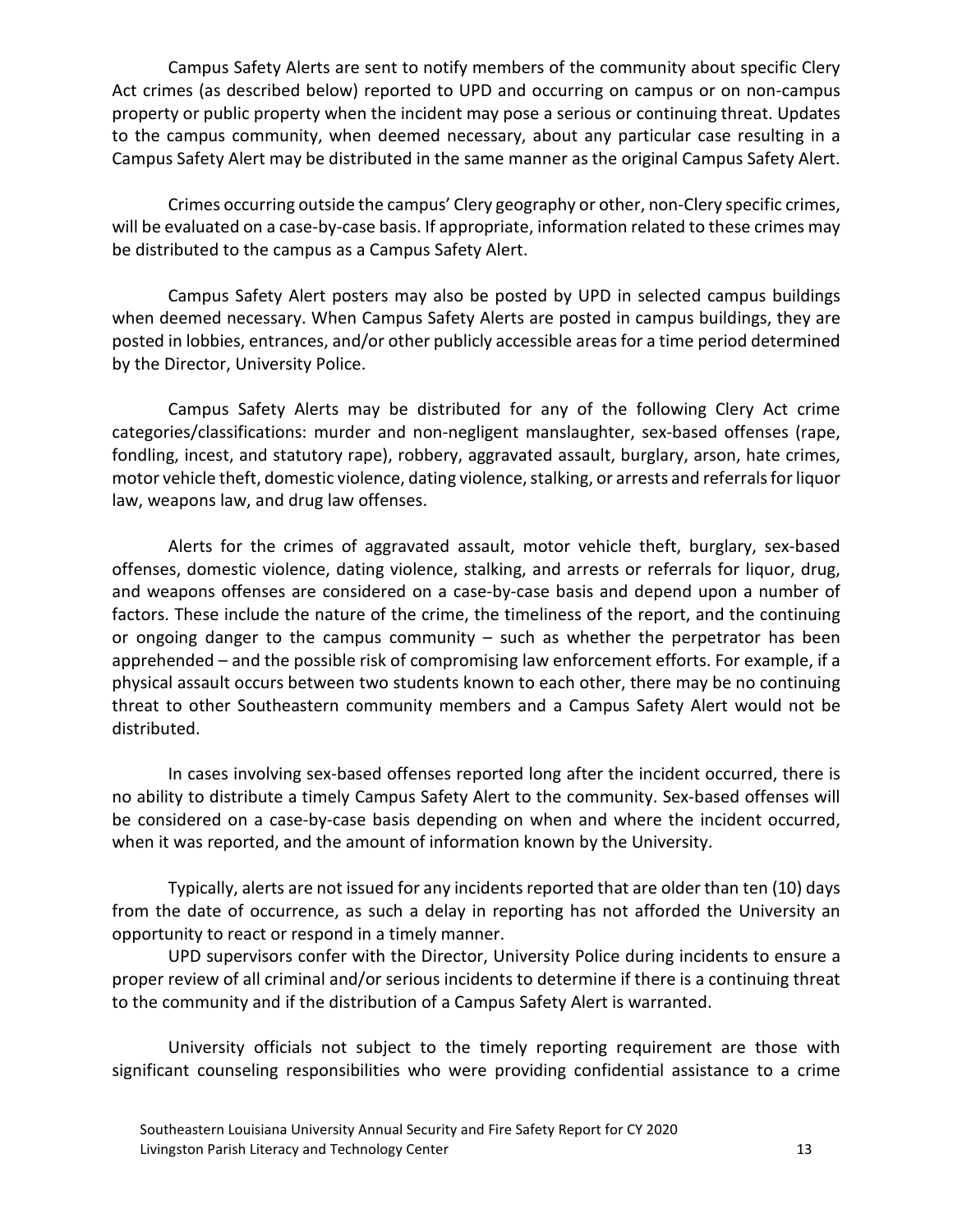victim. At Southeastern, this would only apply to licensed professional counselors from the University Counseling Center who are performing that specific function and role as their primary employment with the University at the time they receive the information.

# **IMMEDIATE OR EMERGENCY NOTIFICATION, EMERGENCY RESPONSE, AND THE EMERGENCY MASS NOTIFICATION SYSTEM (EMNS)**

In the event of an emergency, an effective University-wide communications process is vital in order to provide the greatest safety possible for the Southeastern community. As part of its Emergency Management Operations, Southeastern has adopted a formalized procedure for issuing immediate notifications to the University community.

The immediate notification capability of the emergency mass notification system is designed to assist the University in immediately notifying the campus community upon confirmation of a significant emergency or dangerous situation occurring on or near the campus that involves an immediate threat to the health or safety of students or employees. A threat is imminent when the need for action is instant, overwhelming, and leaves no moment for deliberation. Such situations would include, but are not limited to, a hazardous materials incident requiring shelter-in-place or evacuation, an armed intruder on or near campus, an approaching tornado, or a fire actively raging in a campus building.

Southeastern will, without delay, and taking into account the safety of the community, determine the content of the notification and initiate the notification system to the appropriate segment or segments of the University community, unless issuing a notification will, in the professional judgment of responsible authorities, compromise efforts to assist a victim or to contain, respond to, or otherwise mitigate an emergency.

Immediate notification to the campus can be accomplished through a variety of communications methods, but the use of the emergency cell phone text/voice messaging, all campus email, select building-top audible voice notification devices and/or alert siren would be seen as the most common and quickest form of communications under these circumstances. Confirmation typically involves the response and assessment of UPD officers, University officials, local law enforcement, or other emergency responders.

When University Police Officers become aware of a situation that may warrant the issuing of an immediate notification, the University Police Department Supervisor authorizes the Communication's Officer in dispatch to initiate the Emergency Notification System.

Notification message content is determined based on the type of incident, the context in which it is occurring, the immediate danger or threat to the University community, and the need to alert University community members of action to be taken. Southeastern will endeavor to make such notification sufficiently specific so as to enable recipients to take an appropriate response to the threat. Pre-recorded messages have been prepared as part of the emergency notification system to aid in rapid communication processes. In situations lacking the presence of an imminent threat, the Director, University Police will consult with the President, Vice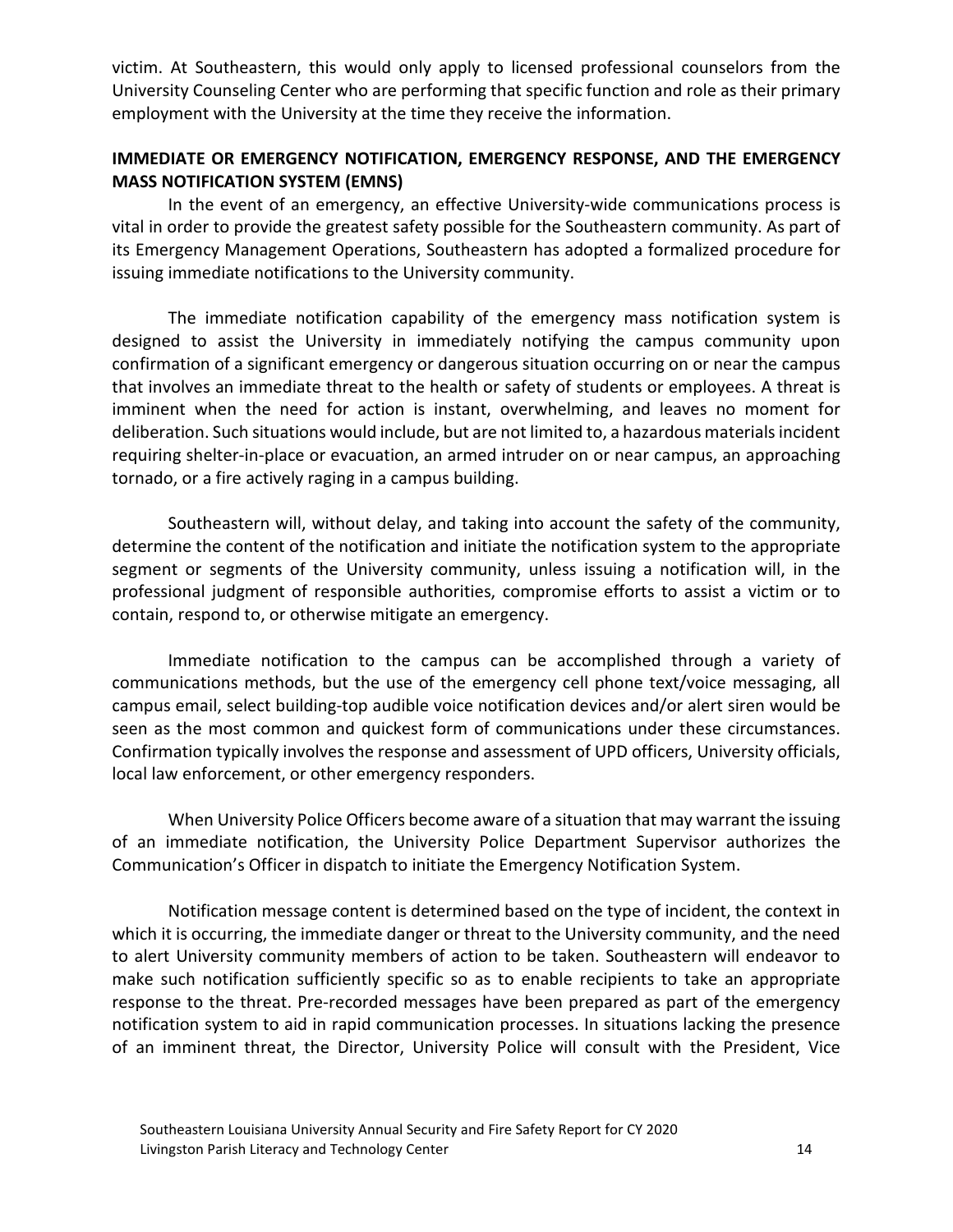President for Student Affairs, Dean of Students, and/or other members of the University administration prior to an alert being issued.

Follow-up notices/communications will be provided as necessary during an active incident and may be provided by the Director, University Police or Vice-President for Student Affairs. When a threat is neutralized or effectively removed, University community members will be appropriately informed via all or some of the aforementioned communications methods.

When the emergency mass notification system (EMNS) is activated using the siren, email, and cell phone text/voice messaging, University officials will notify University community members of the emergency situation, its exact location, and will most likely request community members to protect themselves by evacuating the affected area if it is safe to do so and/or by employing the "shelter-in-place" concept. Local law enforcement, emergency responders, and select city and parish officials are also alerted via text messaging of any actual on-campus emergency that poses a threat to campus and/or the immediate local community.

Shelter-in-place means to take immediate shelter wherever you happen to be at the time of a shelter-in-place notification – in campus housing, in privately-owned housing near campus, in an academic or administrative building, etc. Community members should remain in a shelterin-place status until the all-clear is communicated by emergency response personnel via an emergency rapid communications system(s).

Southeastern authorities may instruct University community members to "shelter-inplace" if a condition exists that is potentially life threatening and has an immediate threat to the health and personal safety of the campus community. Immediate threats would include, but are not limited to: active shooter incidents, mass acts of violence, tornadoes, terrorist attacks, or hazardous materials incidents.

## **How to Shelter-In-Place:**

- If you can safely evacuate a potentially dangerous or hazardous situation, do so immediately. If you cannot safely evacuate and you are inside, stay where you are. Collect any emergency shelter-in-place supplies and a telephone to be used in case of emergency. If you are outdoors, proceed into the closest building quickly or follow instructions from emergency personnel.
- Locate a room to shelter inside. It should be:
	- o an interior room;
	- o above ground level; and
	- o without windows or with the least number of windows. If there is a large group of people inside a particular building, several rooms may be necessary.
- Shut and lock, if possible, all windows (tighter seal) and close exterior doors. Doors and windows may need to be barricaded, if possible.
- Turn off air conditioners, heaters, and fans.
- Close vents to ventilation systems as you are able.
- Make a list of people with you and ask someone to call UPD to inform them where you are sheltering.

Southeastern Louisiana University Annual Security and Fire Safety Report for CY 2020 Livingston Parish Literacy and Technology Center 15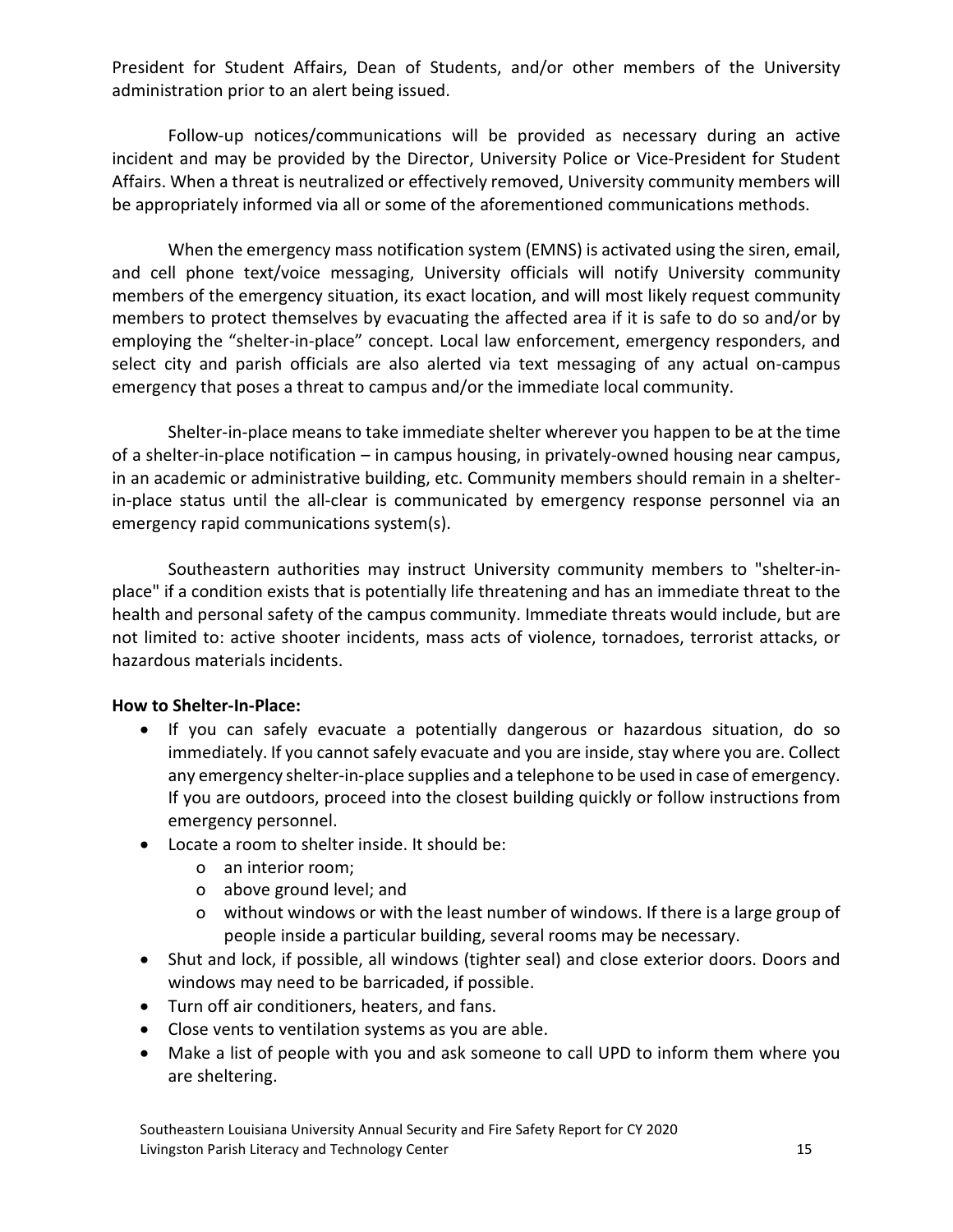- Turn on a radio or TV and listen for further instructions.
- Make yourself as comfortable as possible.

## **Off-campus Emergencies**

UPD officials may receive emergency information from the Livingston Parish 911 Center, Livingston Parish Sheriff's Office, or Walker City Police Department regarding incidents in Livingston Parish or the City of Walker which may imminently impact the safety of the Southeastern community. When appropriate, UPD will notify the university community of offcampus threats which could also represent a threat to the health or safety of students or employees on campus.

## **Emergency Mass Notification System (EMNS) Testing and Registration**

The Emergency Mass Notification System (EMNS) will be tested at least each academic semester to ensure all systems are working properly and emergency managers maintain a working knowledge of the system. These tests will also be educational moments for the University community to remind them the system exists and it is a working and functioning system they can rely upon. In conjunction with at least one of the EMNS test notifications, information is shared with the campus community related to the campus' emergency response and evacuation procedures.

Students and employees are informed of the University's EMNS program and evacuation processes during new student and new employee orientation and through written notification. This includes dissemination of information about how to respond during the activation of the EMNS in response to a significant incident on campus or within the immediate area of the campus potentially directly impacting the safety of the University community.

The EMNS processes are tested once each academic semester – including the activation of the alert siren and cell phone/text messaging systems. These tests are usually announced tests, but they may be unannounced.

Students and employees are automatically registered to receive all e-mail alerts at their official University e-mail address. Registration for the EMNS cell phone text/voice messaging is optional. To participate, students and employees must register through LEONet:

- Log onto LEONet and select "Emergency Alert System" from the menu on the left of the screen.
- Add your cell phone number in the box marked "Cell Phone," and add an additional cell phone you wish to receive text alerts
- Also, you may add your own or other numbers to receive voice messaging alerts
- Additionally, you may add up to two alternate e-mail address to receive any messages sent to your official Southeastern e-mail address
- Click "Save" to ensure all information is added to the system

Southeastern may utilize several means of communication during an emergency, although not all of these methods are always employed in every situation. The communications method used would depend on the type of emergency: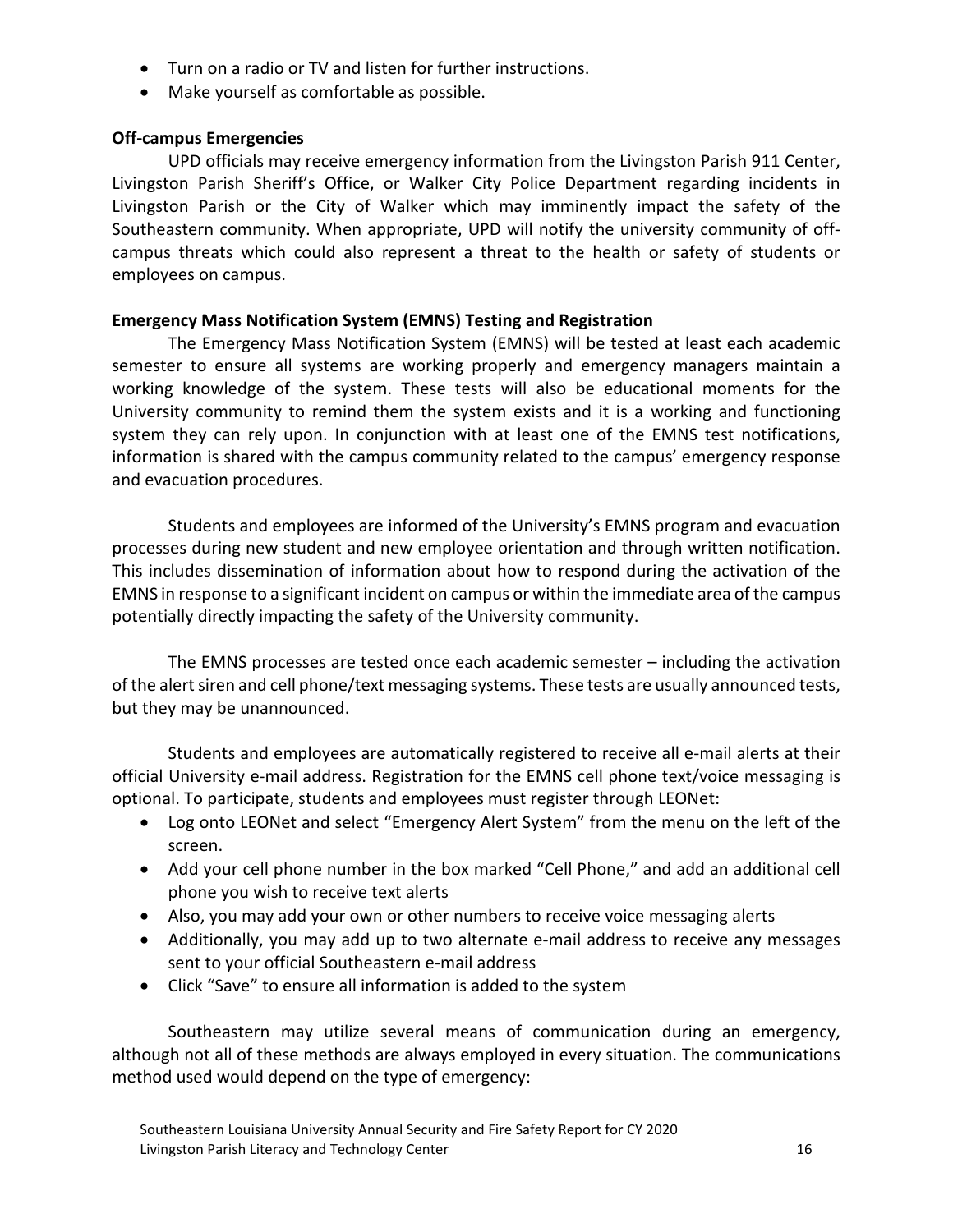- Cell phone text/voice messaging
- Alert siren/audible notification system
- All campus e-mail alerts
- Voice-mail
- Emergency website and social media accounts
- Telephone trees
- Public media (TV, radio, news websites)
- Fire alarm system
- Public Address System from siren and from University Police vehicles
- Flyers posted throughout campus
- Direct, in-person notifications

#### **EVACUATION PROCEDURES**

The University Police Department shall be responsible for the safe evacuation of all persons utilizing the university's facilities in the event of natural disasters, civil disturbances, and active threats. The level of necessity will determine the response by UPD. If large scale events occur beyond the resource capabilities of Southeastern, officials will request assistance from outside emergency services such as the Walker Police Department, Walker Fire Department, Livingston Parish Sheriff's Office, Louisiana State Police, Livingston Parish Emergency Operations Center, and/or state departments of emergency management. The need to implement evacuation from a campus building or the entire campus shall be based upon information received by or furnished to UPD.

Full or partial evacuations may be necessary as a protective action to reduce University community members' exposure to a hazard. Protective actions reduce TIME of exposure, create DISTANCE, or provide SHIELDING from a specific hazard. Hazards which may require an evacuation include:

- Fire
- Hazardous materials release
- Bomb threat or suspicious device/package
- Hostile intruder
- Massive utility failure
- Severe weather conditions
- Hazard that renders facilities uninhabitable

## **Exercise of Judgment and Contingencies**

The actions described are basic and standardized. When situations arise for which the procedures to be followed are not fully prescribed in Southeastern's Emergency Operations Plan (EOP), responsible personnel will be expected to exercise good judgment, make appropriate decisions, and provide any support necessitated by the situation.

As part of the decision-making process relative to an evacuation, the evacuation must be able to be completed well before the arrival of a hazard. When there is little to no warning time, a shelter-in-place decision/order may be more appropriate. Additional factors to consider beyond warning time when deciding on whether or not to evacuate include: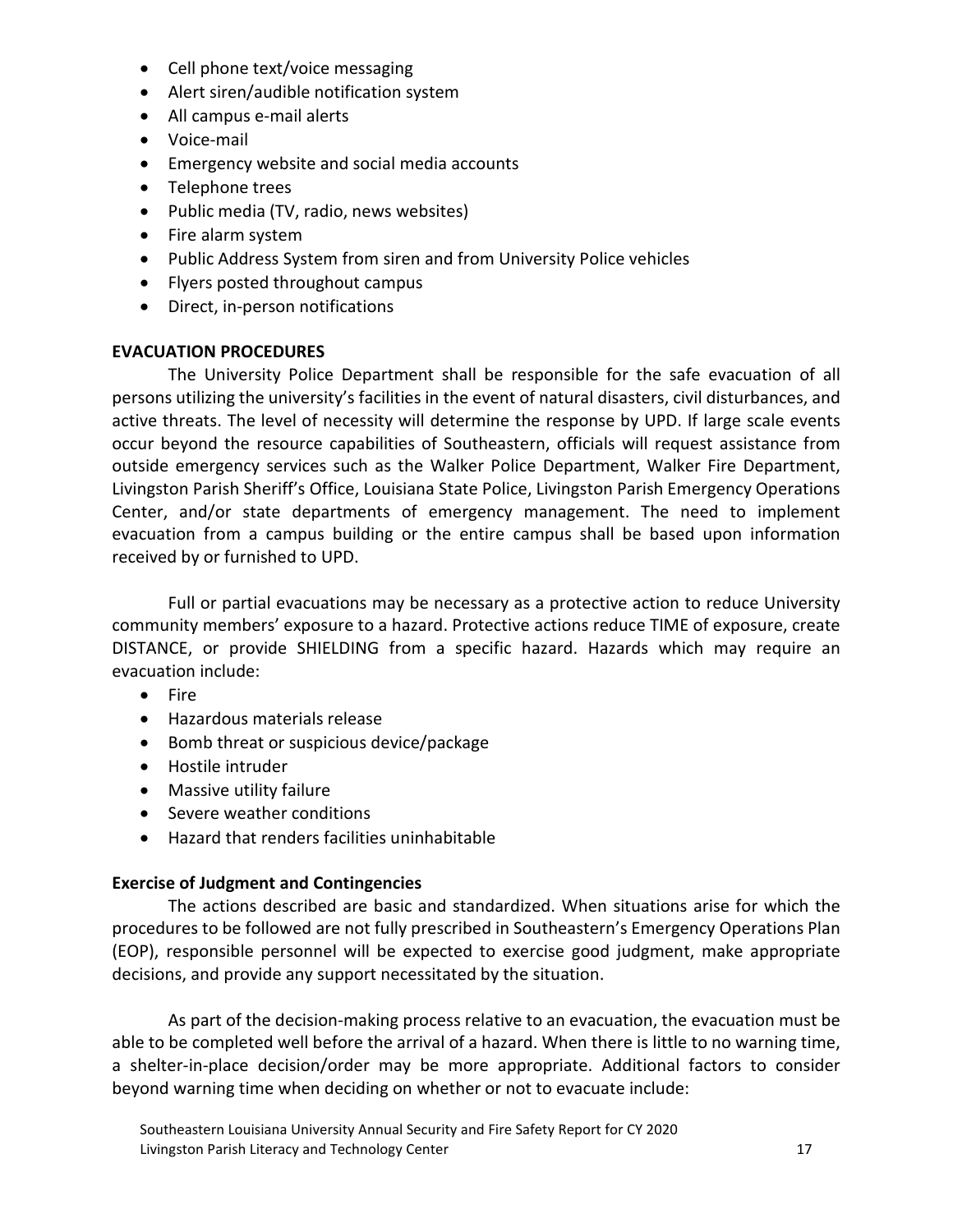- Size and geographical area affected
- Population density of the surrounding area
- Capacity and condition of the road network
- Are sufficient transportation resources available University transportation, public transportation, and private transportation?
- Are there safe alternatives?
- Ability of University facilities to provide shielding from the hazard
- Ability of facilities to support the population
- Local considerations and local law enforcement and emergency resources support

# **Scope of an Evacuation**

The scope of an evacuation can include a single building, a group of buildings, and/or a large geographical area. The scope could go beyond the borders of the institution, and/or the University may be impacted by an evacuation initiated by local authorities. Size and scope considerations must be included in the overall decision-making process.

# **Building Evacuation**

- All building occupants are required to evacuate when the fire alarm sounds or upon the order of an authorized University official, such as a University Police Officer.
- If time permits, stabilize lab procedures, turn off stoves and ovens, and unplug or disable any device that could make a dangerous situation worse.
- Move to the closest exit and proceed down the EXIT stairwell in a safe and orderly manner. Take personal belongings with you. Do NOT use elevators.
- Remain at least three hundred (300) feet outside of the building and await further instructions. Keep roadways open, and beware of approaching emergency vehicles. Notify emergency responders of anyone trapped, especially anyone with a physical disability.

# **Large-scale Campus Evacuation**

- If evacuation of part or all of the campus is necessary, monitor text message/voice alert system, email, and the University's website for additional information.
- Those in need of transportation will be directed to areas to await transport to an offcampus site.

# **EMERGENCY PREPAREDNESS OVERVIEW**

Emergency preparedness at Southeastern is managed by the University's Emergency Operations Plan (EOP). Emergency operations planning at Southeastern means preventing, preparing for, responding to, and recovering from any and all emergencies affecting the Southeastern and surrounding community. It means having a comprehensive plan extending from all levels of emergency personnel and community members to prevent emergency situations; it means preparing people on the procedures to follow, should a crisis occur; it means having a well collaborated response approach from University, local, state, and federal agencies to effectively mitigate any crisis; and it means being ready and able to recover quickly from emergency events in order to move forward with the operations and business continuity of Southeastern.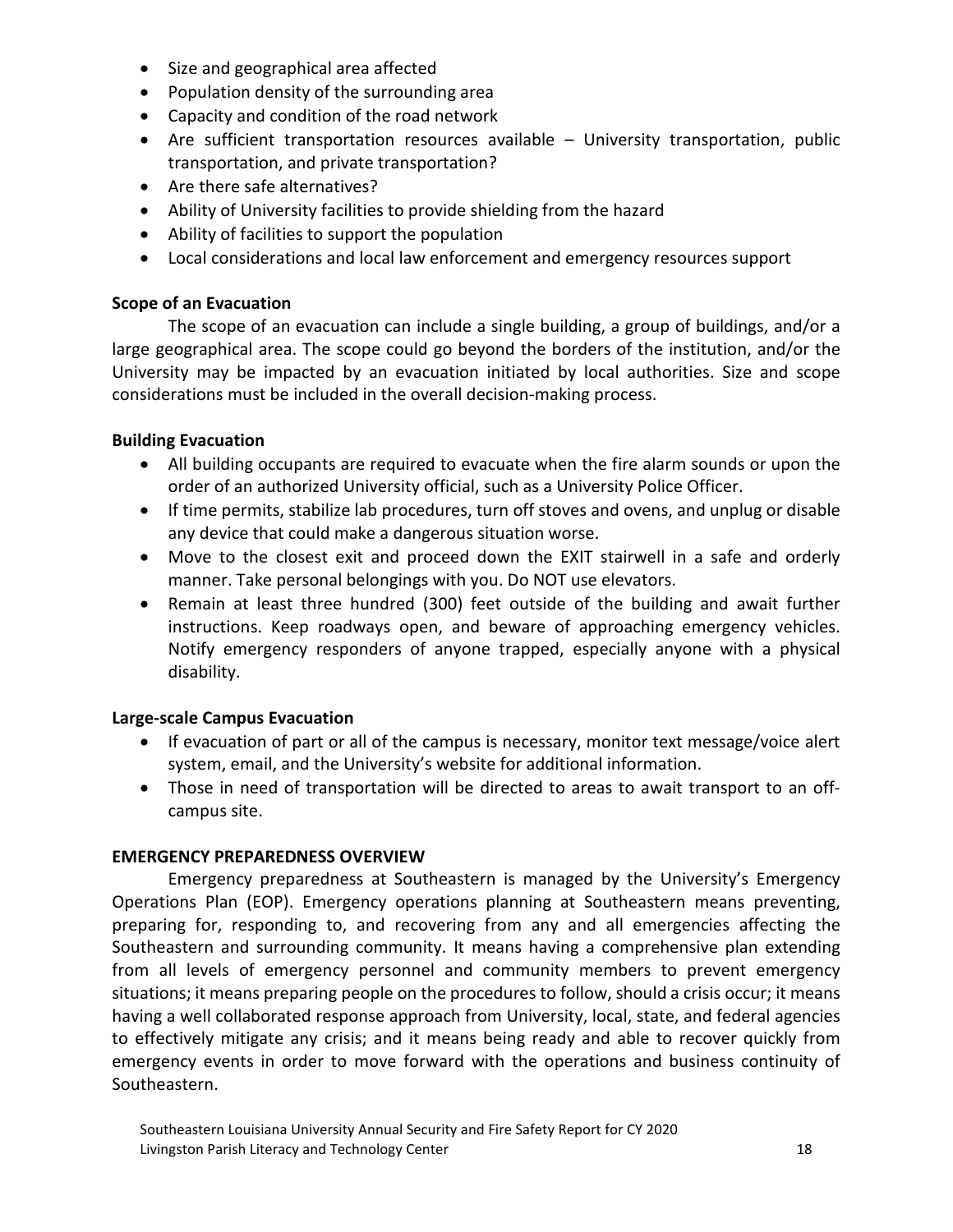All emergency incidents occurring on campus or impacting the University community will be managed using the Incident Command System (ICS) and the National Incident Management System (NIMS) as outlined by federal and state agencies.

The primary responsibility for responding to emergencies on Southeastern's campus rests with the University Police Department. UPD, along with other University departments, plays an essential role as the first line of defense. In responding to an emergency or disaster, Southeastern will make full use of the facilities, equipment, supplies, personnel, and resources of the University. The President of the University, as chief executive, has the authority to direct and coordinate disaster operations and may delegate this authority to an emergency manager. Incident Command is established when an authorized individual (usually a law enforcement or fire department supervisor) is onsite and communicates their authority with all personnel involved.

If a situation arises on or around campus potentially threatening the health or safety of University community members, senior administrative staff of the University and members of the University Police Department are immediately summoned as part of Southeastern's crisis response procedure.

University Police Officers, supervisors, and administrators are trained in crisis response and have the authority to take immediate action in response to an imminent crisis, using the Emergency Operations Plan (EOP) and departmental procedures as a guideline.

These actions may include:

- Deployment of additional police officers
- Summoning of city, parish, or state emergency management officials
- Enhanced patrol of the campus
- Closing of roads and entrances onto campus
- Securing of campus buildings and residence halls
- Evacuation of campus buildings and residence halls

There is one Incident Commander (IC) for an incident. When more than one jurisdiction or one agency is involved, a Unified Command structure will be established. Command will function from an Incident Command Post (ICP). Certain "triggering" conditions may dictate a broader institutional response. This broader response will be managed from an Emergency Operations Center (EOC).

When an Emergency Operations Center (EOC) is established, the President of the University will assume a policy, direction, and coordination role over the institution's response and recovery. The EOC will act as an umbrella organization bringing together all elements necessary to support the incident and maintain ongoing operations. Command will remain with the Incident Commander or Unified Command group.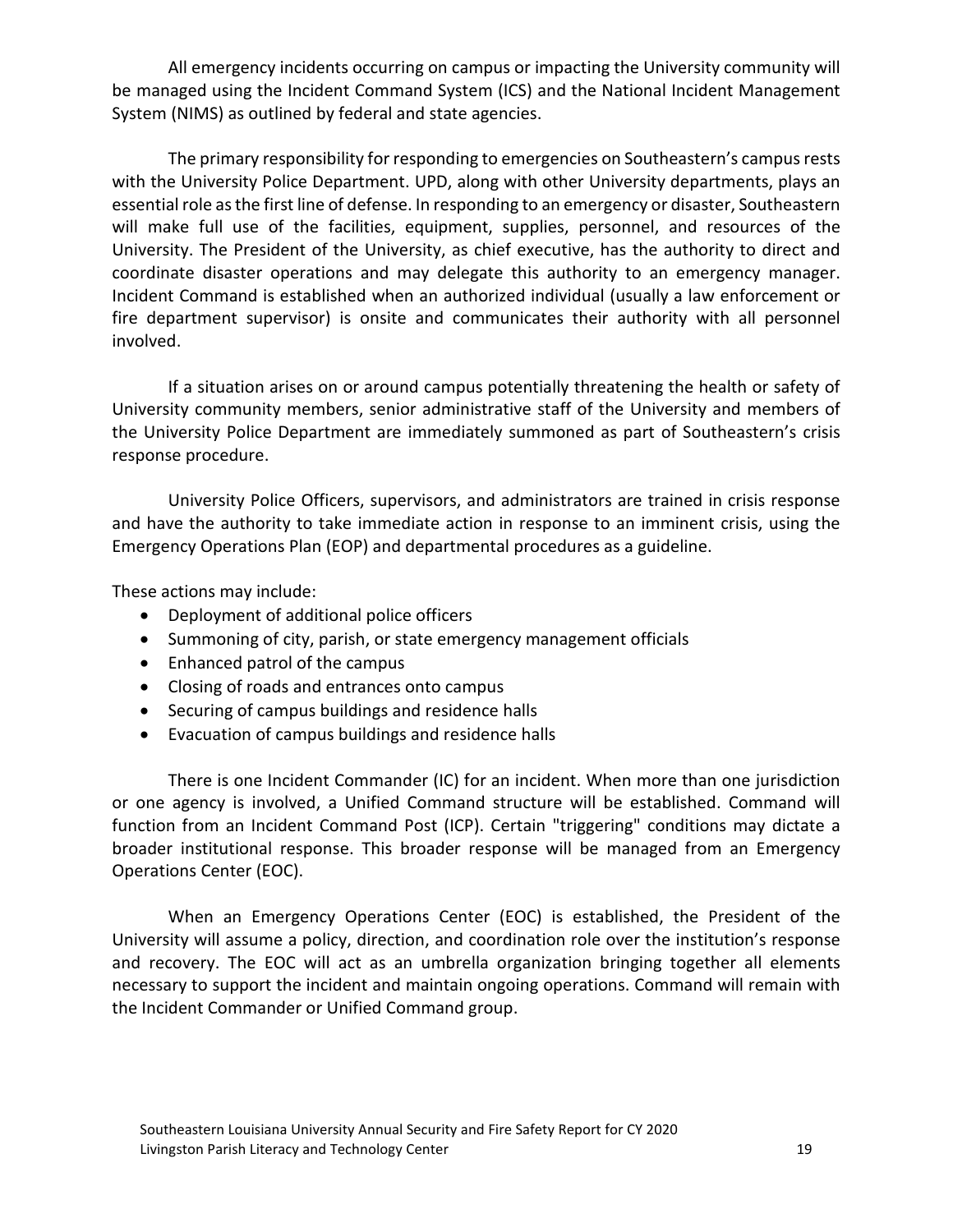## **TESTING, EXERCISE PREPAREDNESS DRILLS, AND TABLE-TOP EXERCISES**

In accordance with the institution's Emergency Operations Plan (EOP), Southeastern will use its emergency procedures and plans for testing emergency notification, response, and evacuation. A test is defined as regularly scheduled drills, exercises, and appropriate followthrough activities, designed for assessment and evaluation of emergency plans and capabilities.

Southeastern will perform periodic table-top exercises (at least one per year) in order to practice the implementation of the university's emergency operations plan, supplement emergency policies and procedures, and to assess and evaluate emergency plan capabilities. The Director, University Police, in coordination with the Office of the Vice President for Student Affairs and the Office of the President of the University, will be responsible for scheduling and conducting these table-top exercises. Local emergency responders from police and fire departments, hospitals, and parish Emergency Operations Center (EOC) will be invited to participate along with university officials during one table-top each year. Exercises can be either announced or unannounced.

After-action reviews will be conducted following each test and/or exercise documenting the test/exercise, providing a description for each test/exercise, the date, time, and whether the test was announced or unannounced.

## **DAILY CRIME AND FIRE LOG**

The University Police Department makes the Daily Crime and Fire Logs for the most recent 60-day period available on its website at:

## http://www.southeastern.edu/admin/police/clery/security fire\_reports/daily\_crime\_log

Unless the disclosure is prohibited by law or would jeopardize the confidentiality of the victim, newly reported crimes/incidents within the University's Clery geography and updated information regarding previously reported crimes are entered onto the Daily Crime and Fire Log within two business days of when it is reported to the University Police Department. Any portion of these crime and fire logs older than 60 days are made available for public inspection within two business days of a request.

All confirmed fires occurring within or on any and all on-campus residential facilities will be included in the Daily Crime and Fire Log. The information in the Daily Crime and Fire Log typically includes the incident number, crime classification or nature of the fire, date reported, date occurred, general location of crime or fire, and disposition of each reported crime or fire. Students and employees are encouraged to review these logs periodically to become more familiar with the types and locations of criminal incidents and fires that may impact the Southeastern community.

Personally identifiable information of persons involved in reported incidents and fires will not be listed on the Daily Crime and Fire Log.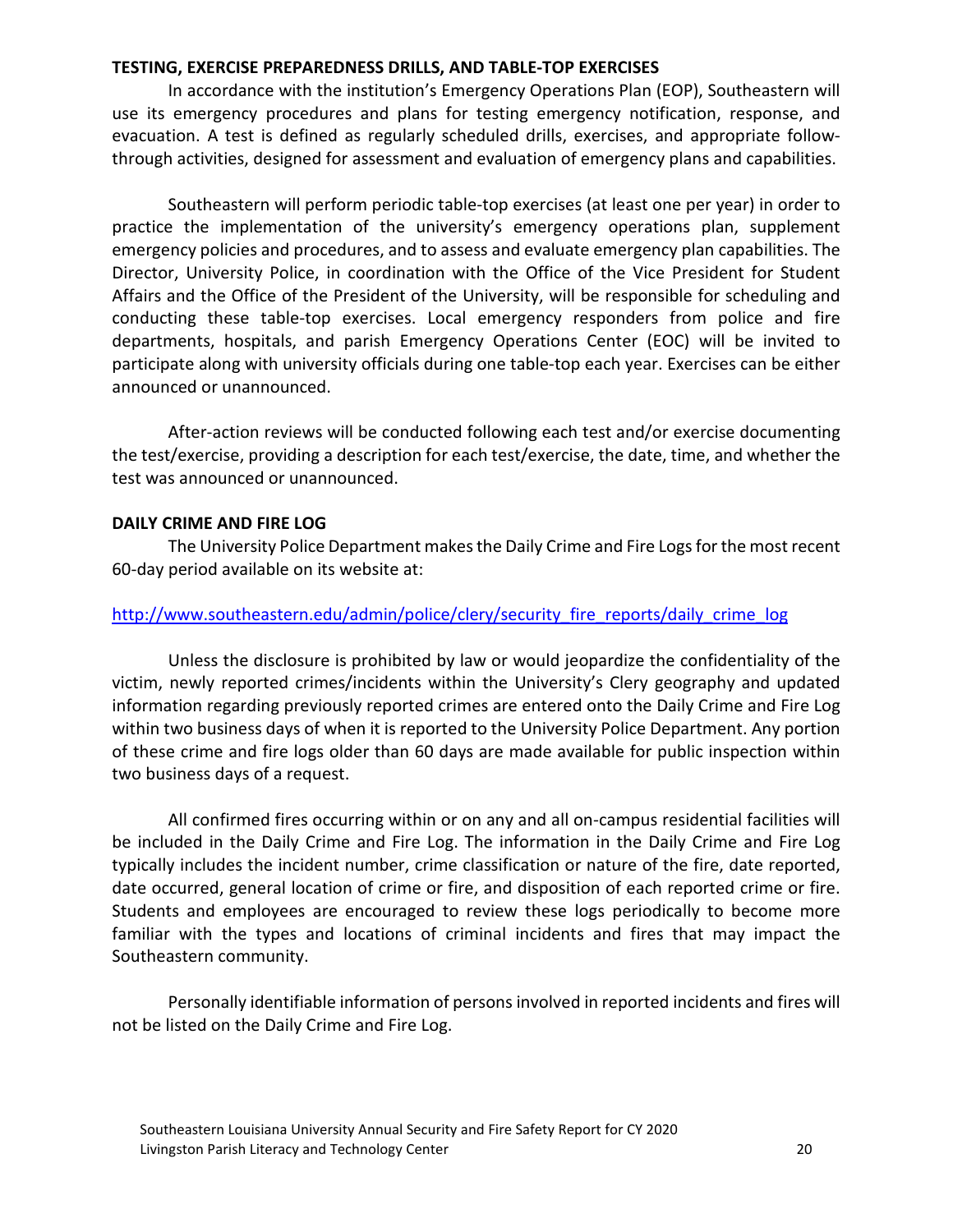## **PREPARATION OF ANNUAL DISCLOSURE OF CRIME STATISTICS & CLERY COMPLIANCE**

The following information provides context for the crime statistics reported as part of compliance with the Clery Act.

The Southeastern Louisiana University Police Department is primarily responsible for preparing the Annual Security and Fire Safety Report. This responsibility is specifically designated to the Director, University Police. The procedures for preparing the annual disclosure of crime statistics include reporting statistics to the University community by reviewing incidents reported to UPD by members of the community and non-police personnel who have been designated as Campus Security Authorities (CSAs).

Additionally, UPD made a reasonable and good faith effort to request and retrieve statistics from all local law enforcement agencies with jurisdiction over the University's identified Clery geography. Reportable Clery crime data received from agencies who responded to these requests are included in the following tables. Not all of these agencies responded to requests for crime statistics and some responses were not clear enough to determine if the agency handled any Clery reportable crimes within Southeastern's reporting geography.

All statistics are gathered, compiled, and reported to the University community via this report, entitled the "Annual Security and Fire Safety Report," which is published no later than October 1<sup>st</sup> of each year (except in the Fall of 2020, when the United States Department of Education allowed for a delay due to complications as a result of the COVID-19 epidemic). UPD submits the annual crime statistics published in this report to the United States Department of Education (ED). The statistical information gathered by the US Department of Education is available to the public through the ED website.

Southeastern sends an email to every enrolled student and current employee on an annual basis informing them of the availability of the Annual Security and Fire Safety Report. The email includes a brief summary of the contents of this report. The email also includes the address for the UPD website where the Annual Security and Fire Safety Report can be found online and how to obtain a printed copy of the report from UPD.

## **Specific Information about Classifying Crime Statistics**

The statistics in this document are published in accordance with the definitions and many of the standards and guidelines used by the FBI Uniform Crime Reporting Handbook, National Incident-Based Reporting System (NIBRS), and relevant federal law (the Clery Act).

For Clery Act reporting purposes, the number of victims involved in a particular incident is indicated in the statistics column for the following crime classifications: Murder/Non-Negligent Manslaughter, Manslaughter by Negligence, Sex-based Offenses, and Aggravated Assault. For example, if an aggravated assault occurs and there are three victims, this would be counted as three aggravated assaults in the crime statistics chart.

The number reflected in the statistics for the following crime categories includes one offense per distinct operation: Robbery, Burglary, Larceny, Vandalism, and Arson. For example,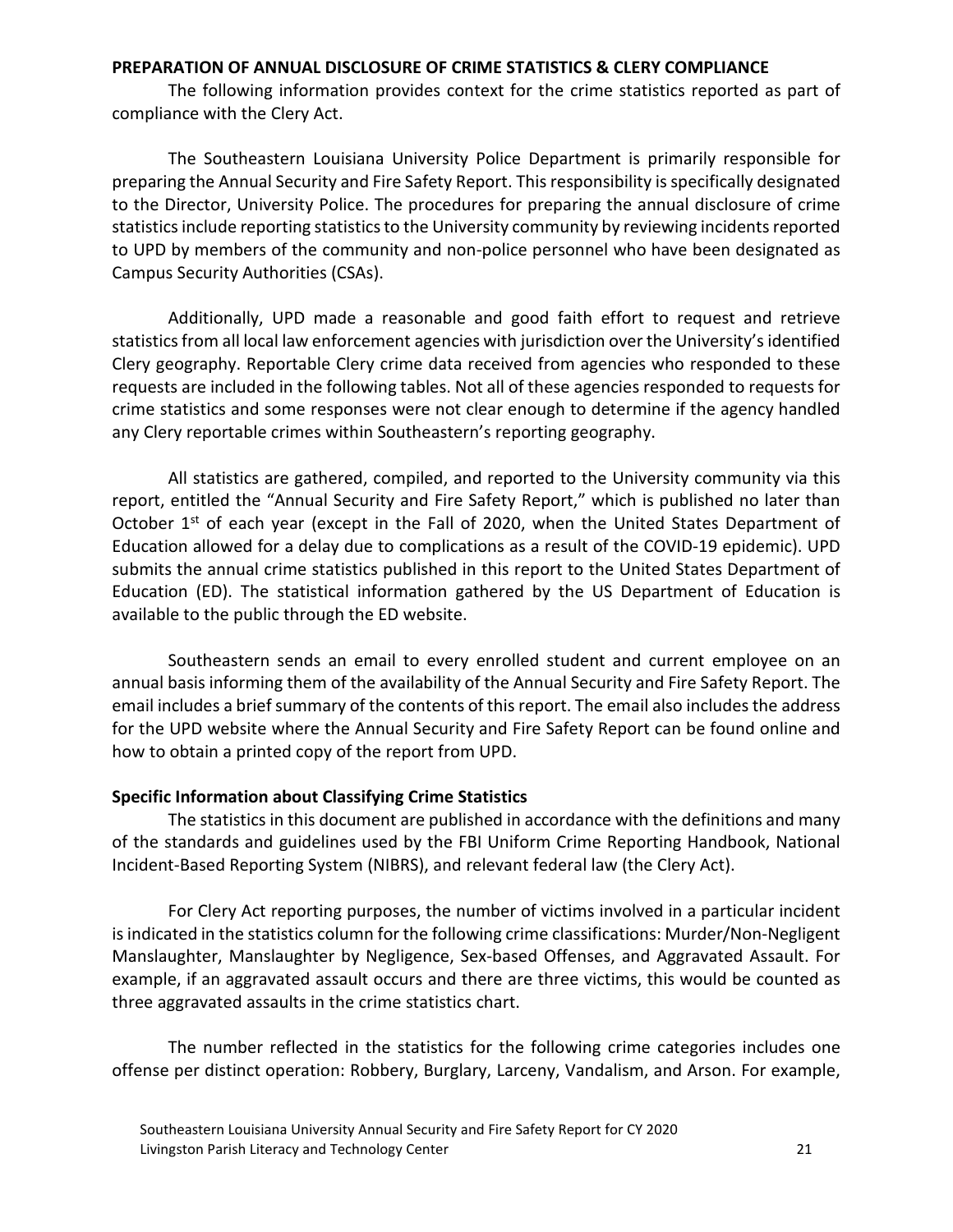if five students are walking across campus together and they are robbed, this would count as one instance of robbery in the crime statistics chart.

In cases of Motor Vehicle Theft, each vehicle stolen is counted as a statistic.

In cases involving Drug Law, Liquor Law, and Weapon Law violations the statistics indicate the number of people arrested by law enforcement or referred to a campus authority for possible disciplinary action for violations of those specific laws.

**Hate crimes** are reported in narrative form and are separated by category of prejudice. A hate crime is not a separate, distinct crime, but is the commission of a criminal offense that was motivated by the offender's bias. For example, if a subject assaults a victim, a crime has been committed. If the facts of the case indicate that the offender was motivated to commit the offense because of their bias against the victim's actual or perceived race, sexual orientation, gender, religion, ethnicity, national origin, gender identity, or disability, the assault is then also classified as a hate crime. For Clery Act purposes, hate crimes include any of the following offenses that are motivated by the offender's bias: Murder and Non-negligent Manslaughter, Sex-based Offenses (rape, fondling, incest and statutory rape), Robbery, Aggravated Assault, Burglary, Motor Vehicle Theft, Arson, Larceny-Theft, Simple Assault, Intimidation, and Destruction/Damage/Vandalism of Property.

**Campus SaVE** was signed into law on March 7, 2013, as part of the reauthorization of the Violence Against Women Act (VAWA); it covers students and staff of institutions of higher education and amends the Clery Act to include new reporting requirements for Domestic Violence, Dating Violence, and Stalking and additional policy statements and training requirements.

**"Reported crimes"** are allegations of crimes reported in good faith to UPD and CSAs. These crimes do not have to be investigated or adjudicated in order to count as a reported crime statistic in this document. Reported crimes may involve individuals not associated or affiliated with Southeastern. Reported crimes may include information received from an anonymous reporting source. Residential Facility crime statistics are a subset of the On-Campus category, i.e. they are counted in both categories.

# **CLERY ACT GEOGRAPHY DEFINITIONS/INCLUSIONS**

**On-Campus** *defined as*: (1) Any building or property owned or controlled by an institution within the same reasonably contiguous geographic area and used by the institution in direct support of or in a manner related to the institution's educational purposes, including residence halls; and (2) Any building or property that is within or reasonably contiguous to the area identified in paragraph (1), that is owned by the institution but controlled by another person, is frequently used by students and supports institutional purposes (such as a food or retail vendor).

**Non-Campus Building or Property** *defined as*: (1) Any building or property owned or controlled by a student organization that is officially recognized by the institution (i.e. privately owned fraternity); or (2) Any building or property owned or controlled by an institution that is used in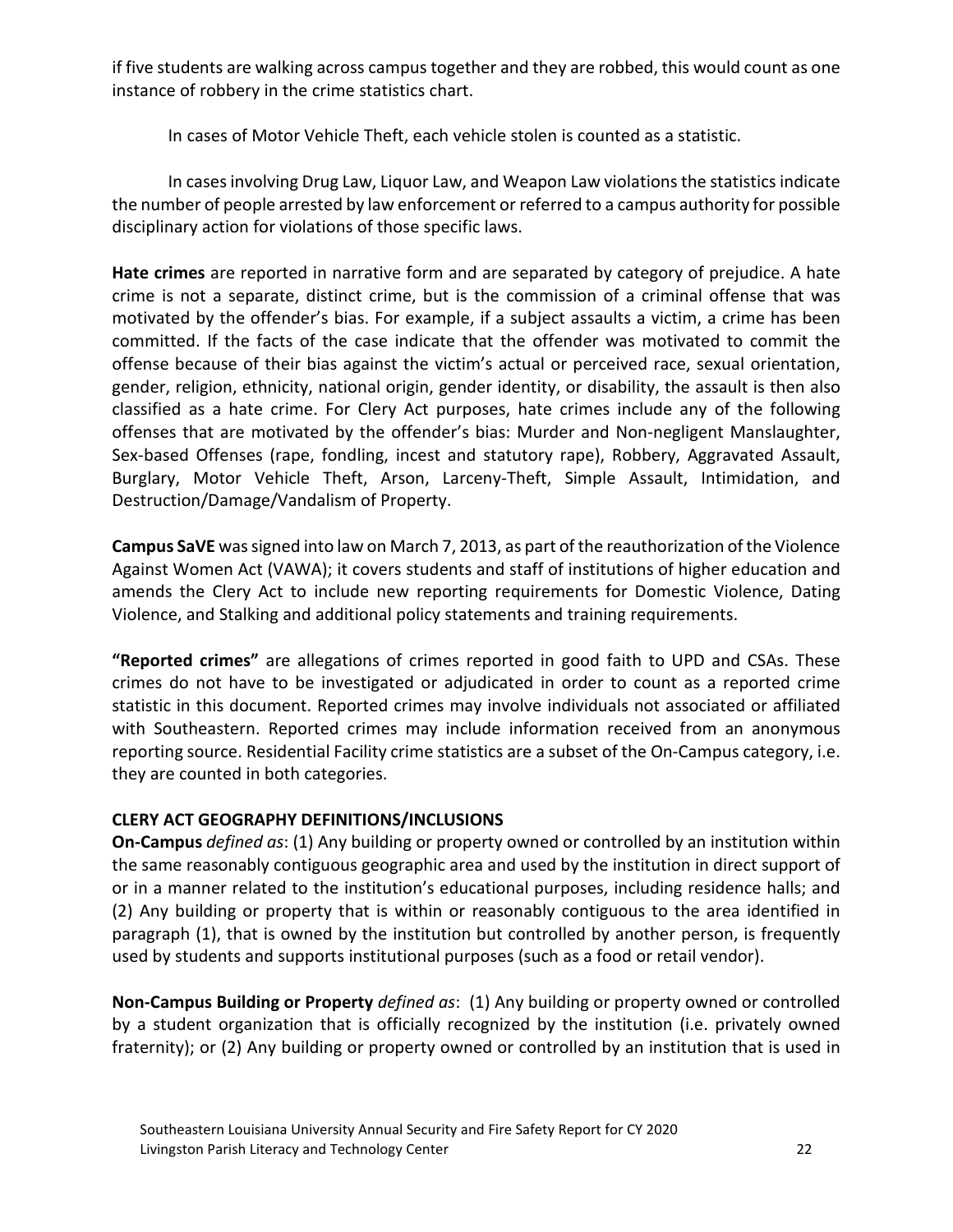direct support of or in relation to the institution's educational purposes, is frequently used by students, and is not within the same reasonably contiguous geographic area of the institution. The **Non-Campus geography** definition includes buildings or properties under temporary control during institutionally sponsored short-stay-away domestic or international trips for students of more than one night or buildings or properties under temporary control during institutionally sponsored domestic or international trips for students to repeated locations:

• For example, if students in a club take a trip to Washington, D.C. and stay at the same hotel every year, the institution must include in their Clery Act crime statistics any Clery Act crimes that occur in the rooms used by the students and any common areas used to access those rooms; including the lobby, elevator and staircases.

**Public Property** *defined as*: All public property, including thoroughfares, streets, sidewalks, and parking facilities, within the campus or immediately adjacent to and accessible from the campus or on-campus property/facilities. The Southeastern crime statistics do not include crimes that occur in privately-owned homes or businesses within or adjacent to the campus boundaries.

**On-campus Student Housing Facility** *defined as*: Any student housing facility that is owned or controlled by the institution, or is located on property that is owned or controlled by the institution, and is within the reasonably contiguous geographic area that makes up the campus is considered an on-campus student housing facility. This category is considered a subset of the On-Campus category.

**Reasonably Contiguous** *is defined in the 2016 Handbook for Campus Safety and Security Report as follows:* Refers to a building or property an institution owns or controls in a location that students consider to be and treat as part of the "campus." Generally speaking, it is reasonable to consider University-owned or –controlled locations within one mile from the core or main campus border to be reasonably contiguous with the campus.

# **CLERY ACT/UCR/NIBRS CRIME DEFINITIONS**

Southeastern Louisiana University is required to report crime statistics as defined by the Clery Act for the following crimes if the crimes are reported and occur in geographic locations as defined above.

**Murder/Non-Negligent Manslaughter** – The killing of one human being by another.

**Manslaughter by Negligence** – The killing of another person through gross negligence.

The Federal definition (from VAWA) of **Sexual Assault**: An offense that meets the definition of rape, fondling, incest, or statutory rape as used in the FBI's Uniform Crime Reporting (UCR) program. Per the National Incident-Based Reporting System (NIBRS) User Manual from the FBI UCR Program, a sex offense is "any sexual act directed against another person, without the consent of the victim, including instances where the victim is incapable of giving consent."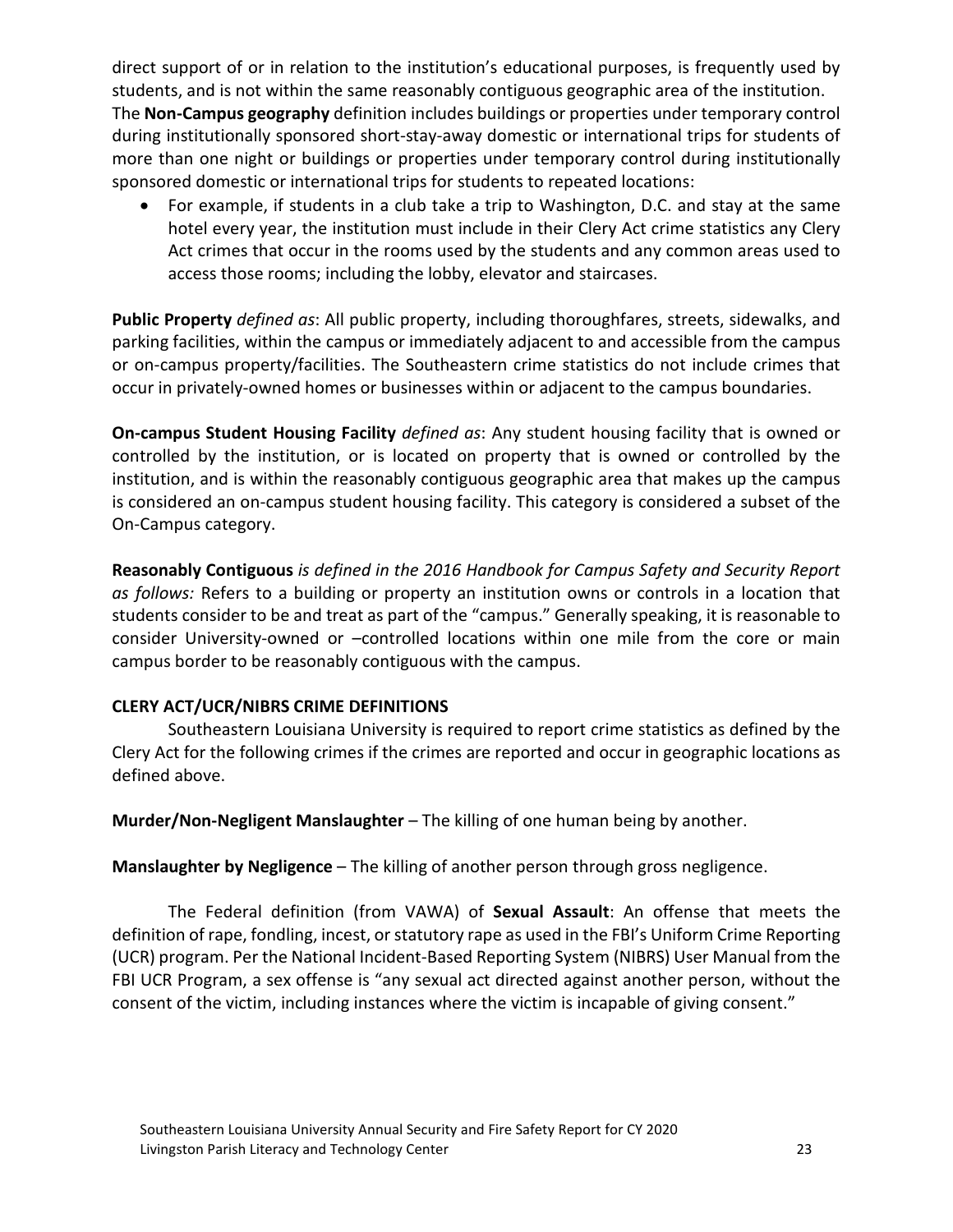**Rape**: The penetration, no matter how slight, of the vagina or anus with any body part or object, or oral penetration by a sex organ of another person, without the consent of the victim. This definition includes any gender of victim or perpetrator.

**Fondling:** The touching of the private parts of another person for the purpose of sexual gratification, without the consent of the victim, including instances where the victim is incapable of giving consent because of his/her age or because of his/her temporary or permanent mental incapacity.

**Incest:** Non-forcible sexual intercourse between persons who are related to each other within the degrees wherein marriage is prohibited by law.

**Statutory Rape:** Non-forcible sexual intercourse with a person who is under the statutory age of consent.

**Robbery** – The taking or attempting to take anything of value from the care, custody, or control of a person or persons by force or threat of force or violence and/or by putting the victim in fear.

**Aggravated Assault** – An unlawful attack by one person upon another for the purpose of inflicting severe or aggravated bodily injury. This type of assault is usually accompanied by the use of a weapon or by means likely to produce death or great bodily harm.

**Burglary** – The unlawful entry of a structure to commit a felony or a theft.

**Motor Vehicle Theft** – The theft or attempted theft of a vehicle.

**Arson** – Any willful or malicious burning or attempt to burn, with or without intent to defraud, a dwelling house, public building, motor vehicle or aircraft, or personal property of another.

## **Unreported Incidents**

As with all statistical data, care must be taken when interpreting the information provided in this report. The statistics include only incidents about which Southeastern, UPD, or a Campus Security Authority has some knowledge. It cannot and does not include information not reported to an official in some way. Anyone with knowledge of an incident which is not included in this report when it should be is encouraged to contact UPD or another Campus Security Authority immediately so the matter can be properly recorded and disclosed.

## **Unfounded Crimes**

If a crime is reported as occurring On-Campus, in On-campus Residential Facilities, in or on Non-campus buildings or property, or on Public Property, and the reported crime is investigated by law enforcement authorities and found to be false or baseless, the crime is considered to be "unfounded." Only sworn or commissioned law enforcement personnel may unfound a crime and only after an investigation is conducted.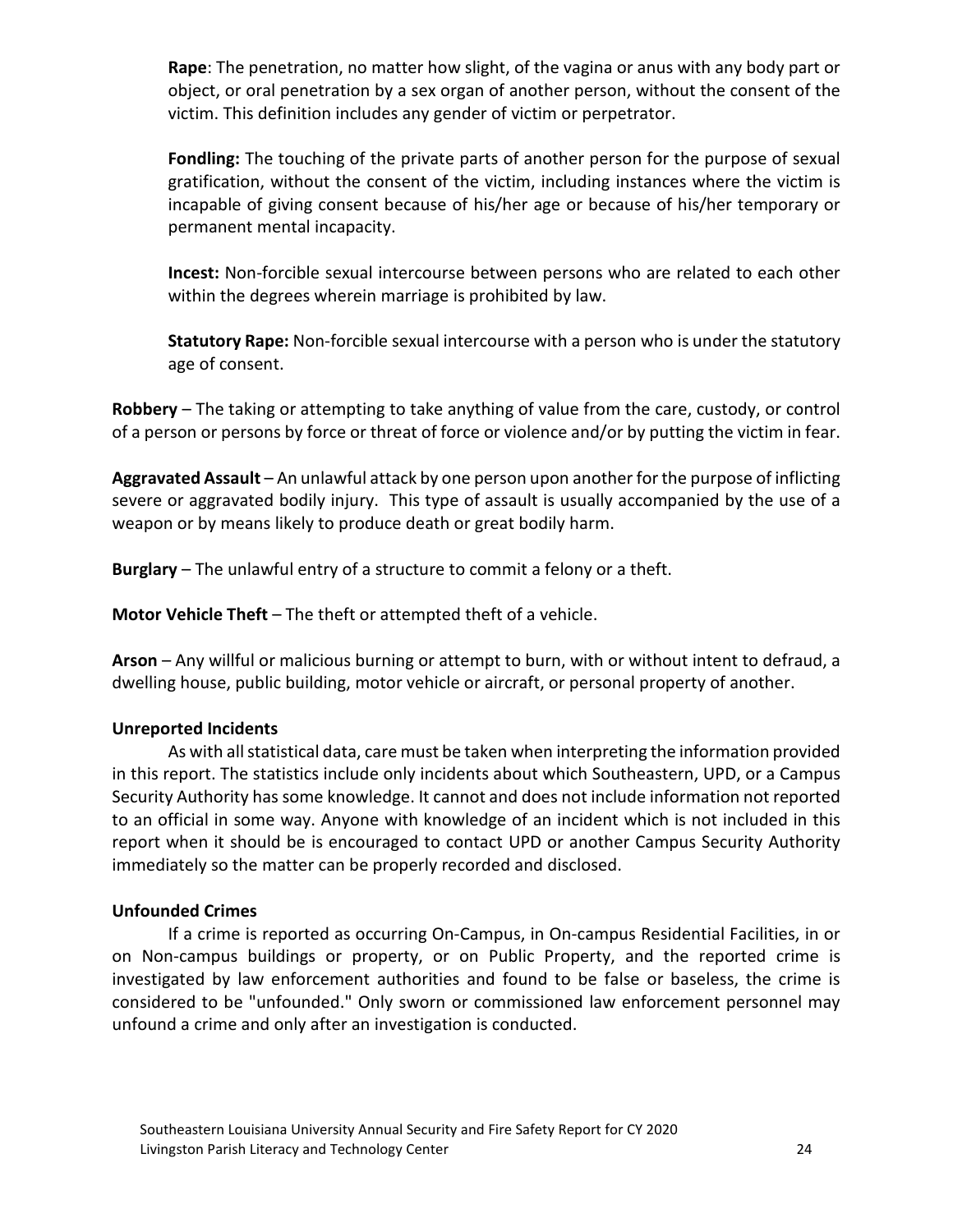|      | Unfounded Crimes – Livingston Parish Literacy and Technology Center |
|------|---------------------------------------------------------------------|
| 2020 | Zero (0) unfounded crimes for calendar year 2020.                   |
| 2019 | Zero (0) unfounded crimes for calendar year 2019.                   |
| 2018 | Zero (0) unfounded crimes for calendar year 2018.                   |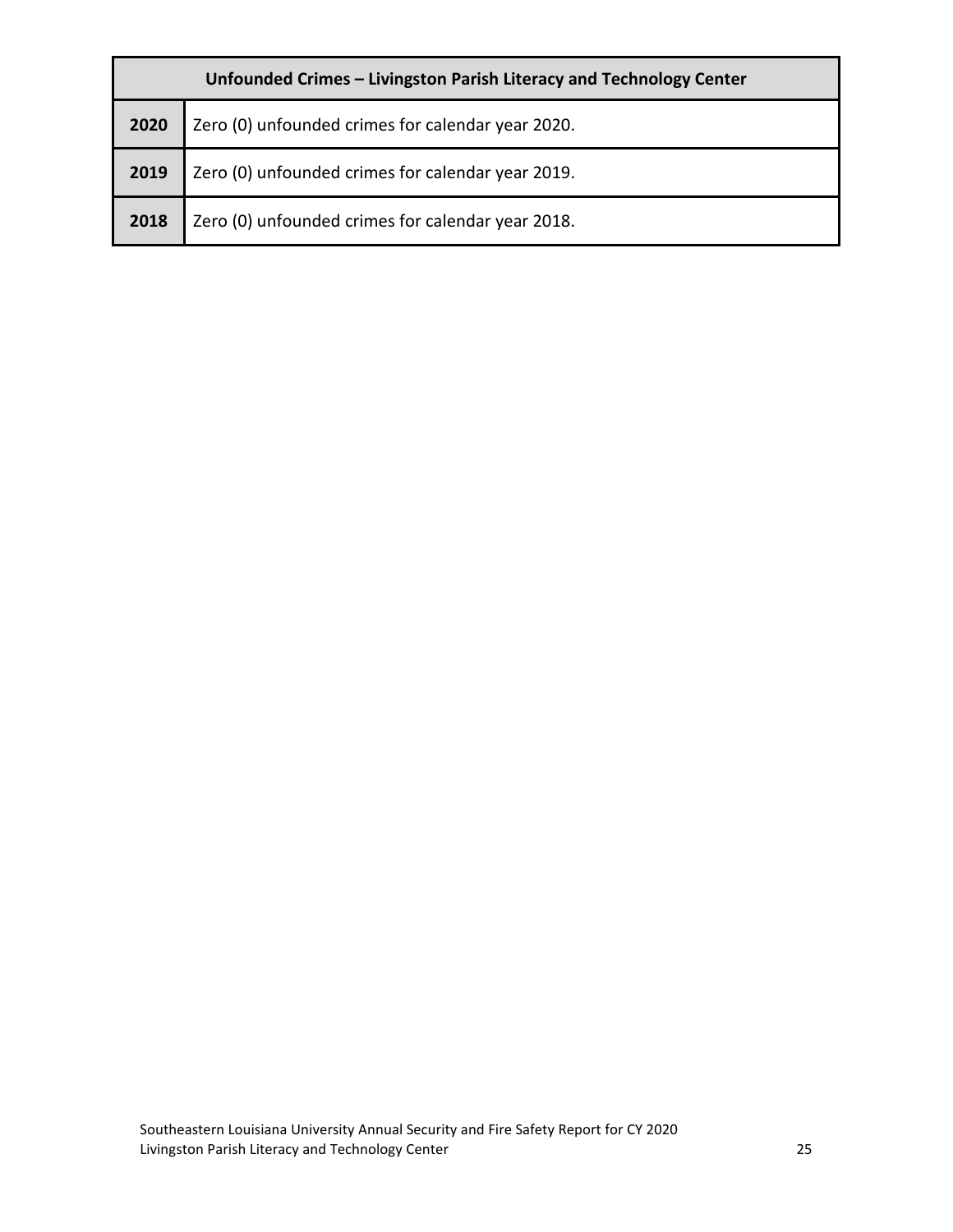| Campus Crime Statistics for Southeastern Louisiana University -<br><b>Livingston Parish Literacy and Technology Center</b> |                  |                                                                                     |                                        |                           |                  |                                                |
|----------------------------------------------------------------------------------------------------------------------------|------------------|-------------------------------------------------------------------------------------|----------------------------------------|---------------------------|------------------|------------------------------------------------|
|                                                                                                                            |                  | (Jeanne Clery Disclosure of Campus Security Policy and Campus Crime Statistics Act) |                                        |                           |                  |                                                |
|                                                                                                                            |                  |                                                                                     | <b>Calendar Years (CY) 2018 - 2020</b> |                           |                  |                                                |
| <b>Offense</b><br>(Crimes Reported<br><b>By Hierarchy)</b>                                                                 | Calendar<br>Year | <b>On Campus</b><br>including<br><b>Residential</b>                                 | Non-<br><b>Campus</b>                  | <b>Public</b><br>Property | <b>Total</b>     | <b>On Campus</b><br><b>Residential</b><br>Only |
| <b>Murder &amp; Non</b>                                                                                                    | 2020             | 0                                                                                   | 0                                      | $\mathbf 0$               | $\mathbf 0$      | $\mathbf 0$                                    |
| -Negligent                                                                                                                 | 2019             | $\mathbf 0$                                                                         | 0                                      | $\mathbf 0$               | 0                | $\mathbf 0$                                    |
| Manslaughter                                                                                                               | 2018             | 0                                                                                   | 0                                      | 0                         | $\mathbf 0$      | 0                                              |
|                                                                                                                            | 2020             | 0                                                                                   | 0                                      | $\mathbf 0$               | $\boldsymbol{0}$ | $\mathbf 0$                                    |
| Manslaughter                                                                                                               | 2019             | 0                                                                                   | $\mathbf 0$                            | $\mathbf{0}$              | $\mathbf 0$      | $\mathbf{0}$                                   |
| by Negligence                                                                                                              | 2018             | $\mathbf 0$                                                                         | $\mathbf 0$                            | $\mathbf 0$               | $\mathbf 0$      | $\mathbf{0}$                                   |
|                                                                                                                            | 2020             | 0                                                                                   | $\mathbf 0$                            | $\mathbf 0$               | $\mathbf 0$      | $\mathbf 0$                                    |
| Rape                                                                                                                       | 2019             | $\mathbf 0$                                                                         | $\mathbf 0$                            | $\mathbf 0$               | $\bf{0}$         | $\mathbf 0$                                    |
|                                                                                                                            | 2018             | 0                                                                                   | 0                                      | 0                         | $\bf{0}$         | $\mathbf 0$                                    |
|                                                                                                                            | 2020             | 0                                                                                   | $\mathbf 0$                            | 0                         | $\mathbf 0$      | $\mathbf{0}$                                   |
| <b>Fondling</b>                                                                                                            | 2019             | $\mathbf{0}$                                                                        | $\mathbf 0$                            | $\mathbf 0$               | $\mathbf 0$      | $\mathbf 0$                                    |
|                                                                                                                            | 2018             | $\mathbf 0$                                                                         | $\bf{0}$                               | $\mathbf 0$               | $\mathbf 0$      | $\mathbf 0$                                    |
|                                                                                                                            | 2020             | 0                                                                                   | $\bf{0}$                               | $\mathbf 0$               | $\bf{0}$         | $\mathbf 0$                                    |
| Incest                                                                                                                     | 2019             | $\mathbf 0$                                                                         | $\mathbf 0$                            | $\mathbf 0$               | $\mathbf 0$      | $\mathbf{0}$                                   |
|                                                                                                                            | 2018             | $\mathbf 0$                                                                         | $\mathbf 0$                            | 0                         | $\mathbf 0$      | $\mathbf 0$                                    |
|                                                                                                                            | 2020             | $\mathbf{0}$                                                                        | $\mathbf 0$                            | $\mathbf 0$               | $\bf{0}$         | $\mathbf 0$                                    |
| <b>Statutory Rape</b>                                                                                                      | 2019             | $\mathbf 0$                                                                         | $\mathbf 0$                            | $\mathbf 0$               | $\mathbf 0$      | $\mathbf{0}$                                   |
|                                                                                                                            | 2018             | 0                                                                                   | $\mathbf 0$                            | 0                         | 0                | $\mathbf 0$                                    |
|                                                                                                                            | 2020             | 0                                                                                   | $\mathbf 0$                            | $\mathbf 0$               | $\mathbf 0$      | $\mathbf{0}$                                   |
| <b>Robbery</b>                                                                                                             | 2019             | 0                                                                                   | $\bf{0}$                               | 0                         | $\bf{0}$         | $\mathbf 0$                                    |
|                                                                                                                            | 2018             | 0                                                                                   | 0                                      | 0                         | 0                | 0                                              |
|                                                                                                                            | 2020             | $\mathbf 0$                                                                         | $\mathbf 0$                            | 0                         | $\mathbf 0$      | $\mathbf 0$                                    |
| <b>Aggravated</b>                                                                                                          | 2019             | $\mathbf 0$                                                                         | $\mathbf 0$                            | $\mathbf 0$               | $\mathbf 0$      | $\mathbf 0$                                    |
| <b>Assault</b>                                                                                                             | 2018             | $\mathbf 0$                                                                         | $\mathbf 0$                            | $\mathbf 0$               | $\mathbf 0$      | $\mathbf 0$                                    |
|                                                                                                                            | 2020             | $\mathbf 0$                                                                         | $\mathbf 0$                            | $\mathbf 0$               | $\bf{0}$         | $\mathbf 0$                                    |
| <b>Burglary</b>                                                                                                            | 2019             | $\mathbf 0$                                                                         | $\mathbf 0$                            | $\mathbf 0$               | $\mathbf 0$      | $\mathbf 0$                                    |
|                                                                                                                            | 2018             | $\mathbf 0$                                                                         | $\mathbf 0$                            | $\mathbf 0$               | $\mathbf 0$      | $\mathbf 0$                                    |
|                                                                                                                            | 2020             | $\mathbf 0$                                                                         | $\bf{0}$                               | $\mathbf 0$               | $\bf{0}$         | $\mathbf 0$                                    |
| <b>Motor Vehicle</b>                                                                                                       | 2019             | 0                                                                                   | $\bf{0}$                               | $\mathbf 0$               | $\mathbf 0$      | $\mathbf 0$                                    |
| <b>Theft</b>                                                                                                               | 2018             | $\mathbf 0$                                                                         | $\mathbf 0$                            | $\mathbf 0$               | $\mathbf 0$      | $\mathbf 0$                                    |
|                                                                                                                            | 2020             | $\mathbf 0$                                                                         | $\pmb{0}$                              | $\mathbf 0$               | $\bf{0}$         | $\mathbf 0$                                    |
| <b>Arson</b>                                                                                                               | 2019             | $\mathbf 0$                                                                         | $\mathbf 0$                            | 0                         | $\mathbf 0$      | $\mathbf 0$                                    |
|                                                                                                                            | 2018             | $\mathbf 0$                                                                         | $\pmb{0}$                              | $\mathbf 0$               | $\mathbf 0$      | $\mathbf 0$                                    |

Southeastern Louisiana University Annual Security and Fire Safety Report for CY 2020 Livingston Parish Literacy and Technology Center 26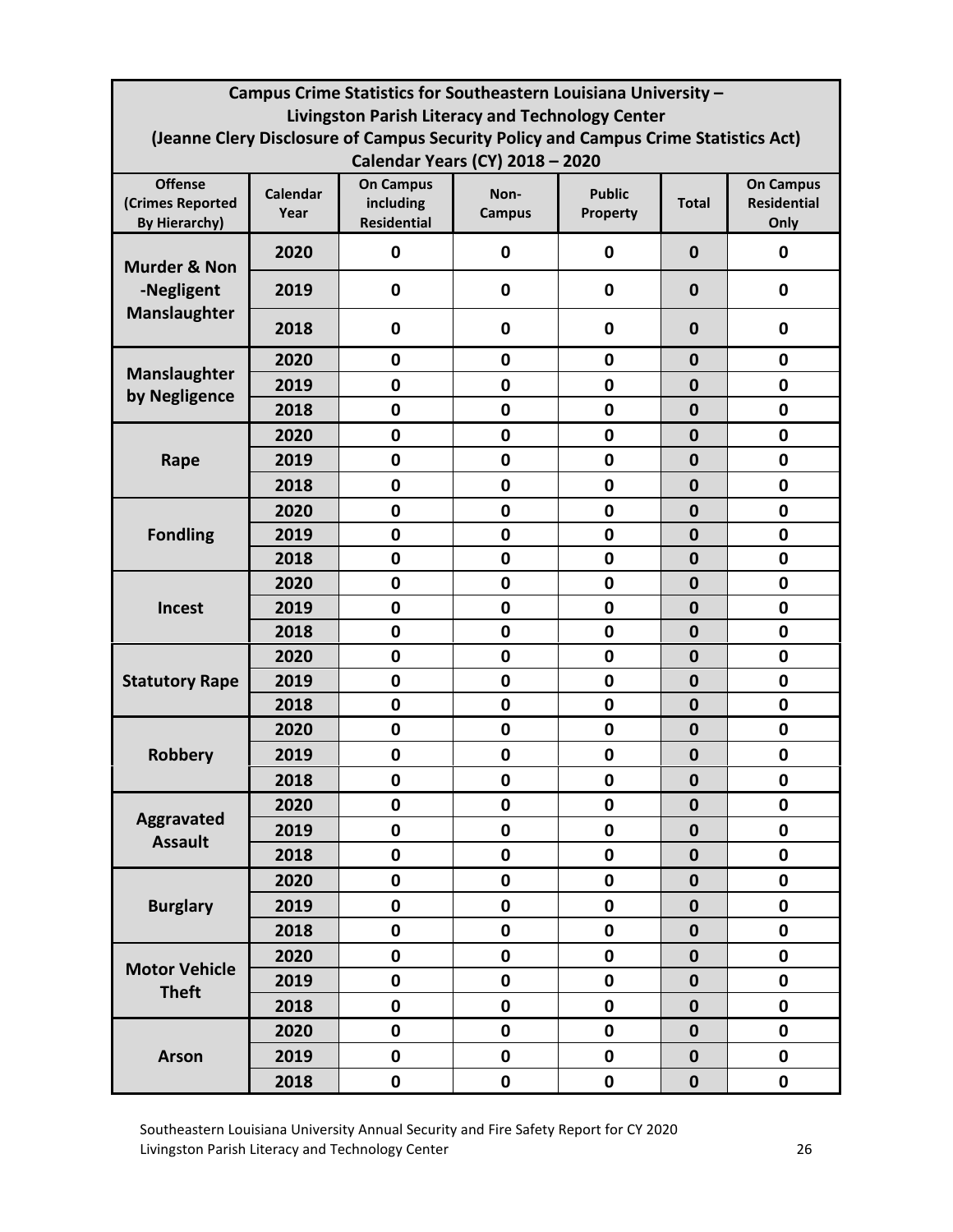## **ARRESTS AND REFERRALS FOR DRUG, LIQUOR, AND WEAPON LAW VIOLATIONS**

All arrests or referrals for disciplinary action resulting from alleged drug law violations, liquor law violations, and weapon law violations are reported below in the Clery geographical location they were reported to have occurred.

As with other Clery Act statistics, the tally includes all arrests or referrals regardless of their eventual adjudication and whether or not the individuals involved were found to be guilty or responsible for the violations. The statistics included in these tables are calculated based upon the number of persons arrested or referred, not the number of incidents.

**Example:** If two persons were arrested for illegal possession of handguns on campus during a single incident, two arrests would be recorded even though the arrests were related to only one incident.

These statistics only include incidents wherein violations of law occurred. Incidents involving only policy violations are not included in these statistics.

**Example:** A student who is 22 years of age may be referred to a campus disciplinary authority for possession of an alcoholic beverage at a campus event where alcoholic beverages are not allowed. In this case, the student is over 21 years of age and therefore is legally allowed to possess alcoholic beverages so has not violated a law, only a University policy. A referral for disciplinary action under these circumstances would not be included in these statistics.

**Drug Law Violations**: Violations of state and local laws relating to the unlawful possession, sale, use, growing, manufacturing, and making of narcotic drugs. The relevant substances include opium or cocaine and their derivatives (morphine, heroin, codeine); marijuana; synthetic narcotics (Demerol, methadone); and dangerous non-narcotic drugs (enzedrines, enzedrine).

**Liquor Law Violations**: The violation of laws or ordinances prohibiting the manufacture, sale, transporting, furnishing, possessing of intoxicating liquor; maintaining unlawful drinking places; bootlegging; operating a still; furnishing liquor to a minor or intemperate person; using a vehicle for illegal transportation of liquor; drinking on a train or public conveyance; and all attempts to commit any of the aforementioned activities. Public intoxication and driving under the influence are not included in this definition.

**Weapon Law Violations**: The violation of laws or ordinances dealing with weapon offenses, regulatory in nature, such as manufacture, sale, or possession of deadly weapons; carrying deadly weapons, concealed or openly; furnishing deadly weapons to minors; illegally possessing deadly weapons; and all attempts to commit any of the aforementioned acts.

**Note:** Guidance from the 2016 Department of Education Handbook was used and these statistics have been calculated outside of the "hierarchy rule."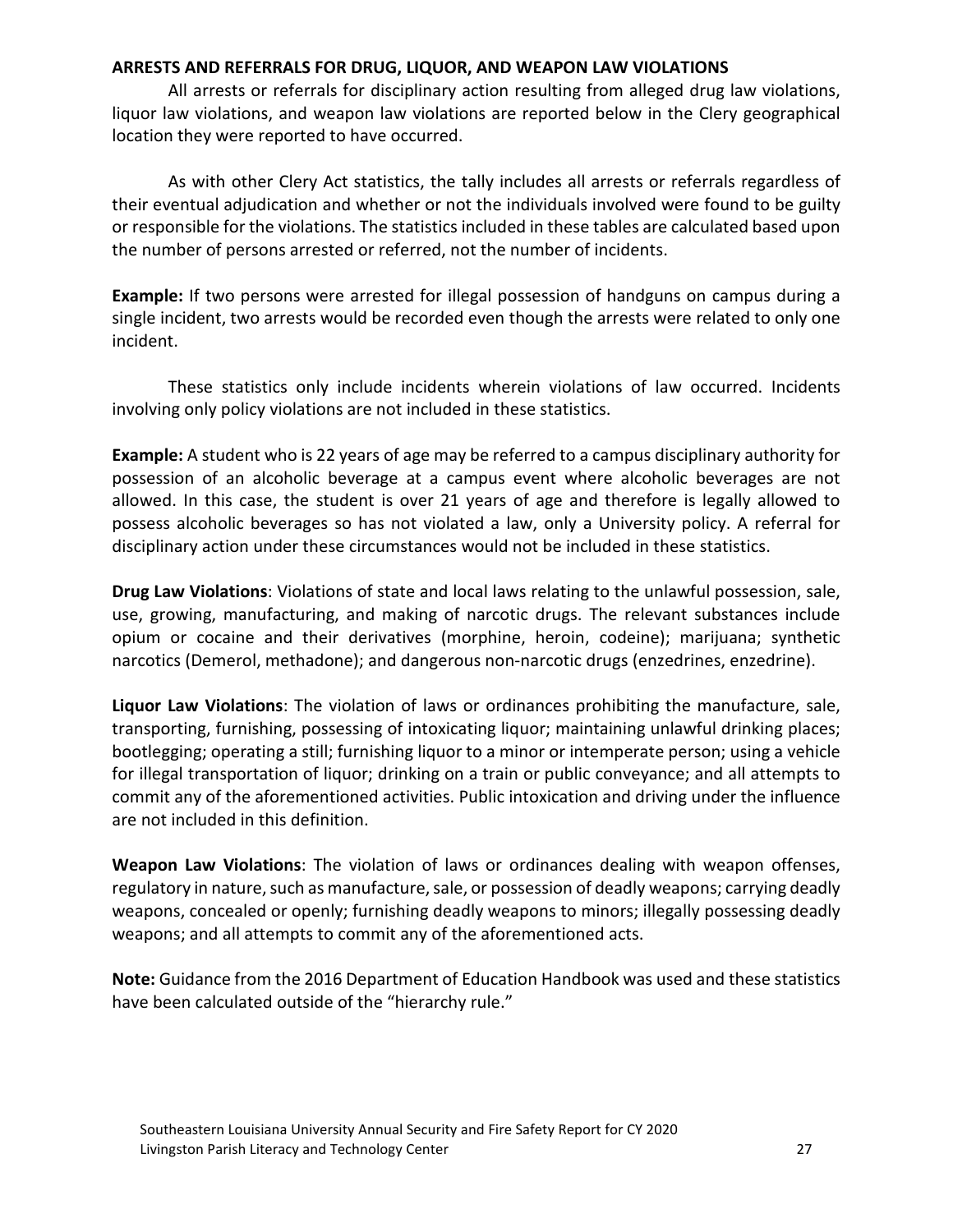| <b>DRUG LAW</b><br><b>VIOLATIONS</b>    | <b>Calendar</b><br>Year | <b>On Campus</b><br>(Including<br><b>Residential)</b> | Non-<br><b>Campus</b> | <b>Public</b><br>Property | <b>Totals</b> | <b>On Campus</b><br>(Residential<br>Only) |
|-----------------------------------------|-------------------------|-------------------------------------------------------|-----------------------|---------------------------|---------------|-------------------------------------------|
|                                         | 2020                    | 0                                                     | 0                     | $\mathbf 0$               | $\bf{0}$      | 0                                         |
| <b>Arrests</b>                          | 2019                    | 0                                                     | 0                     | $\mathbf 0$               | $\bf{0}$      | 0                                         |
|                                         | 2018                    | 0                                                     | $\mathbf 0$           | $\mathbf 0$               | $\bf{0}$      | 0                                         |
|                                         | 2020                    | 0                                                     | 0                     | $\mathbf 0$               | $\bf{0}$      | 0                                         |
| <b>Disciplinary</b><br><b>Referrals</b> | 2019                    | 0                                                     | 0                     | $\mathbf 0$               | $\bf{0}$      | 0                                         |
|                                         | 2018                    | Ω                                                     | 0                     | 0                         | 0             | 0                                         |

| <b>LIQUOR LAW</b><br><b>VIOLATIONS</b>  | <b>Calendar</b><br>Year | <b>On Campus</b><br>(Including<br><b>Residential)</b> | Non-<br><b>Campus</b> | <b>Public</b><br>Property | <b>Totals</b> | <b>On Campus</b><br>(Residential<br>Only) |
|-----------------------------------------|-------------------------|-------------------------------------------------------|-----------------------|---------------------------|---------------|-------------------------------------------|
|                                         | 2020                    | $\mathbf 0$                                           | 0                     | $\mathbf 0$               | $\bf{0}$      | 0                                         |
| <b>Arrests</b>                          | 2019                    | $\mathbf 0$                                           | 0                     | 0                         | $\mathbf 0$   | 0                                         |
|                                         | 2018                    | $\mathbf 0$                                           | 0                     | 0                         | $\bf{0}$      | 0                                         |
|                                         | 2020                    | $\mathbf 0$                                           | 0                     | $\bf{0}$                  | $\mathbf 0$   | 0                                         |
| <b>Disciplinary</b><br><b>Referrals</b> | 2019                    | $\mathbf 0$                                           | 0                     | $\bf{0}$                  | $\mathbf 0$   | 0                                         |
|                                         | 2018                    | 0                                                     | 0                     | 0                         | $\mathbf 0$   | 0                                         |

| <b>WEAPON LAW</b><br><b>VIOLATIONS</b>  | <b>Calendar</b><br>Year | <b>On Campus</b><br>(Including<br><b>Residential)</b> | Non-<br>Campus | <b>Public</b><br><b>Property</b> | <b>Totals</b> | <b>On Campus</b><br>(Residential<br>Only) |
|-----------------------------------------|-------------------------|-------------------------------------------------------|----------------|----------------------------------|---------------|-------------------------------------------|
|                                         | 2020                    | $\mathbf 0$                                           | $\mathbf 0$    | $\mathbf 0$                      | $\mathbf 0$   | $\bf{0}$                                  |
| <b>Arrests</b>                          | 2019                    | 0                                                     | 0              | $\mathbf 0$                      | $\bf{0}$      | 0                                         |
|                                         | 2018                    | $\mathbf 0$                                           | 0              | $\mathbf 0$                      | $\mathbf 0$   | 0                                         |
|                                         | 2020                    | $\mathbf 0$                                           | 0              | $\mathbf 0$                      | $\mathbf 0$   | 0                                         |
| <b>Disciplinary</b><br><b>Referrals</b> | 2019                    | $\mathbf 0$                                           | 0              | $\mathbf 0$                      | $\bf{0}$      | 0                                         |
|                                         | 2018                    | 0                                                     | 0              | 0                                | $\bf{0}$      | 0                                         |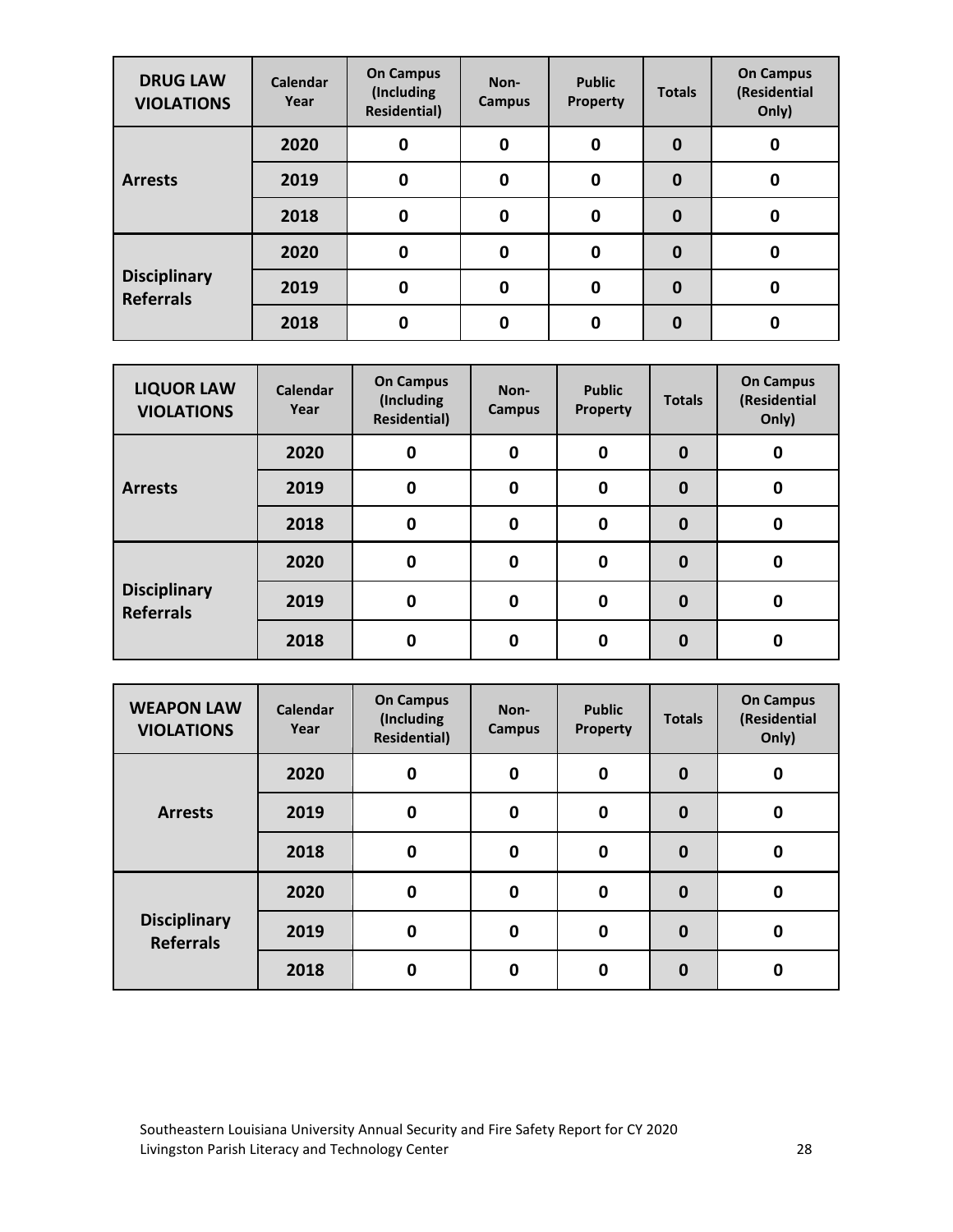## **HATE CRIMES**

Any Clery Act offenses reported to law enforcement or other Campus Security Authority manifesting evidence the victim was intentionally selected because of the perpetrator's bias, or the perpetrator perceived the person to be in one of the protected group categories is classified as a "hate crime" under the Clery Act.

On August 14, 2008, the Clery Act was amended to include larceny/simple assault, intimidation, and destruction/damage/vandalism (except arson) as reportable categories of hate crimes. These new reporting categories are only reported if motivated by bias as determined by one of the designated bias categories.

# **Protected Group Categories**

The types of bias categories include: race, gender, religion, sexual orientation, ethnicity, national origin, gender identity, and disability.

## **Hate Crime Definitions**

To ensure uniformity in reporting nationwide, the following definitions have been adopted for use in hate crime reporting:

- Bias a preformed negative opinion or attitude toward a group of persons based on their race, religion, disability, sexual orientation, or ethnicity/national origin.
- Bias Crime a criminal offense committed against a person or property motivated, in whole or in part, by the offender's bias against a race, religion, disability, sexual orientation, or ethnicity/national origin; also known as a Hate Crime.

**Note:** Even if the offender was mistaken in their perception that the victim was a member of the group the offender was acting against, the offense is still a bias crime because the offender was motivated by bias against the group.

|      | <b>Hate Crime Statistics</b>                                                                                                                                                   |
|------|--------------------------------------------------------------------------------------------------------------------------------------------------------------------------------|
| 2020 | Zero (0) hate crimes, as defined by applicable federal law, were reported at<br>Southeastern Louisiana University Livingston Parish Literacy and Technology<br>Center in 2020. |
| 2019 | Zero (0) hate crimes, as defined by applicable federal law, were reported at<br>Southeastern Louisiana University Livingston Parish Literacy and Technology<br>Center in 2019. |
| 2018 | Zero (0) hate crimes, as defined by applicable federal law, were reported at<br>Southeastern Louisiana University Livingston Parish Literacy and Technology<br>Center in 2018. |

# **VIOLENCE AGAINST WOMEN ACT (VAWA) REAUTHORIZATION**

## **SEXUAL MISCONDUCT POLICIES, SERVICES, RESOURCES, AND PROTOCOLS**

Southeastern Louisiana University prohibits the crimes of domestic violence, dating violence, sexual assault, and stalking (as defined by the Clery Act and State law) and reaffirms its commitment to maintaining a campus environment emphasizing the dignity and worth of all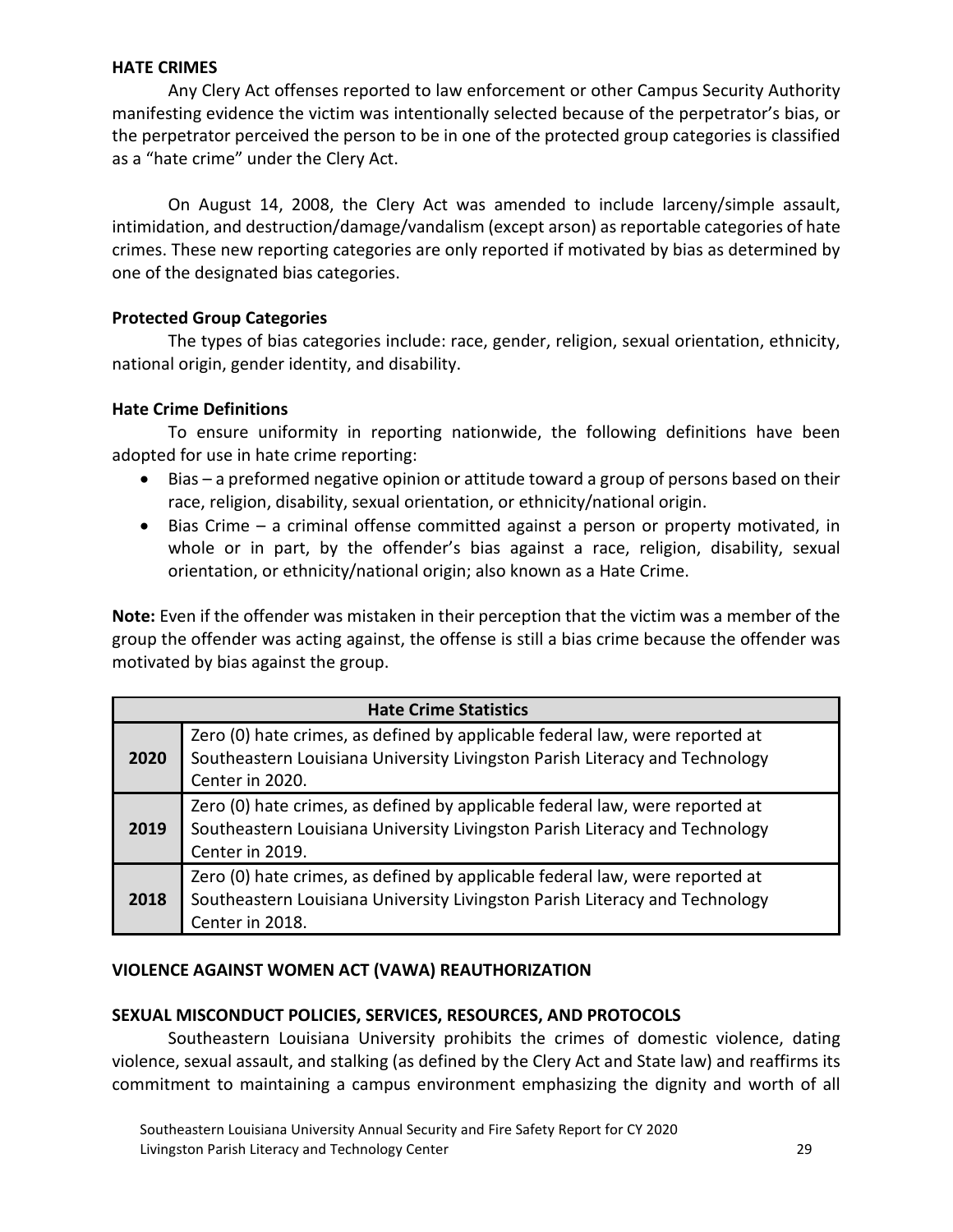members of the University community. Toward this end, Southeastern issues this statement of policy to inform the University community of our programs to address domestic violence, dating violence, sexual assault and stalking as well as the procedures for institutional disciplinary action in cases of alleged dating violence, domestic violence, sexual assault, or stalking, which will be followed regardless of whether the incident occurs on or off campus when it is reported to a University official.

# **Federal Clery Act Definitions of Domestic Violence, Dating Violence, Sexual Assault, and Stalking**

The Clery Act defines the crimes of domestic violence, dating violence, sexual assault and stalking as follows:

# • **Domestic Violence**:

- i. A Felony or misdemeanor crime of violence committed—
	- A) By a current or former spouse or intimate partner of the victim;
	- B) By a person with whom the victim shares a child in common;
	- C) By a person who is cohabitating with or has cohabitated with the victim as a spouse or intimate partner;
	- D) By a person similarly situated to a spouse of the victim under the domestic or family violence laws of the jurisdiction in which the crime of violence occurred; or
	- E) By any other person against an adult or youth victim who is protected from that person's acts under the domestic or family violence laws of the jurisdiction in which the crime of violence occurred.
- ii. For the purposes of complying with the requirements of this section and §668.41, any incident meeting this definition is considered a crime for the purposes of Clery Act reporting.
- **Definition of a Crime of Violence**: According to Section 16 of Title 18 of the United States Code, the term "crime of violence" means:
	- i. An offense that has as an element of use, attempted use, or threatened use of physical force against the person or property of another; or
	- ii. Any other offense that is a felony and that, by its nature, involves a substantial risk that physical force against the person or property of another may be used in the course of committing the offense.
- **Dating Violence**: Violence committed by a person who is or has been in a social relationship of a romantic or intimate nature with the victim.
	- i. The existence of such a relationship shall be based on the reporting party's statement and with consideration of the length of the relationship, the type of relationship, and the frequency of interaction between the persons involved in the relationship.
	- ii. For the purposes of this definition—
		- A) Dating Violence includes, but is not limited to, sexual or physical abuse or the threat of such abuse.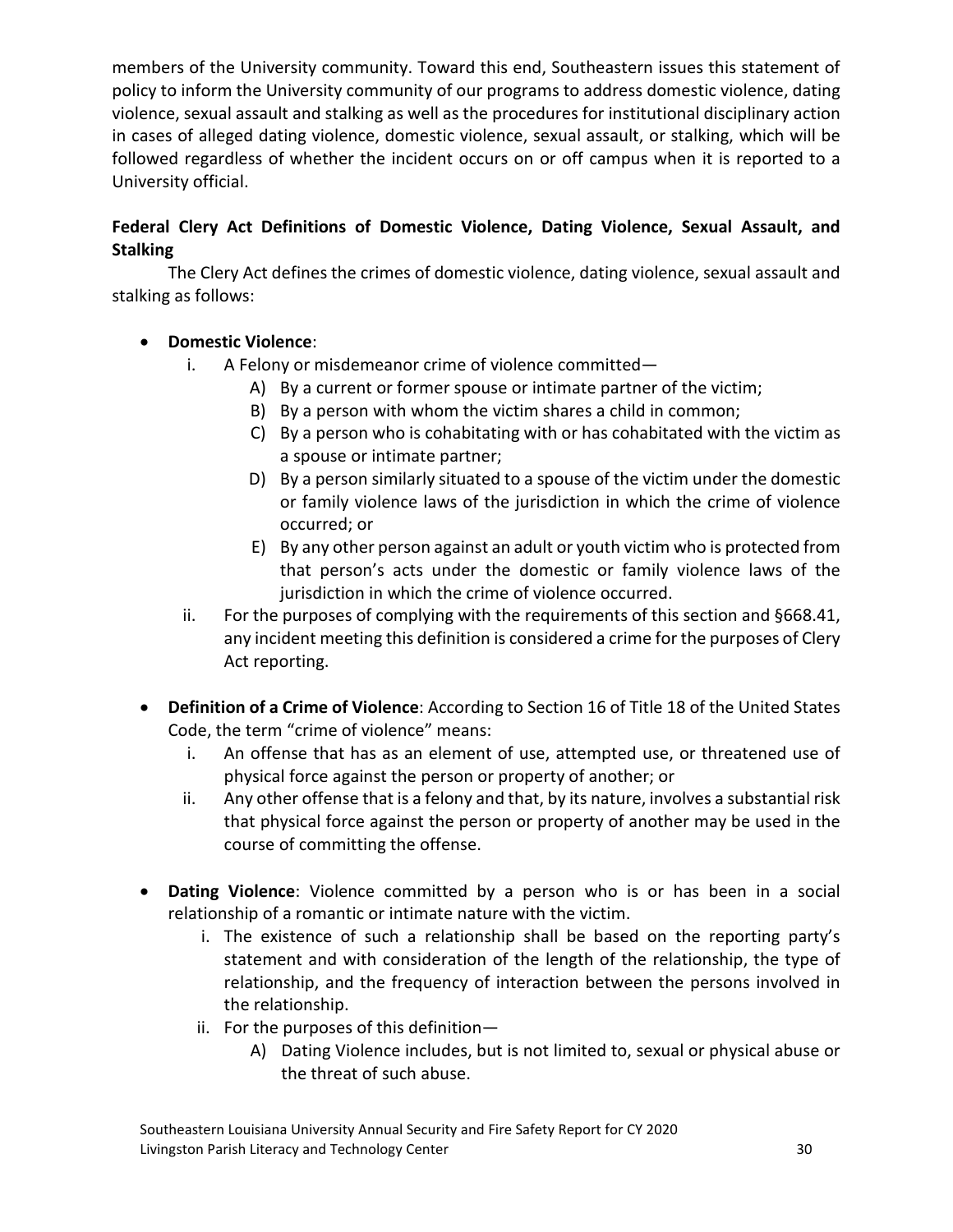- B) Dating violence does not include acts covered under the definition of domestic violence.
- iii. For the purposes of complying with the requirements of this section and §668.41, any incident meeting this definition is considered a crime for the purposes of Clery Act reporting.
- **Sexual Assault**: An offense that meets the definition of rape, fondling, incest, or statutory rape as used in the FBI's Uniform Crime Reporting (UCR) program. Per the National Incident-Based Reporting System User Manual from the FBI UCR Program, a sex offense is "any sexual act directed against another person, without the consent of the victim, including instances where the victim if incapable of giving consent."
	- o **Rape** is defined as the penetration, no matter how slight, of the vagina or anus with any body part or object, or oral penetration by a sex organ of another person, without the consent of the victim.
	- o **Fondling** is defined as the touching of the private parts of another person for the purposes of sexual gratification, without the consent of the victim, including instances where the victim is incapable of giving consent because of his/her age or because of his/her temporary or permanent mental incapacity.
	- o **Incest** is defined as sexual intercourse between persons who are related to each other within the degrees wherein marriage is prohibited by law.
	- o **Statutory Rape** is defined as sexual intercourse with a person who is under the statutory age of consent.
	- **Stalking**:
		- i. Engaging in a course of conduct directed at a specific person that would cause a reasonable person to—
			- A) Fear for the person's safety or the safety of others; or
			- B) Suffer substantial emotional distress.
		- ii. For the purposes of this definition—
			- A) *Course of conduct* means two or more acts, including, but not limited to, acts which the stalker directly, indirectly, or through third parties, by any action, method, device, or means follows, monitors, observes, surveils, threatens, or communicates with or about, a person, or interferes with a person's property.
			- B) *Reasonable person* means a reasonable person under similar circumstances and with similar identities to the victim.
			- C) *Substantial emotional distress* means significant mental suffering or anguish that may, but does not necessarily, require medical or other professional treatment or counseling.

iii. For the purposes of complying with the requirements of this section and section 668.41, any incident meeting this definition is considered a crime for the purposes of Clery Act reporting.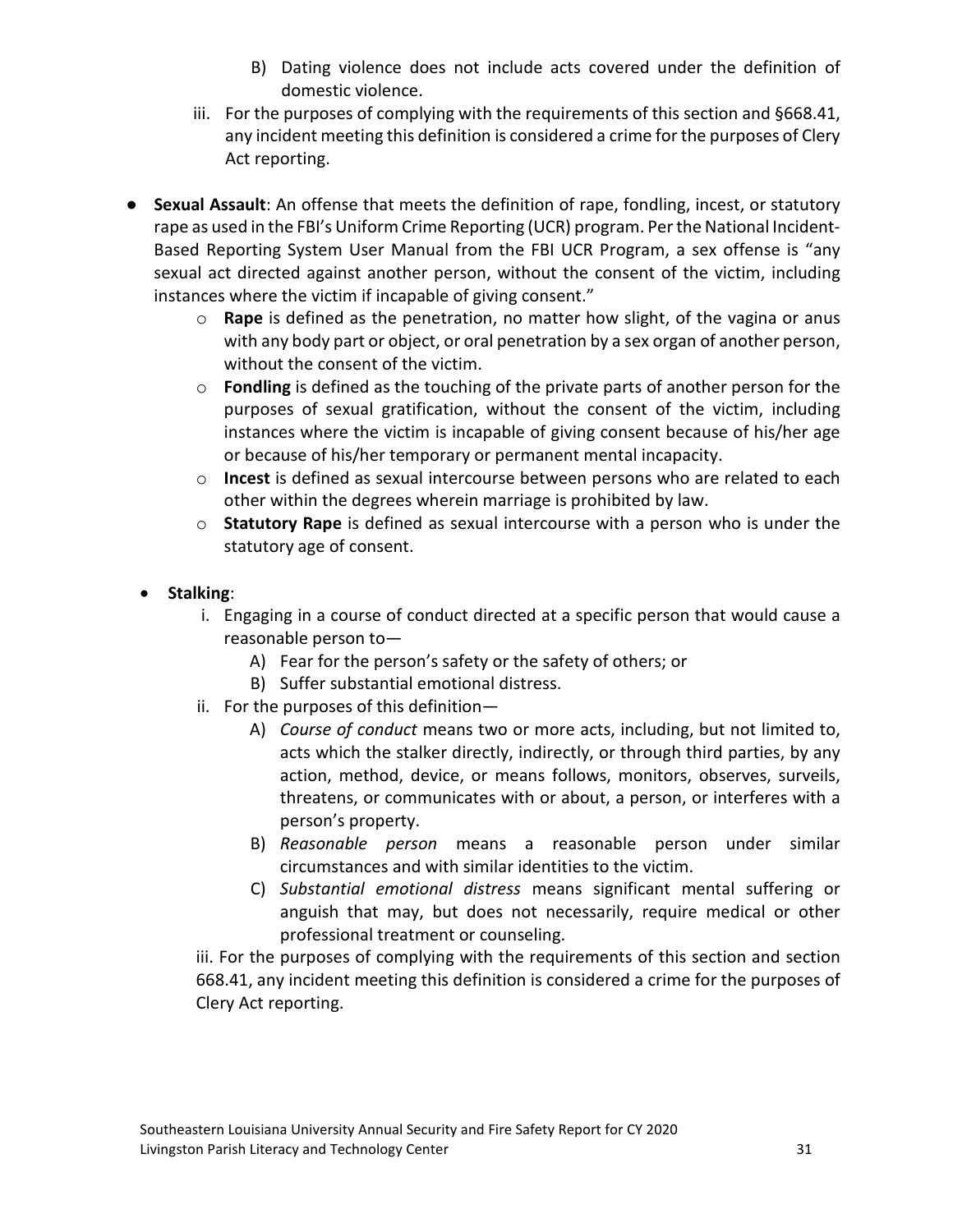# **Jurisdictional Definitions of Domestic Violence, Dating Violence, Sexual Assault, and Stalking**

The following are titles and sections of Louisiana State Law which most clearly coincide with the federal definitions of Domestic Violence, Dating Violence, Sexual Assault, and Stalking as published in the Clery Act. The list is not exclusive or comprehensive, as circumstances involved with other crimes may also meet the Clery Act definitions. In situations where the state law definitions vary from those of the Clery Act, the specific circumstances of the incident are taken into account and compared to the Clery Act definitions to determine if the incident should be carried as a statistic for reporting purposes in this document.

The complete legal definitions of Louisiana Statutes with all subparts are publicly available on the Louisiana State Legislature website at the following address: <http://legis.la.gov/legis/Home.aspx>

## **Domestic Violence**

Louisiana Revised Statutes (LRS) Title 46, Sections 2131 – 2148 establish the *Louisiana Domestic Abuse Prevention Act* including definitions of behaviors considered "domestic violence."

Additionally, there are several criminal code sections which detail specific behaviors considered "domestic violence," including, but not limited to LRS 14:35.3 *Domestic abuse battery*, LRS 14:37.7 *Domestic abuse aggravated assault*, and LRS 14:79 *Violation of protective orders*. Other crimes may involve an element of domestic violence and are included in reported statistics if the behavior meets the Clery standard.

## **Dating Violence**

Louisiana Revised Statutes (LRS) Title 46, Section 2151 establishes the *Louisiana Protection from Dating Violence Act* which extends to dating partners all benefits and protections available under the *Louisiana Domestic Abuse Prevention Act*.

Additionally, there are several criminal code sections which detail specific behaviors considered "dating violence," including, but not limited to LRS 14:34.9 *Battery of a dating partner*, LRS 14:34.9.1 *Aggravated assault upon a dating partner*, and LRS 14:79 *Violation of protective orders*. Other crimes may involve an element of dating violence and are included in reported statistics if the behavior meets the Clery standard.

# **Sexual Assault**

Louisiana Revised Statutes (LRS) Title 46, Sections 2181 – 2188 establish the *Louisiana Protection for Victims of Sexual Assault Act* and provides for victims of sexual assault access to civil remedies including protective orders.

Louisiana Revised Statutes (LRS) Title 14, contains several sections which defines various behaviors considered "sexual assault," including, but not limited to LRS 14:41 *Rape (defined),* LRS 14:42 *First Degree Rape,* LRS 14:42.1 *Second Degree Rape*, LRS 14:43 *Third Degree Rape,* LRS 14:43.1 *Sexual battery*, LRS 14:43.1.1 *Misdemeanor Sexual battery,* LRS 14:43.2 *Second Degree Sexual battery,* LRS 14:43.3 *Oral sexual battery*; LRS 14:80 *Felony carnal knowledge of a juvenile*, LRS 14:80.1 *Misdemeanor carnal knowledge of a juvenile*, LRS 14:81 *Indecent behavior with*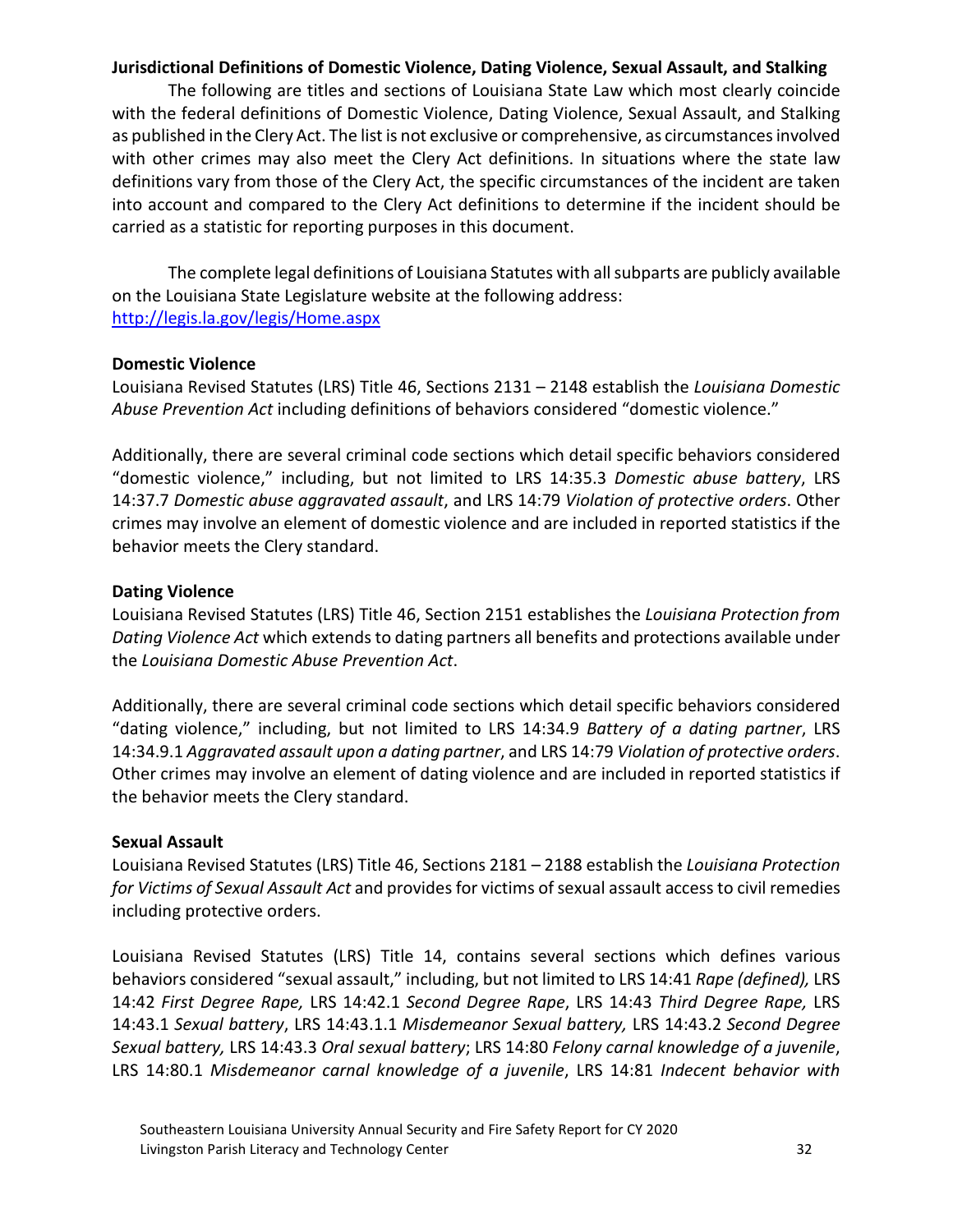*juveniles*, LRS 14:81.2 *Molestation of a juvenile or a person with a physical or mental disability*, LRS 14:81.4 *Prohibited sexual conduct between educator and student*, LRS 14:89 *Crime against nature*, LRS 14:89.1 *Aggravated crime against nature*, and LRS 14:93.5 *Sexual battery of persons with infirmities*. Other crimes may involve an element of sexual assault and are included in reported statistics if the behavior meets the Clery standard.

# **Stalking**

Louisiana Revised Statutes (LRS) Title 46, Section 2171 – 2174 establishes the *Louisiana Protection from Stalking Act* which extends to victims of stalking all benefits and protections available under the *Louisiana Domestic Abuse Prevention Act*.

Louisiana Revised Statute (LRS) Title 14, Section 40.1 *Stalking* clearly mimics the federal definition for stalking. Additionally, LRS 14:40.2 *Cyberstalking* and LRS 14:40.7 *Cyberbullying* often involve behaviors which meet the Clery Act definition for stalking. Other crimes may involve an element of stalking and are included in reported statistics if the behavior meets the Clery standard.

# **Consent Defined**

Southeastern Louisiana University's definition of consent as it relates to sexual activity is as follows: "Consent to engage in sexual activity must exist from beginning to end of each instance of sexual activity. Consent is demonstrated through mutually understandable words and/or actions that clearly indicate a willingness to engage in a specific sexual activity. Silence alone, without actions evidencing permission, does not demonstrate consent. Consent must be knowing and voluntary. To give consent, a person must be of legal age. Assent does not constitute consent if obtained through coercion or from an individual whom the alleged offender knows or reasonably should know is incapacitated. The responsibility of obtaining consent rests with the person initiating sexual activity. Use of alcohol or drugs does not diminish one's responsibility to obtain consent. Consent to engage in sexual activity may be withdrawn by any person at any time. Once withdrawal of consent has been expressed, the sexual activity must cease. Consent is automatically withdrawn by a person who is no longer capable of giving consent. A current or previous consensual dating or sexual relationship between the parties does not itself imply consent or preclude a finding of responsibility."

| VAWA Crime Statistics for Southeastern Louisiana University -<br><b>Livingston Parish Literacy and Technology Center</b>      |                  |                                                        |                |                                  |               |                                        |
|-------------------------------------------------------------------------------------------------------------------------------|------------------|--------------------------------------------------------|----------------|----------------------------------|---------------|----------------------------------------|
| (Jeanne Clery Disclosure of Campus Security Policy and Campus Crime Statistics Act)<br><b>Calendar Years (CY) 2018 - 2020</b> |                  |                                                        |                |                                  |               |                                        |
| <b>Offense</b>                                                                                                                | Calendar<br>Year | <b>On Campus</b><br>(Including<br><b>Residential</b> ) | Non-<br>Campus | <b>Public</b><br><b>Property</b> | <b>Totals</b> | <b>On Campus</b><br>(Residential Only) |
|                                                                                                                               | 2020             |                                                        | Ω              | 0                                | 0             |                                        |
| <b>Domestic</b><br><b>Violence</b>                                                                                            | 2019             |                                                        | 0              | 0                                | 0             |                                        |
|                                                                                                                               | 2018             |                                                        | 0              | 0                                | 0             |                                        |
| <b>Dating</b><br><b>Violence</b>                                                                                              | 2020             | Ω                                                      | 0              | 0                                | $\Omega$      | n                                      |
|                                                                                                                               | 2019             | ω                                                      | 0              | Ω                                | n             | n                                      |
|                                                                                                                               | 2018             |                                                        |                |                                  |               |                                        |

Southeastern Louisiana University Annual Security and Fire Safety Report for CY 2020 Livingston Parish Literacy and Technology Center 33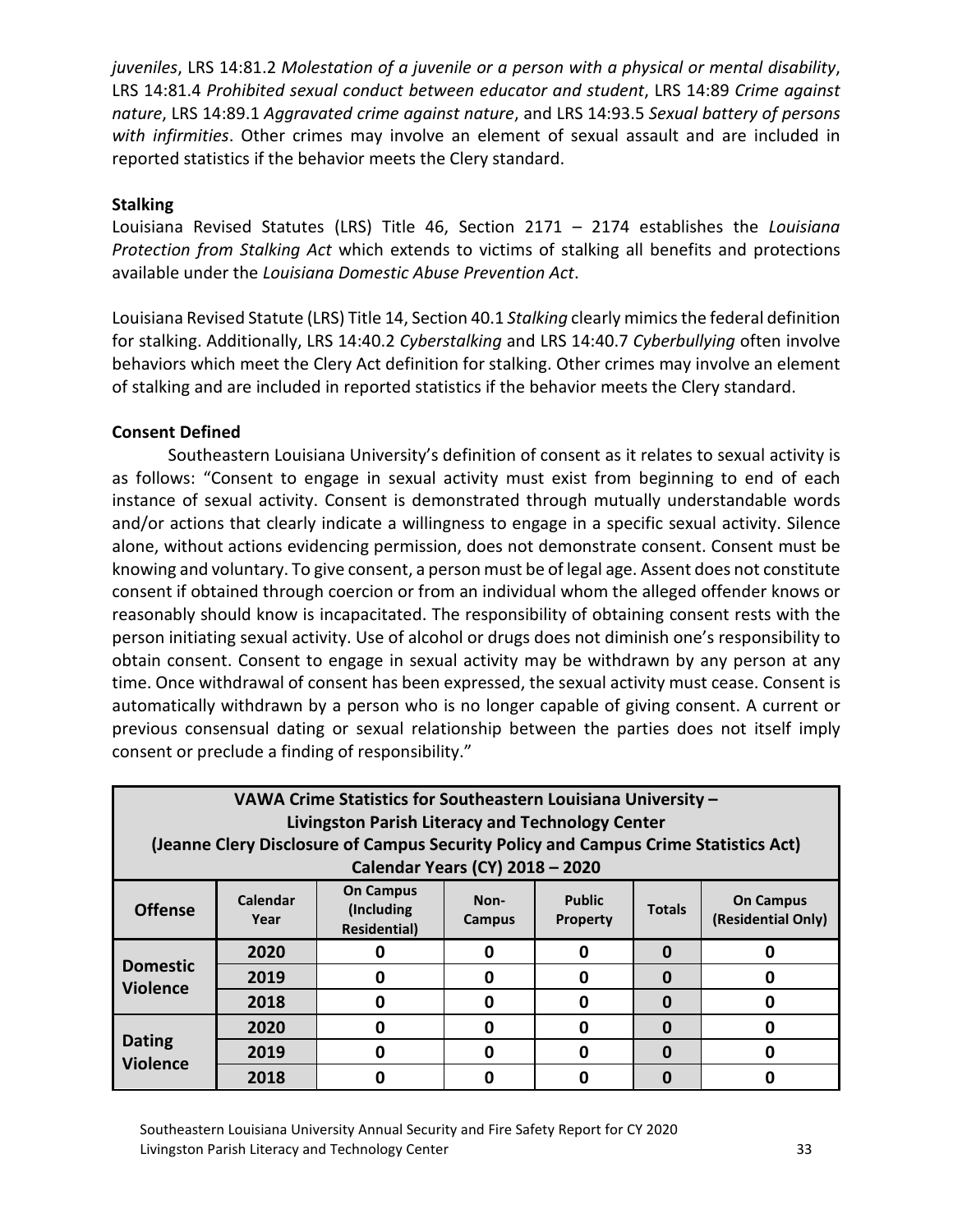|                 | 2020 |  |  |  |
|-----------------|------|--|--|--|
| <b>Stalking</b> | 2019 |  |  |  |
|                 | 2018 |  |  |  |

# **How to Be an Active Bystander**

Bystander intervention means safe and positive options carried out by an individual or individuals to prevent harm or intervene when there is a risk of dating violence, domestic violence, sexual assault, or stalking. Bystander intervention includes recognizing situations of potential harm, understanding institutional structures and cultural conditions that facilitate violence, overcoming barriers to intervening, identifying safe and effective intervention options, and taking action to intervene.

Bystanders play a critical role in the prevention of sexual and relationship violence. They are "individuals who observe violence or witness the conditions that perpetuate violence. They are not directly involved but have the choice to intervene, speak up, or do something about it."<sup>[1](#page-33-0)</sup> Southeastern wishes to promote a culture of community accountability where bystanders are actively engaged in the prevention of violence without causing further harm. Bystanders may not always know what to do even if they want to help. Below is a list<sup>[2](#page-33-1)</sup> of some ways to be an active bystander. Further information regarding bystander intervention may be found. If you or someone else is in immediate danger on campus, call UPD at (985) 549-2222 or dial 911 if offcampus. This could be when a person is yelling at or being physically abusive toward another and it is not safe for you to intervene.

- 1. Watch out for your friends and fellow students/employees. If you see someone who looks like they could be in trouble or need help, ask if they are ok.
- 2. Be direct, delegate responsibility, or create a distraction when you see a person secludes, hits on, tries to make out with, or has sex with people who are incapacitated.
- 3. Intervene when someone discusses plans to take sexual advantage of another person.
- 4. Believe someone who discloses sexual assault, abusive behavior, or experience with stalking.
- 5. Refer people to on- or off-campus resources listed in this document for support in health, counseling, or with legal assistance.

# **Risk Reduction**

Recognizing abusers are solely responsible for their abuse and no victim of a crime is to blame for the perpetration of the crime, the following are some strategies to reduce risks commonly related to sexual assault or harassment (adapted from **Rape, Abuse, & Incest National Network, www.rainn.org**)

- **Be aware** of your surroundings. Knowing where you are and who is around you may help you to recognize a threatening situation and avoid it.
- Try to **avoid isolated areas**. It is more difficult to get help if no one is around.

<span id="page-33-0"></span> <sup>1</sup> Burn, S.M. (2009). A situational model of sexual assault prevention through bystander intervention. *Sex Roles, 60*, 779-792.

<span id="page-33-1"></span><sup>&</sup>lt;sup>2</sup> Bystander intervention strategies adapted from Stanford University's Office of Sexual Assault & Relationship Abuse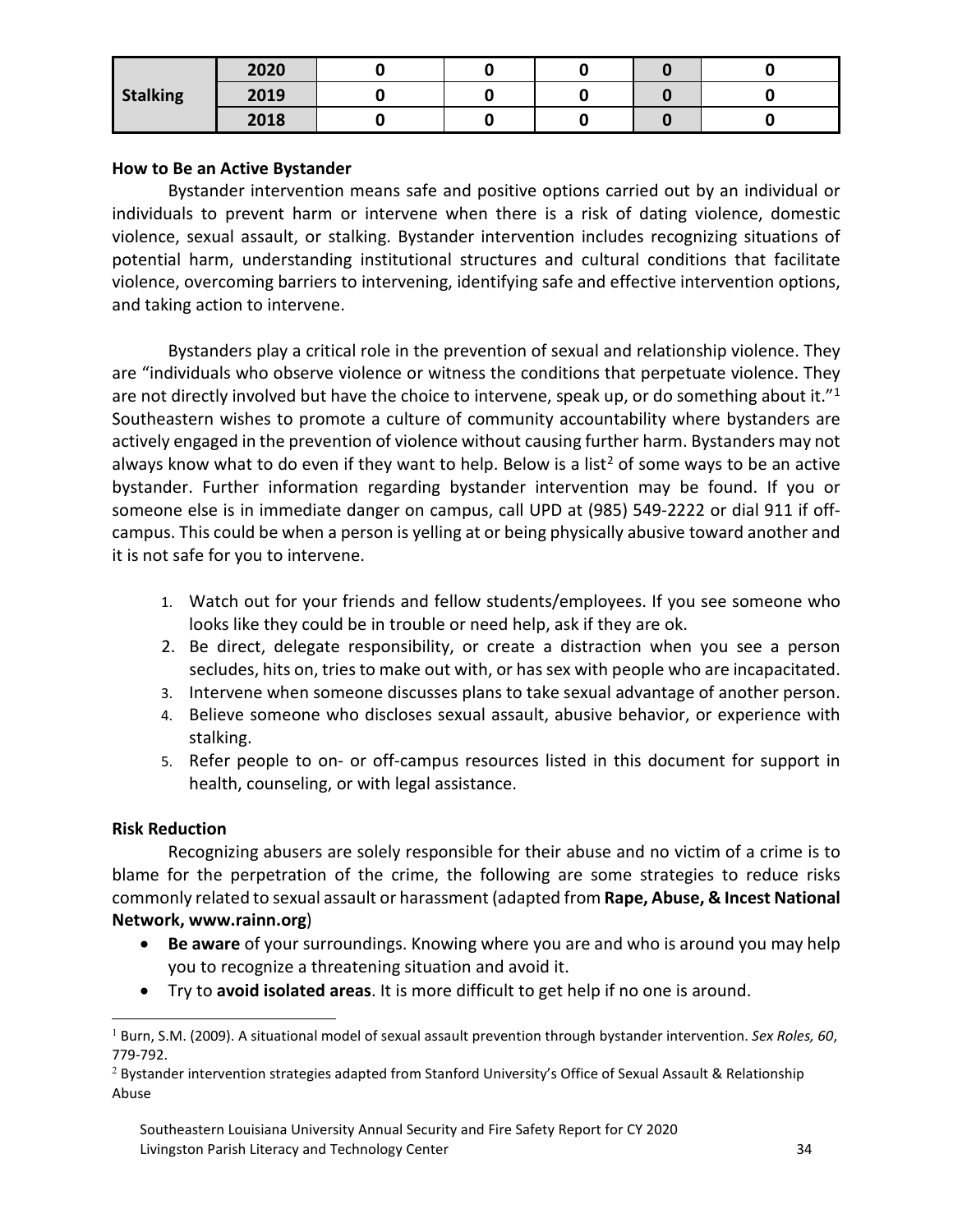- **Walk with purpose**. Even if you don't know where you are going, act like you do.
- **Trust your instincts**. If a situation or location feels unsafe or uncomfortable, it probably isn't the best place to be.
- **Try not to load yourself down** with packages or bags as this can make you appear more vulnerable.
- **Make sure your cell phone is with you** and charged and that you have cab money and/or an on-demand driver app loaded.
- **Try to avoid becoming isolated** with someone you don't trust or someone you don't know.
- **Avoid putting music headphones in both ears** so that you can be more aware of your surroundings, especially if you are walking alone.
- **Attend social gatherings with a group of friends**. Arrive together, check in with each other throughout the evening, and leave together. Knowing where you are and who is around you may help you to find a way out of a bad situation.
- **Trust your instincts**. If you feel unsafe in any situation, go with your gut. If you see something suspicious, contact law enforcement immediately (on campus dial 985-549- 2222 for UPD or call 911 if off campus.)
- **Don't leave your drink unattended** while talking, dancing, using the restroom, or making a phone call. If you've left your drink alone, just get a new one.
- **Don't accept drinks from people you don't know or trust**. If you choose to accept a drink, go with the person to the bar to order it, watch it being poured, and carry it yourself. At parties, don't drink from punch bowls or other large, common open containers.
- **Watch out for your friends, and vice versa**. If a friend seems out of it, is way too intoxicated for the amount of alcohol they've had, or is acting out of character, get him or her to a safe place immediately.
- **If you suspect you or a friend has been drugged**, contact law enforcement immediately. Be explicit with doctors so they can give you the correct tests (you will need a urine test and possibly others).
- **If you need to get out of an uncomfortable or scary situation,** here are some things that you can try:
- **Remember that being in this situation is not your fault.** You did not do anything wrong, it is the person who is making you uncomfortable that is to blame.
- **Be true to yourself.** Don't feel obligated to do anything you don't want to do. "I don't want to" is always a good enough reason. Do what feels right to you and what you are comfortable with.
- **Have a code word** with your friends or family so that if you don't feel comfortable you can call them and communicate your discomfort without the person you are with knowing. Your friends or family can then come to get you or make up an excuse for you to leave.
- **Lie.** If you don't want to hurt the person's feelings, it is better to lie and make up a reason to leave than to stay and be uncomfortable, scared, or worse. Some excuses you could use are: needing to take care of a friend or family member, not feeling well, having somewhere else that you need to be, etc.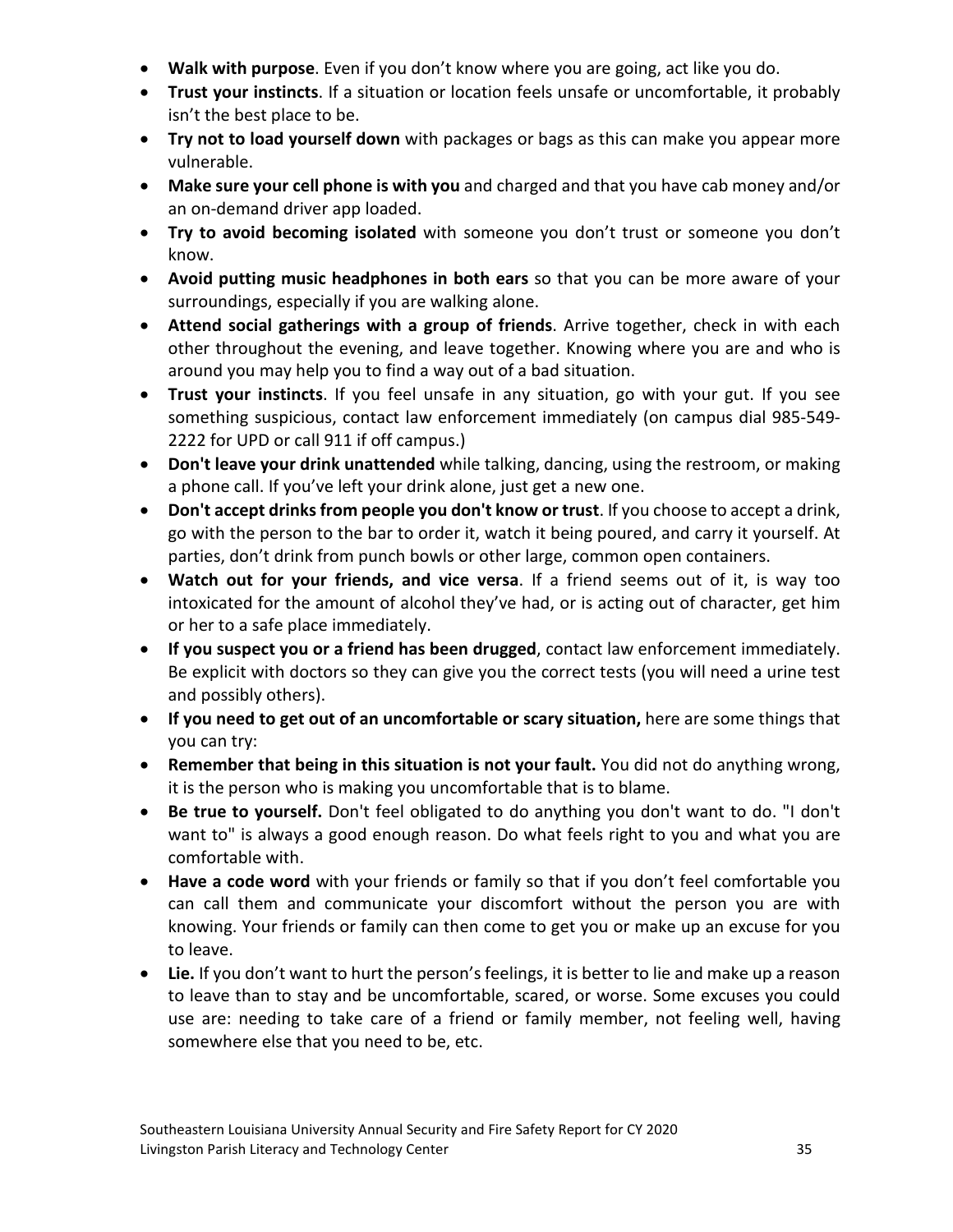- **Try to think of an escape route.** How would you try to get out of the room? Where are the doors? Windows? Are there people around who might be able to help you? Is there an emergency phone nearby?
- **If you and/or the other person have been drinking**, you can say that you would rather wait until you both have your full judgment before doing anything you may regret later.

## **Programs to Prevent Domestic Violence, Dating Violence, Sexual Assault, and Stalking**

Southeastern engages in comprehensive, intentional, and integrated programming, initiatives, strategies, and campaigns intended to end dating violence, domestic violence, sexual assault, and stalking that:

- A. Are culturally relevant, inclusive of diverse communities and identities, sustainable, responsive to community needs, and informed by research, or assessed for value, effectiveness, or outcome; and
- B. Consider environmental risk and protective factors as they occur on the individual, relationship, institutional, community and societal levels.

Southeastern Louisiana University is committed to education and increasing awareness of students and employees about preventing incidents of sexual misconduct.

Southeastern offers education and prevention programs that include, but are not limited to: (a) awareness programs; (b) bystander intervention programs; (c) ongoing prevention and awareness campaigns; (d) primary prevention programs; and (e) education on risk reduction on an annual basis.

Ongoing prevention and awareness campaigns include self-defense programming; domestic violence awareness month events and activities, stalking awareness month events and activities, and sexual assault awareness month events and activities.

# **Procedures Victims Should Follow if a Crime of Domestic Violence, Dating Violence, Sexual Assault, or Stalking Occurs**

After an incident of sexual assault, dating violence, or domestic violence, the victim should consider seeking medical attention as soon as possible. Sexual Assault Nurse Examiners (SANE) at the hospital are trained and certified in physical evidentiary recovery kit collection. Evidence may be collected, even if the victim chooses not to make a report to law enforcement.

If a sexual assault victim does not currently wish to involve law enforcement, there is still an option to have the forensic evidence collected in a timely manner. As time passes, evidence may dissipate or become lost or unavailable, thereby making investigation, possible prosecution, disciplinary proceedings, or obtaining protection from abuse orders related to the incident more difficult. By providing victims with the opportunity to gather information, solidify their support system, and establish rapport with first responders, we hope to create an environment encouraging reporting, even for those victims who initially feel unable, unwilling, or unsure about doing so. Victims may report a sexual assault anonymously at North Oaks Medical Center and have forensic evidence collected during the exam. The sheriff's office with jurisdiction over the medical center maintains sexual assault forensic exam kits completed for anonymous victims.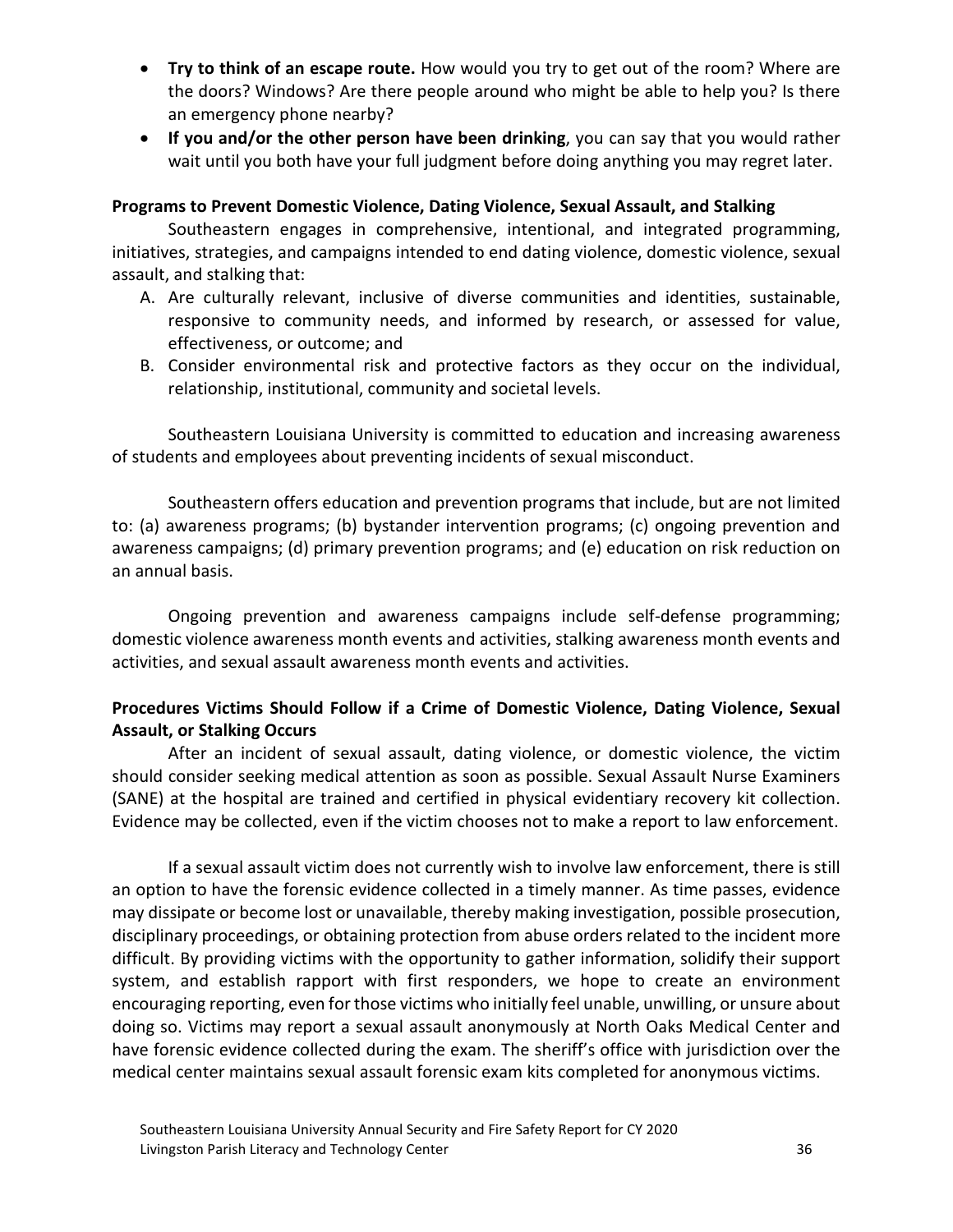To facilitate the collection of forensic evidence, it is important that a victim of sexual assault not bathe, douche, smoke, change clothing or clean the bed/linen/area where they were assaulted if the offense occurred within the past 96 hours, so that evidence may be preserved that may assist in proving that the alleged criminal offense occurred/or is occurring, or may be helpful in obtaining a protection order. In circumstances of sexual assault, if victims do not opt for forensic evidence collection, health care providers can still treat injuries and take steps to address concerns of pregnancy and/or sexually transmitted infections. Victims of sexual assault, domestic violence, stalking, and dating violence are encouraged to also preserve evidence by saving text messages, instant messages, social media posts and messages, other communications, and keeping pictures, logs, or other copies of documents, if they have any, that would be useful to law enforcement officers or University adjudicators/investigators.

#### **Involvement of Law Enforcement**

Although the University strongly encourages all members of its community to report violations to UPD (if on campus) or to local law enforcement officials (if off campus,) it is the victim's choice whether or not to make such a report. Furthermore, victims have the right to decline to notify law enforcement.

If a victim in an incident which occurred off campus wishes, the University Police Department will assist with notifying the appropriate off campus law enforcement agency.

## **Reporting Incidents of Domestic Violence, Dating Violence, Sexual Assault, and Stalking**

If you have been the victim of domestic violence, dating violence, sexual assault, or stalking, you may report the incident to the Title IX Director (office: Dyson Hall, Room 120; phone: 985-549-5888) by calling, writing, or visiting the office to report in person. In addition to any law enforcement actions taken, reports of all domestic violence, dating violence, sexual assault, and stalking made to UPD will automatically be referred to the Title IX Director for review.

# **Procedures the University Will Follow When a Crime of Domestic Violence, Dating Violence, Sexual Assault, or Stalking is Reported**

Southeastern has procedures in place that serve to be sensitive to victims who report sexual assault, domestic violence, dating violence, and stalking, including informing individuals about their right to file criminal charges; as well as the availability of counseling, health, mental health, victim advocacy, legal assistance, visa and immigration assistance, and other services onand/or off-campus; as well as additional remedies to prevent contact between a complainant and an accused party, such as housing, academic, transportation and working accommodations, if reasonably available. Southeastern will make such accommodations, if the victim requests them and if they are reasonably available, regardless of whether the victim chooses to report the crime to law enforcement. Students and employees should contact the Title IX Director (office: Dyson Hall, Room 120; phone: 985-549-5888) by calling, writing, or visiting the office to report in person. The Title IX Director will collaborate and coordinate with the Office for Student Advocacy and Accountability and Dean of Students for student cases and the Director of Human Resources for employee cases.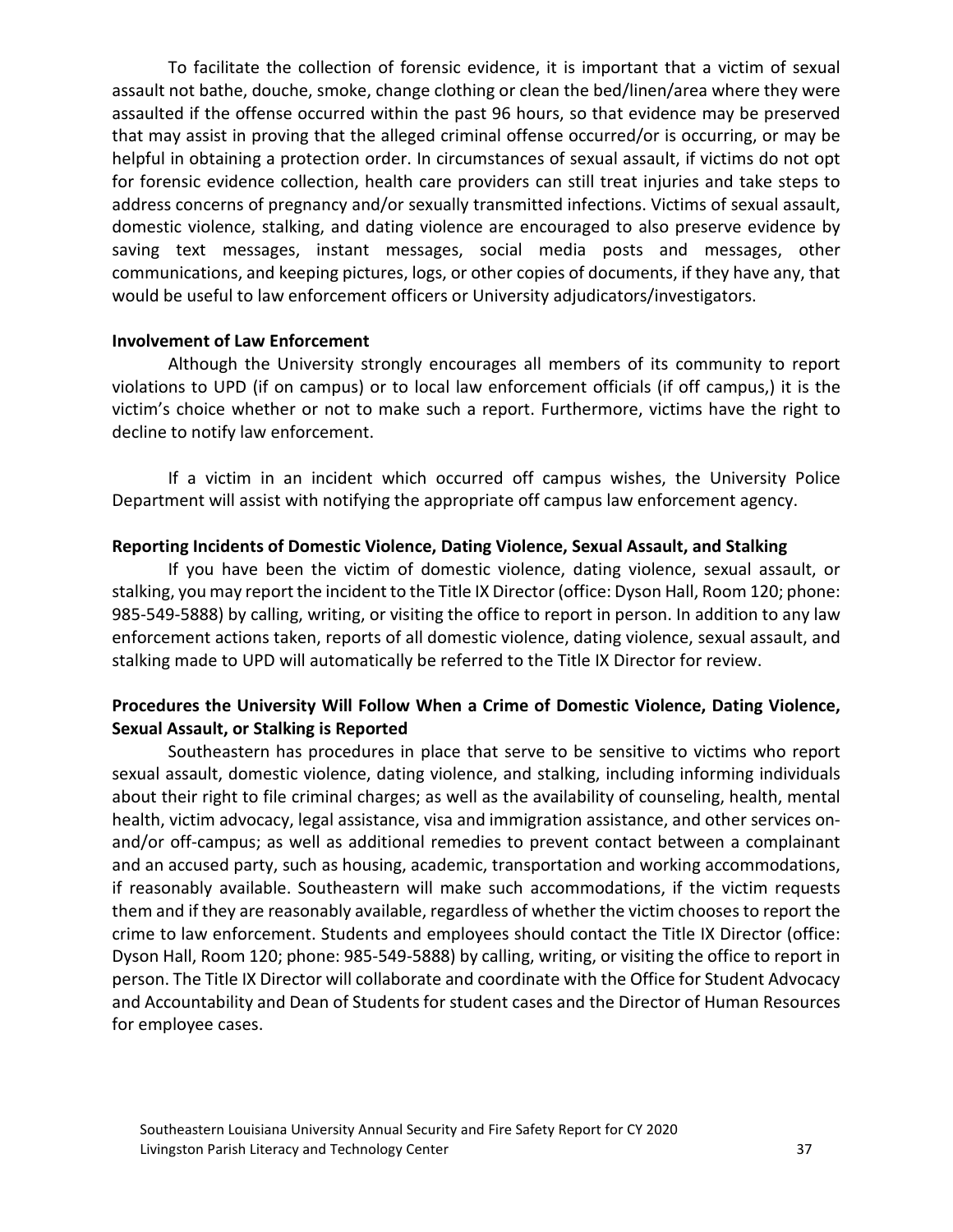If a report of domestic violence, dating violence, sexual assault, or stalking is reported to the University, below are the procedures the University will follow.

| <b>Incident Being</b><br>Reported | <b>Procedures Institution Will Follow</b>                                                                                                                                                                                                                                                                                                                                                                                                                                                                                                                                                                                                                                                                                                                                                                                                                                                                                                                                                                                                                                                                                                                                                                                                                                                                                                                                                                                                                                                                                    |
|-----------------------------------|------------------------------------------------------------------------------------------------------------------------------------------------------------------------------------------------------------------------------------------------------------------------------------------------------------------------------------------------------------------------------------------------------------------------------------------------------------------------------------------------------------------------------------------------------------------------------------------------------------------------------------------------------------------------------------------------------------------------------------------------------------------------------------------------------------------------------------------------------------------------------------------------------------------------------------------------------------------------------------------------------------------------------------------------------------------------------------------------------------------------------------------------------------------------------------------------------------------------------------------------------------------------------------------------------------------------------------------------------------------------------------------------------------------------------------------------------------------------------------------------------------------------------|
| <b>Sexual Assault</b>             | 1. Depending on when reported (immediate vs delayed report), institution<br>will provide victim with access to medical care<br>2. Institution will assess immediate safety needs of victim<br>3. Institution will assist victim with contacting UPD or local police if<br>complainant requests AND provide the victim with contact information<br>for UPD or local police department<br>4. Institution will provide victim with referrals to on- and off-campus mental<br>health providers<br>5. Institution will assess need to implement interim or long-term protective<br>measures, if appropriate<br>6. Institution will provide the victim with a written explanation of the<br>victim's rights and options<br>7. Institution will provide a "No Contact" directive to accused party if<br>deemed appropriate<br>8. Institution will provide instructions on how to apply for protective order<br>9. Institution will advise of the policy applicable to sexual assault to the<br>victim and inform the victim regarding timeframes for inquiry,<br>investigation, and resolution<br>Institution will inform the victim of the outcome of the investigation,<br>10.<br>whether or not the accused will be administratively charged, and what<br>the outcome of the hearing is<br>Institution will enforce the anti-retaliation policy and take immediate<br>11.<br>and separate action against parties that retaliate against a person for<br>reporting sex-based discrimination or for assisting in the investigation |
| <b>Stalking</b>                   | 1. Institution will assess immediate safety needs of victim<br>2. Institution will assist victim with contacting UPD or local police if<br>complainant requests AND provide the victim with contact information<br>for UPD or local police department<br>3. Institution will provide instructions on how to apply for protective order<br>4. Institution will provide information to victim on how to preserve evidence<br>5. Institution will assess need to implement interim or long-term protective<br>measures to protect the victim, if appropriate<br>6. Institution will provide the victim with a written explanation of the<br>victim's rights and options<br>7. Institution will provide a "No Contact" directive to accused party if<br>deemed appropriate                                                                                                                                                                                                                                                                                                                                                                                                                                                                                                                                                                                                                                                                                                                                                       |
| <b>Dating Violence</b>            | 1. Institution will assess immediate safety needs of victim                                                                                                                                                                                                                                                                                                                                                                                                                                                                                                                                                                                                                                                                                                                                                                                                                                                                                                                                                                                                                                                                                                                                                                                                                                                                                                                                                                                                                                                                  |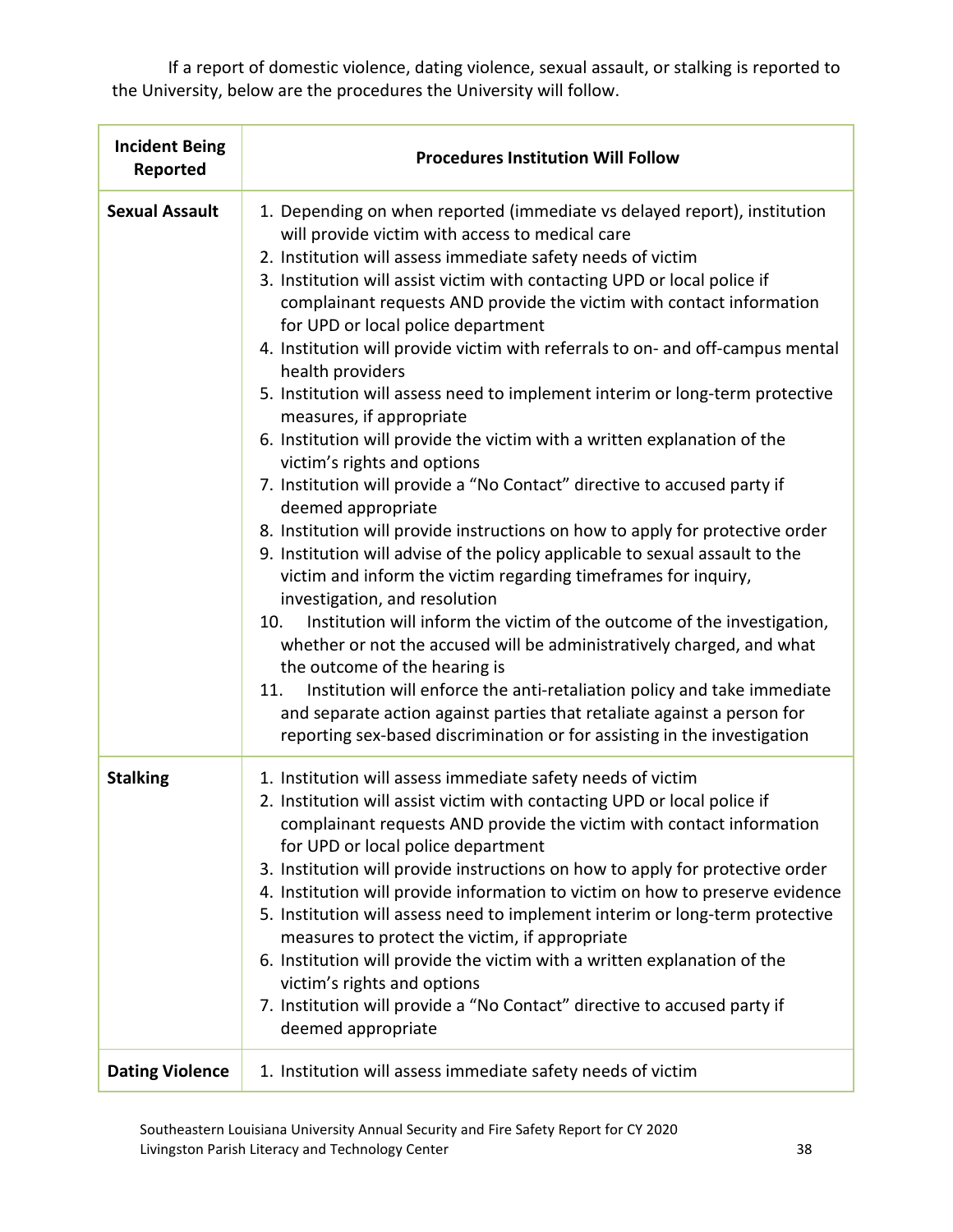|                                    | 2. Institution will assist victim with contacting UPD or local police if victim<br>requests AND provide the victim with contact information for UPD or local<br>police department<br>3. Institution will provide instructions on how to apply for protective order<br>4. Institution will provide information to victim on how to preserve evidence<br>5. Institution will assess need to implement interim or long-term protective<br>measures to protect the victim, if appropriate<br>6. Institution will provide the victim with a written explanation of the<br>victim's rights and options<br>7. Institution will provide a "No Contact" directive to accused party if<br>deemed appropriate |
|------------------------------------|----------------------------------------------------------------------------------------------------------------------------------------------------------------------------------------------------------------------------------------------------------------------------------------------------------------------------------------------------------------------------------------------------------------------------------------------------------------------------------------------------------------------------------------------------------------------------------------------------------------------------------------------------------------------------------------------------|
| <b>Domestic</b><br><b>Violence</b> | 1. Institution will assess immediate safety needs of victim<br>2. Institution will assist victim with contacting UPD or local police if victim                                                                                                                                                                                                                                                                                                                                                                                                                                                                                                                                                     |
|                                    | requests AND provide the victim with contact information for UPD or local<br>police department                                                                                                                                                                                                                                                                                                                                                                                                                                                                                                                                                                                                     |
|                                    | 3. Institution will provide instructions on how to apply for Protective Order                                                                                                                                                                                                                                                                                                                                                                                                                                                                                                                                                                                                                      |
|                                    | 4. Institution will provide information to victim on how to preserve evidence                                                                                                                                                                                                                                                                                                                                                                                                                                                                                                                                                                                                                      |
|                                    | 5. Institution will assess need to implement interim or long-term protective<br>measures to protect the victim, if appropriate                                                                                                                                                                                                                                                                                                                                                                                                                                                                                                                                                                     |
|                                    | 6. Institution will provide the victim with a written explanation of the<br>victim's rights and options                                                                                                                                                                                                                                                                                                                                                                                                                                                                                                                                                                                            |
|                                    | 7. Institution will provide a "No Contact" directive to accused party if<br>deemed appropriate                                                                                                                                                                                                                                                                                                                                                                                                                                                                                                                                                                                                     |

# **Employee Assistance Program**

Southeastern provides an Employee Assistance Program (EAP) for use by employees. The EAP is available to provide full-time employees assistance with such problems as sexual or physical abuse, depression, marital and relationship conflict, stress, grief, critical incident stress, anxiety, and other personal matters. All full-time employees, regardless of performance, are eligible. The contact number of the EAP is via the University Counseling Center at 985-549-3894.

All information relating to an employee's EAP participation is strictly confidential. Only the EAP provider maintains EAP records. The EAP provider does not release specific information about an employee's use of EAP services, unless the employee gives his or her advance written consent. The EAP does not report incidents to any Official On-Campus Resources unless the employee specifically gives them permission to do so.

Participation in the EAP does not excuse employees from complying with University policies or from meeting normal job requirements during or after receiving assistance. Nor will participation in the EAP prevent Southeastern from taking disciplinary action against any employee for performance problems occurring before or after the employee seeks assistance through the EAP.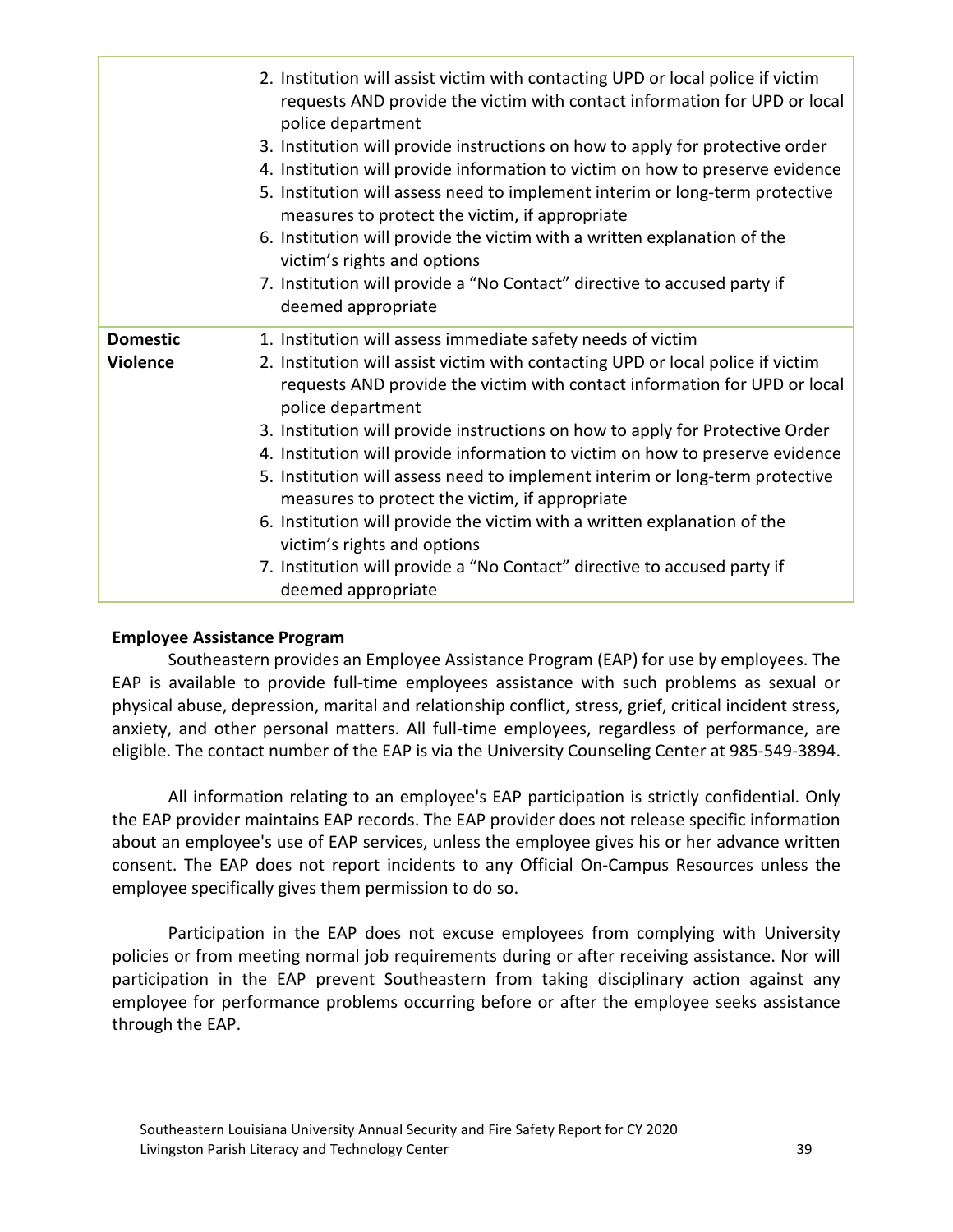## **Assistance for Victims - Rights & Options**

Regardless of whether a victim elects to pursue a criminal complaint or whether the offense is alleged to have occurred on or off campus, the University will assist victims of sexual assault, domestic violence, dating violence, and stalking and will provide each victim with a written explanation of their rights and options.

Such written information will include:

- the procedures victims should follow if a crime of dating violence, domestic violence, sexual assault, or stalking has occurred;
- information about how the institution will protect the confidentiality of victims and other necessary parties;
- a statement that the institution will provide written notification to students and employees about victim services in the institution and in the community;
- a statement regarding the institution's provisions about options for available assistance with and how to request accommodations and protective measures; and
- an explanation of the procedures for institutional disciplinary action.

# **Rights of Victims and the Institution's Responsibilities for Orders of Protection, No-Contact Orders, Restraining Orders, or Similar Lawful Orders Issued by a Criminal, Civil, or Tribal Court or by the Institution**

Southeastern complies with Louisiana State law in recognizing orders of protection, including giving full faith and credit to valid orders from other jurisdictions.

Any member of the University community who obtains an order of protection should provide a copy to the University Police Department and the Office of the Title IX Director. The protected party may then meet with Southeastern officials to develop a safety action plan, which is a plan for Southeastern and the protected party to reduce the risk of harm while on campus or coming and going from campus. This plan may include, but is not limited to: escorts, special parking arrangements, changing classroom/work site location, or working with an academic advisor on alternative class possibilities, allowing a student to complete assignments from home, allowing an employee to develop a flexible work schedule, etc. Southeastern cannot apply for a legal order of protection, No Contact order, or restraining order for a victim.

In Louisiana, a victim of domestic violence, dating violence, sexual assault, or stalking has the right to file a petition with the courts requesting protection through a protective order, which could include the following:

- An order restraining the abuser from further acts of abuse;
- An order directing the abuser to leave the victim's household/place of residence;
- An order directing the abuser to refrain from stalking or harassing the victim or other designated persons;
- Other protections based on issues related to cohabitation, residency, employment, and child custody.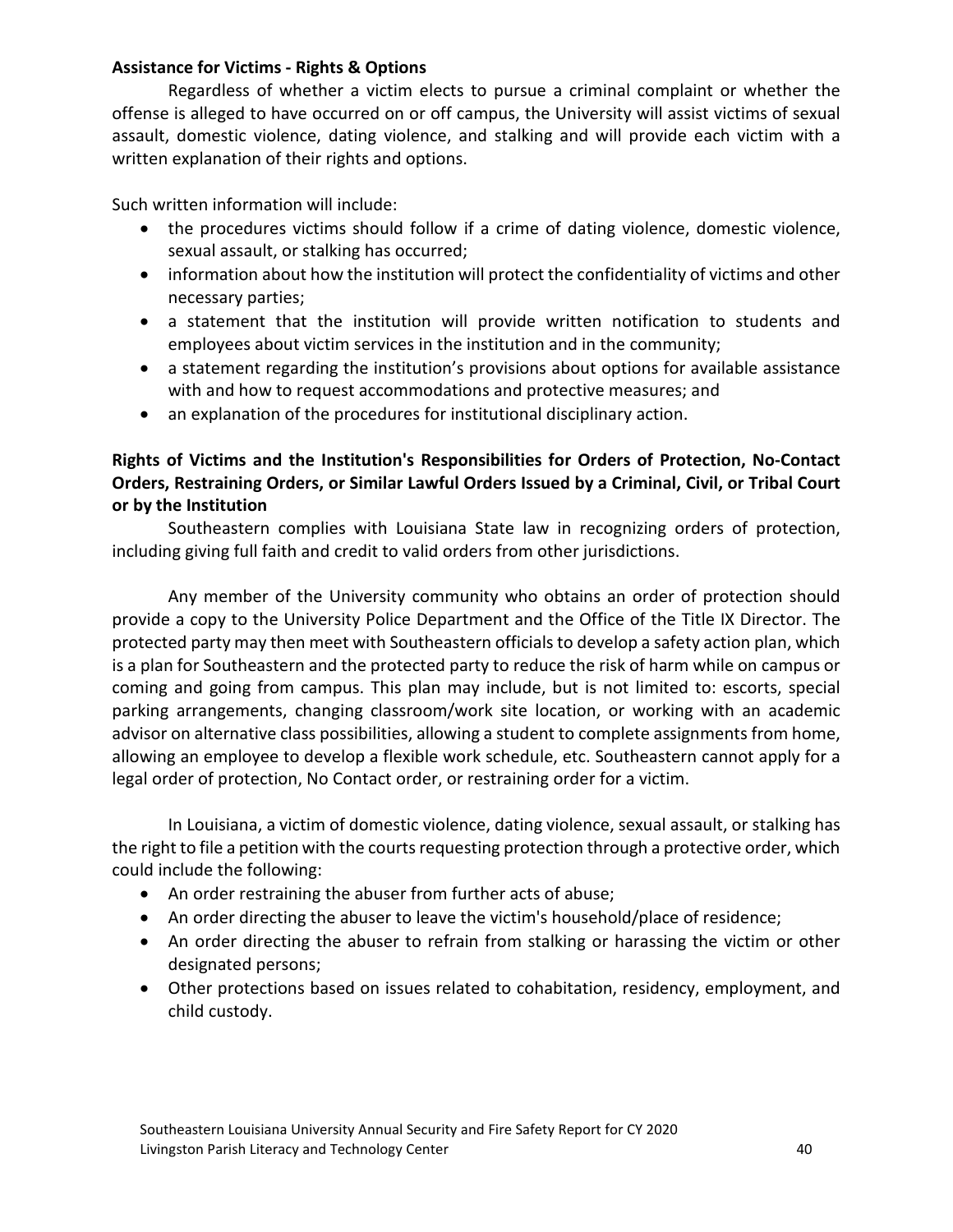UPD will help put victims in contact with the Clerk of Court to petition for an order of protection. Any student who obtains a protection order should provide a copy to UPD and the Office of the Title IX Director.

While not the same as a court-ordered protection order, Southeastern can issue a noncriminal No Contact directive. This includes, but is not limited to, communication that is written, verbal, or physical. Written communication is understood to include all electronic means of communication, including, but not limited to: email, instant messaging, and text messaging. Verbal communication is understood to include phone calls and voicemail messages. A No Contact order may include additional restrictions and terms.

If the University receives a report such an institutional No Contact order has been violated, the University will initiate disciplinary proceedings appropriate to the status of the accused (student, employee, etc.) and will impose sanctions if the accused is found responsible for violating the No Contact order.

## **Accommodations and Protective Measures Available for Victims**

Upon receipt of a report of domestic violence, dating violence, sexual assault, or stalking, Southeastern will provide notification to students and employees about accommodations available to them, including academic, living, transportation, and working situations. The notification will include information regarding the accommodation options, available assistance in requesting accommodations, and how to request accommodations and protective measures (i.e., the notification will include the name and contact information for the individual or office that should be contacted to request the accommodations).

At the victim's request, and to the extent of the victim's cooperation and consent, University offices will work cooperatively to assist the victim in obtaining accommodations. If reasonably available, a victim may be offered changes to academic, living, working, or transportation situations regardless of whether the victim chooses to report the crime to law enforcement.

Examples of options for a potential change to the academic situation may be to transfer to a different section of a class, withdraw and take a class at another time if there is no option for moving to a different section, etc. Potential changes to living situations may include moving to a different room or residence hall. Possible changes to work situations may include changing working hours or locations. Possible changes in transportation may include having the student or employee park in a different location, assisting the student or employee with a safety escort, etc. Issuance of a full, partial, or modified bar notice to the respondent may also be appropriate.

To request changes to academic, living, transportation, and/or working situations, or protective measures, a victim should:

**Students**: Contact the Title IX Director and/or Office for Student Advocacy and Accountability for assistance.

**Employees/Faculty**: Contact the Office of Human Resources and/or Provost Office (depending upon employment status).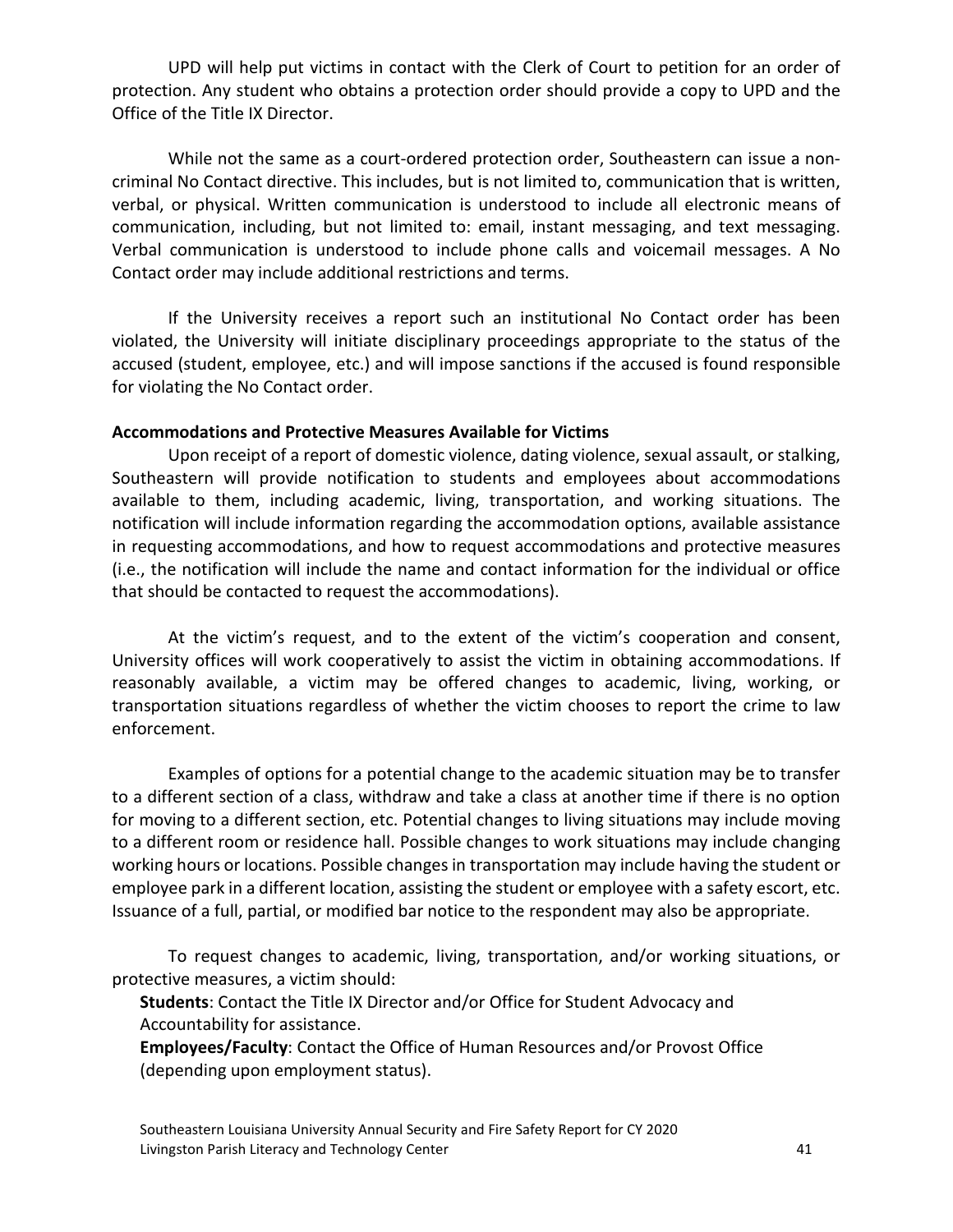If the victim wishes to receive assistance in requesting these accommodations, the victim should contact the Title IX Director and/or University Police Department.

# **Confidentiality**

Victims may request that directory information on file with the University be withheld by request. This request can be made to the Office of Student Records and Registration in person at North Campus Main Building, room 107 or by calling (985) 549-2244. Employees can contact the Office of Human Resources to make a similar request regarding directory information at (985) 549-2001.

Regardless of whether a victim has opted-out of allowing the University to share "directory information," personally identifiable information about the victim and other necessary parties will be treated as confidential and only shared with persons who have a specific need-toknow; i.e., those who are investigating/adjudicating the report or those involved in providing support services to the victim, including accommodations and protective measures. By only sharing personally-identifiable information with individuals on a need-to-know basis, the institution will maintain as confidential any accommodations or protective measures provided to the victim, to the extent that maintaining such confidentiality would not impair the ability of the institution to provide the accommodations or protective measures.

The University does not publish crime victim names or other identifiable information regarding victims in the Daily Crime and Fire Log or in the annual crime statistics that are disclosed in compliance with the *Jeanne Clery Disclosure of Campus Security Policy and Campus Crime Statistics Act*. Furthermore, if a Campus Safety Alert is issued on the basis of a report of domestic violence, dating violence, sexual assault, or stalking, the name of the victim and other personally identifiable information about the victim will be withheld; this could include the specific location where an incident is reported to have occurred when reporting the location could inadvertently identify the victim.

## **On- and Off-campus Services for Victims**

Upon receipt of a report of domestic violence, dating violence, sexual assault, or stalking, Southeastern will provide notification to students and employees about existing assistance with and/or information about obtaining resources and services, including counseling, health, mental health, victim advocacy, legal assistance, visa and immigration assistance, student financial aid, and assistance in notifying appropriate local law enforcement. If a sexual assault should occur on campus, staff on-scene, including UPD, will offer the victim a wide variety of services. This information is not provided to infer that those resources are "crime reporting entities" for Southeastern.

These on- and off-campus resources include the following: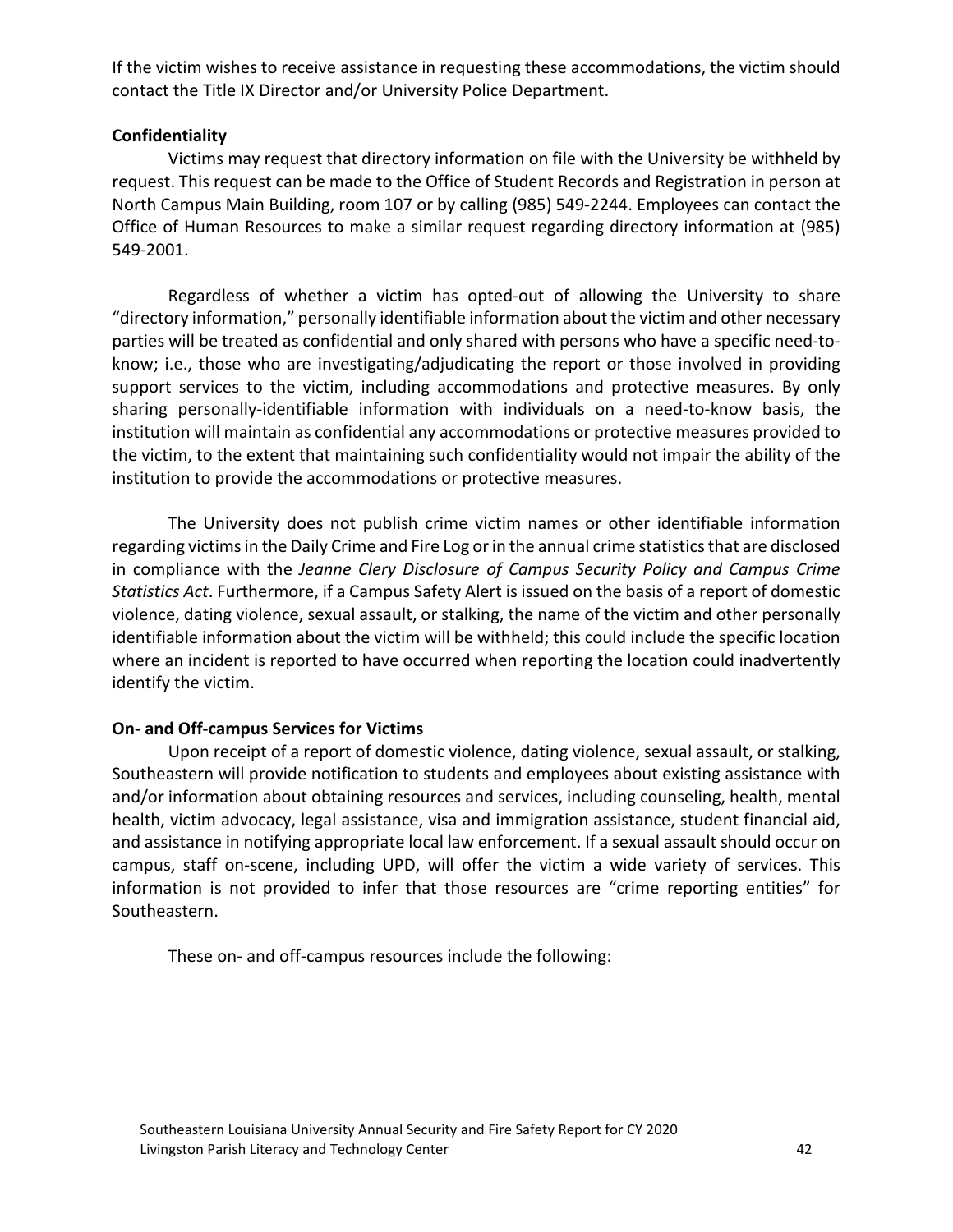| <b>ON-CAMPUS RESOURCES</b>                                                              |                                                                                                      |                                        |  |
|-----------------------------------------------------------------------------------------|------------------------------------------------------------------------------------------------------|----------------------------------------|--|
| <b>RESOURCE NAME/PURPOSE</b>                                                            | <b>LOCATION/ADDRESS</b>                                                                              | <b>PHONE NUMBER</b>                    |  |
| Dean of Students                                                                        | <b>Student Union</b><br>Room 1301A                                                                   | 985-549-3792                           |  |
| <b>Human Resources</b>                                                                  | North Campus Human<br><b>Resources Building</b>                                                      | 985-549-2001                           |  |
| Multicultural and<br><b>International Student Affairs</b>                               | <b>Student Union</b><br>Room 2307                                                                    | 985-549-3850                           |  |
| Office for Student Advocacy<br>and Accountability                                       | Mims Hall, Room 207                                                                                  | 985-549-2213                           |  |
| <b>Student Accessibility Services</b>                                                   | Tinsley Hall, Room 102                                                                               | 985-549-2247                           |  |
| <b>Student Financial Aid</b>                                                            | Office of Financial Aid<br>North Campus Financial Aid<br><b>Building</b><br>900A West University Ave | 985-549-2224                           |  |
| <b>Title IX Director</b>                                                                | Dyson Hall, Room 120                                                                                 | 985-549-5888                           |  |
| <b>University Counseling Center</b>                                                     | Student Union Annex, 1st<br>Floor, North side                                                        | 985-549-3894                           |  |
| <b>University Health Center</b>                                                         | Student Union Annex, 1st<br>Floor, South side                                                        | 985-549-2242                           |  |
| <b>University Police Department</b>                                                     | Pride Hall, 1 <sup>st</sup> Floor<br>South side                                                      | 985-549-2222                           |  |
| Visa and Immigration<br>Assistance/International<br><b>Student Support and Services</b> | <b>International Services Office</b><br>North Campus Main Building<br><b>Room 113</b>                | 985-549-2360                           |  |
| <b>OFF-CAMPUS RESOURCES</b>                                                             |                                                                                                      |                                        |  |
| <b>RESOURCE NAME/PURPOSE</b>                                                            | <b>LOCATION/ADDRESS</b>                                                                              | <b>PHONE NUMBER</b>                    |  |
| <b>Walker Police Department</b>                                                         | 13179 Burgess Ave<br>Walker, LA                                                                      | Office: 225-664-3125<br>Emergency: 911 |  |
| Livingston Parish Sheriff's<br>Office                                                   | 20300 Government Blvd<br>Livingston, LA                                                              | Office: 225-686-2241<br>Emergency: 911 |  |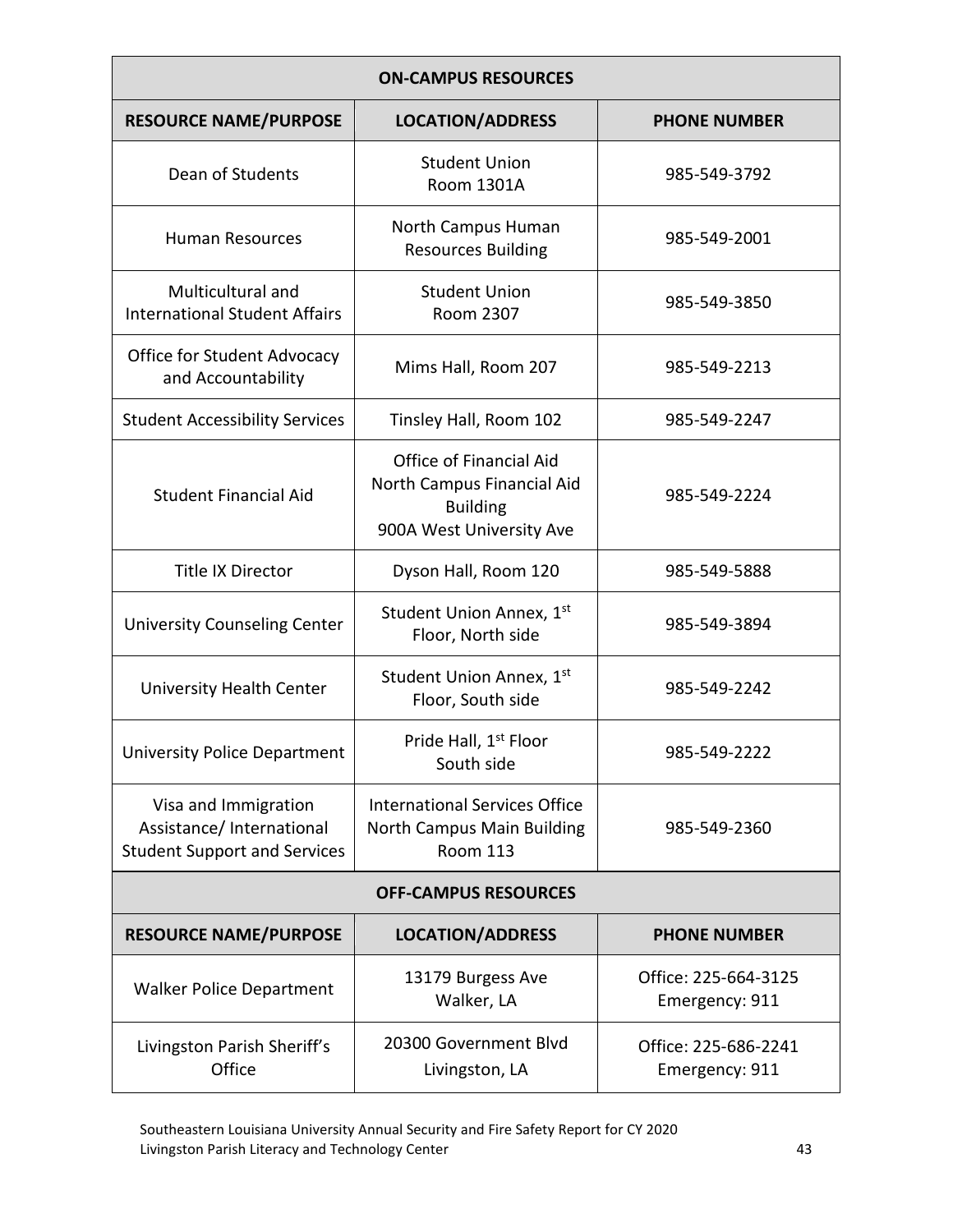| Louisiana Coalition Against<br>Domestic Violence (LCADV) | Baton Rouge, LA                                 | Office: 225-752-1296<br>Louisiana State Hotline<br>1-888-411-1333 |
|----------------------------------------------------------|-------------------------------------------------|-------------------------------------------------------------------|
| Louisiana Foundation Against<br>Sexual Assault (LaFASA)  | Baton Rouge, LA                                 | Office: 225-372-8995<br>Toll Free: 888-995-7273                   |
| Our Lady of the Lake,<br>Livingston                      | 5000 O'Donovan Blvd<br>Walker, LA               | Office: 225-271-6000<br>Emergency: 911                            |
| Sexual Trauma Awareness &<br>Response (STAR)             | 5615 Corporate Blvd, Ste 200<br>Baton Rouge, LA | <b>Toll Free: 855-435-STAR</b>                                    |

Other resources available to persons who report being the victim of sexual assault, domestic violence, dating violence, or stalking, include:

**http://www.rainn.org** – Rape, Abuse and Incest National Network

**https://www.justice.gov/ovw/sexual-assault** - Department of Justice

**<http://www2.ed.gov/about/offices/list/ocr/index.html>** - Department of Education, Office of Civil Rights

# **Adjudication of Alleged Violations**

Southeastern's disciplinary process includes a prompt, fair, and impartial investigation and resolution process. In all instances, the process will be conducted in a manner that is consistent with the institution's policy and that is transparent to the accuser and the accused. Usually, the resolution of domestic violence, dating violence, sexual assault, and stalking complaints are completed within 60 days of the report. However, each proceeding allows for extensions of timeframes for good cause, with written notice to the accuser and the accused of the delay and the reason for the delay. University officials involved in the investigation or adjudication of domestic violence, dating violence, sexual assault, and stalking complaints are trained annually on the issues related to domestic violence, dating violence, sexual assault, and stalking, as well as how to conduct an investigation and hearing process that protects the safety of the victim and promotes accountability. Furthermore, each policy provides that:

- 1. The accuser and the accused will have timely notice for meetings at which the accuser or accused, or both, may be present;
- 2. The accuser, the accused, and appropriate officials will have timely and equal access to any information that will be used during formal and informal disciplinary meeting and hearings;
- 3. The institutional disciplinary procedures will not be conducted by officials who have a conflict of interest or bias for or against the accuser or the accused;
- 4. The accuser and the accused will have the same opportunities to have others present during any institutional disciplinary proceeding. The accuser and the accused each have the opportunity to be advised by an advisor of their choice at any stage of the process and to be accompanied by that advisor to any related meeting or proceeding. The University will not limit the choice of advisor or presence for either the accuser or the accused in any meeting or institutional disciplinary proceeding. An Advisor is someone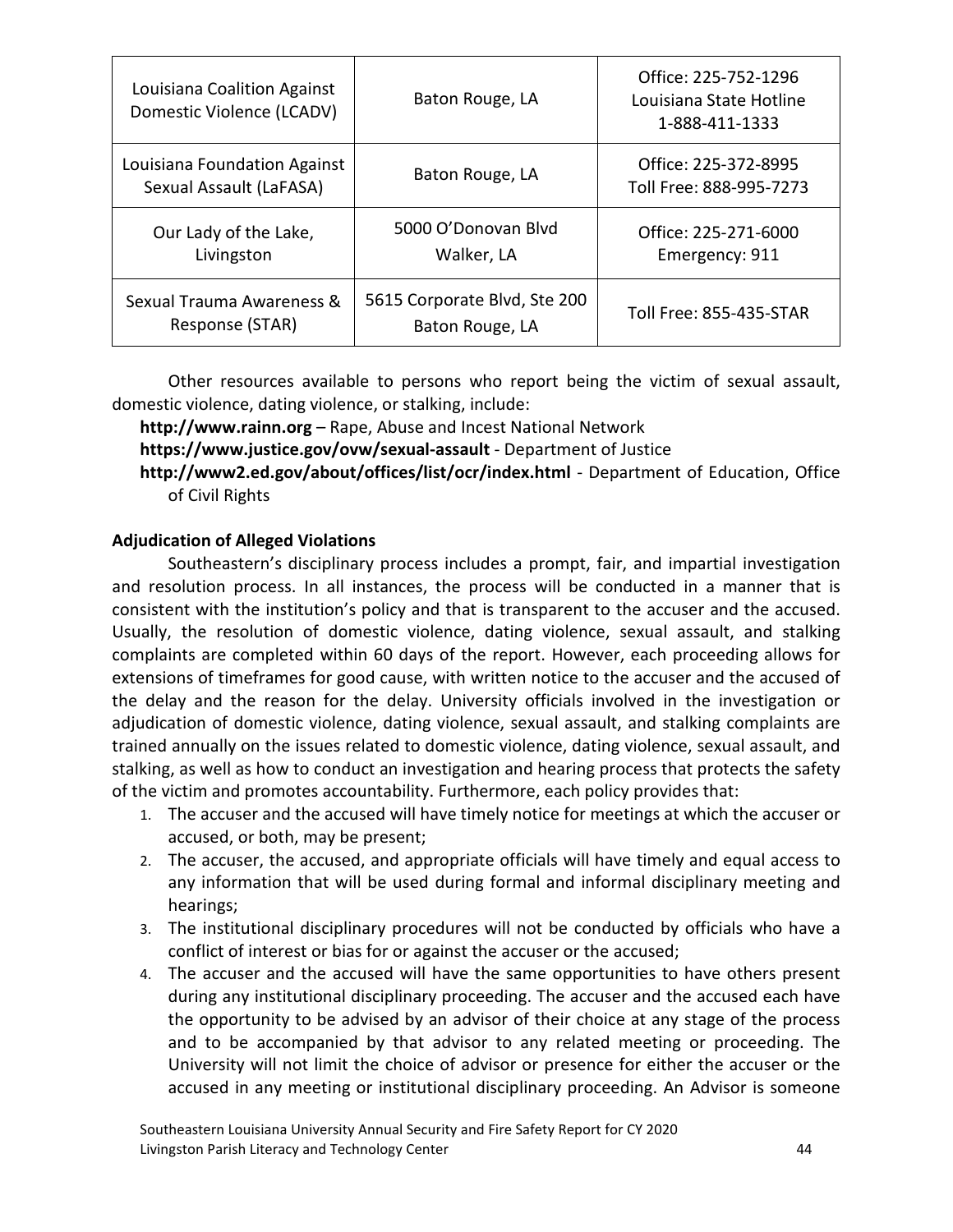who acts as an advisor to the Complainant or Respondent involved in an investigation or disciplinary proceeding under the University's policies. The Advisor is permitted to be a part of any meetings their student may have. University employees who provide confidential support services (Counseling/Health Services staff) or have an actual or perceived conflict of interest (the Title IX Director or Dean of Students, for example) may not serve as Advisors. A student or employee should select as an advisor a person whose schedule allows attendance at the scheduled date and time for any meetings, because delays will not normally be allowed due to the scheduling conflicts of an advisor.

- 5. The Advisor may not speak aloud during meetings involving the student and an investigator/adjudicator, but may confer quietly or by means of written notes with their advisee. The Office for Student Advocacy and Accountability keeps a list of trained Advisors. Although the Parties are not required to select a trained Advisor, because knowledge of the disciplinary process is important to the Advisor's role, it is highly recommended that they do so. The Complainant and Respondent are not obligated to accept the counsel of an Advisor.
- 6. The accuser and the accused will be notified simultaneously, in writing, of any initial, interim, and final decision of any disciplinary proceeding; and
- 7. Where an appeal or grievance is permitted under the applicable policy, the accuser and the accused will be notified simultaneously in writing of the procedures for the accused and the victim to appeal the result of the institutional disciplinary proceeding. When an appeal or grievance is filed, the accuser and the accused will be notified simultaneously in writing of any change to the result prior to the time that it becomes final, as well as of the final result once the appeal is resolved.

## **If the Victim Does Not Wish to Pursue Resolution**

In all reported cases of sexual misconduct, the University will conduct a fact-finding investigation to the best of its ability. In cases where the Victim wishes to become a Complainant, this investigative report is provided to the Title IX Director or their designee for a threshold analysis.

In cases where the Victim does not wish to become a Complainant, the University has two (2) options:

- 1. The University may attempt to resolve the complaint in a manner consistent with the Victim's request. This may include holding the report for action at a later date.
- 2. The University may pursue a judicial hearing against the Respondent named in the investigation. Under these circumstances, the University would take into consideration the nature of the assault, the safety of the Victim and the campus community, as well as the previous disciplinary history and previous allegations of sexual misconduct.

Whether or not criminal charges are filed, the University or a person may file a complaint under the sexual misconduct and grievance procedures outlined on the following pages, depending upon the status of the accused (student or employee).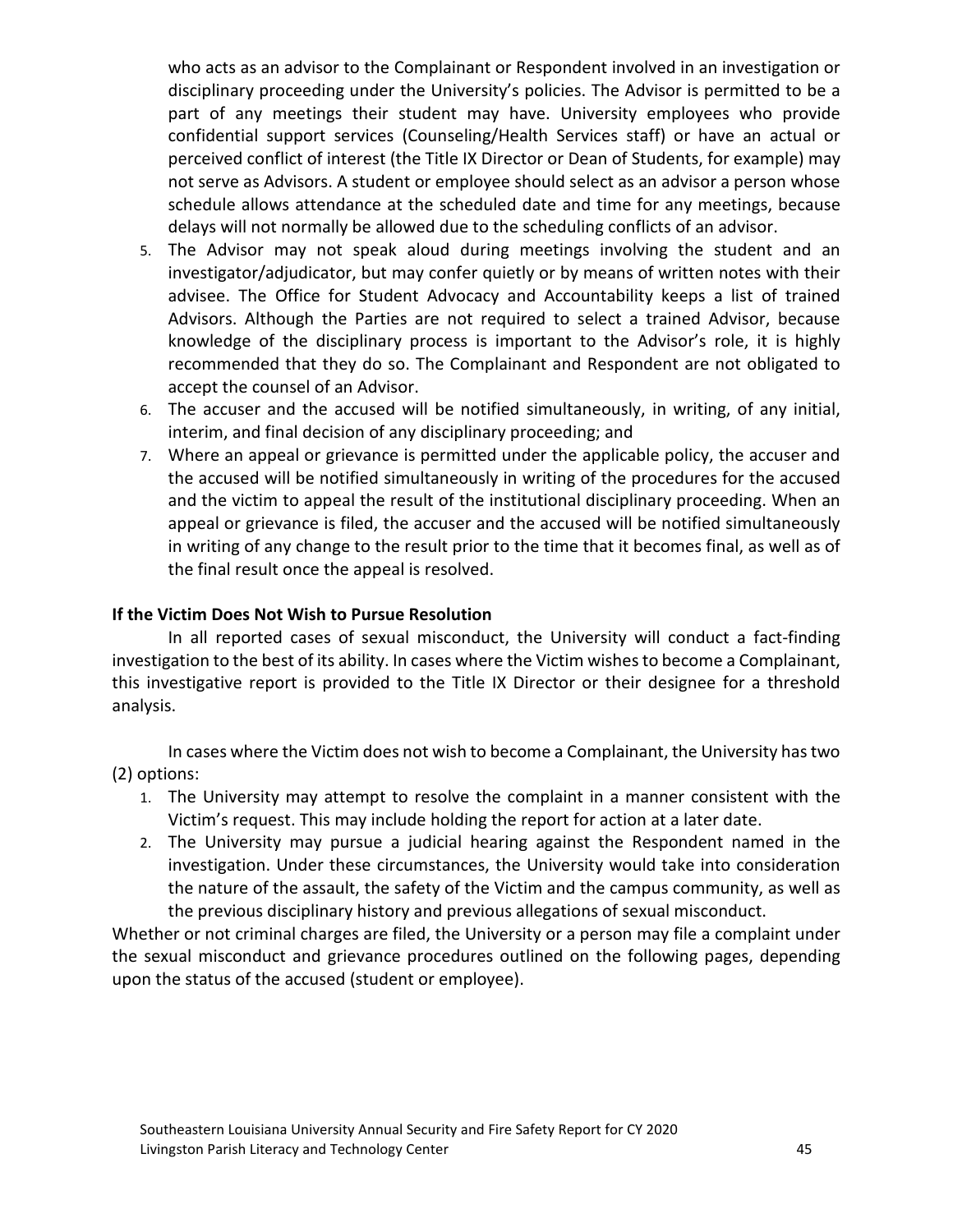# **Student Disciplinary Proceedings Utilized in Cases of Alleged Domestic Violence, Dating Violence, Sexual Assault, and Stalking**

## **Organizational Behavior**

Student groups are subject to the conduct expectations detailed throughout this policy. Any behavior, patterns of behavior, or information suggesting patterns of behavior that creates or contributes to the creation of hostile environment, retaliation, discrimination, or harassment will be investigated and could result in organizational and/or individual charges.

Any member of the University community may bring allegations against a student group/organization for violation of the Sexual Misconduct Policy. The University will conduct a preliminary investigation into any reported incident.

An investigation will be conducted to determine if the allegations have merit and have met the threshold (defined below) to move forward with charges. The Title IX Director, Dean of Students, and/or Director of Student Advocacy and Accountability may confer with the student group/organization's advisor(s), inter/national headquarters and/or other faculty and staff with a relationship to the student group/organization to solicit advice and recommendations regarding the case. Ultimately, the University is responsible for determining if the organization and/or individuals will be charged and the process for adjudication. All sections of this policy apply to groups and organizations.

## **Statement on Privacy**

The University will protect the identity of persons who report having been victims of sexual assault, domestic violence, dating violence, or stalking (to the fullest extent allowable by the law). Additionally, the University will take all reasonable steps to investigate and respond to the complaint consistent with any request for privacy or request not to pursue an investigation. However, its ability to do so may be limited based on the nature of the request by the Complainant.

If the Victim requests anonymity or that the University not pursue an investigation, the University must balance this request in the context of its responsibility to provide a safe environment for all University community members. In cases where the University cannot respect the wishes of the Victim, the University will consult with the Victim and keep them informed about the University's course of action.

If the report of misconduct discloses an immediate threat to the University community, where timely notice must be given to protect the health or safety of the community, the University will maintain the privacy of the Victim or Respondent's identities, understanding that in a small community a Campus Safety Alert may make members of the community feel known or singled out.

The University will assess any barriers to proceeding, including retaliation, and in cases where informal or formal resolution will take place, the University will inform the Respondent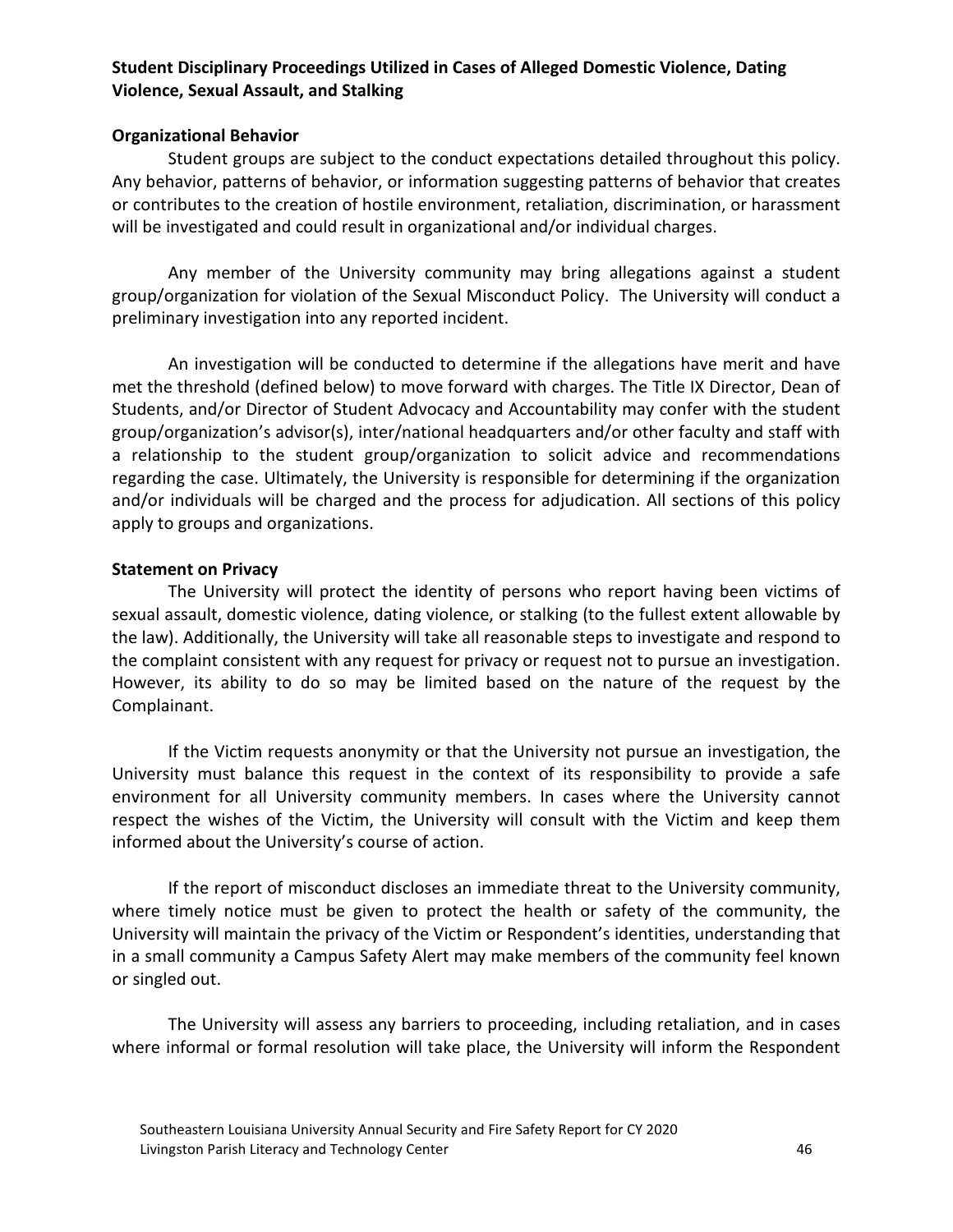that Title IX prohibits retaliation and the University will take strong responsive action to protect the Complainant.

The University has designated the following individual(s) to evaluate requests for privacy once the University is aware of alleged sexual violence:

## **Investigation of Reports**

The University will take prompt action to investigate and adjudicate the complaint. A written notice of investigation will be given to the Complainant and the Respondent informing them of the allegations, resources, and rights in the process at least three (3) business days prior to the investigation meeting. Investigations will include timely notice of meetings for both the Complainant and the Respondent throughout the process. During the investigative process, all parties will have an opportunity to review the draft investigative report prior to it going to the Title IX Director. The parties will have five (5) business days to review the draft of the investigative report and submit in writing comments about content, requests for additional meetings with the investigator to conduct further investigation or questions. The draft of the investigative report will be able to be reviewed, however the parties will not be able to take the draft of the investigative report with them during the draft period. This information will be included in the final documents that will be reviewed by the Title IX Director and adjudicator(s); if applicable. The parties may request one (1) extension that may be granted, if reasonable, at the discretion of the investigator. Any extension granted to one party will be granted to the other party. Failure to make submissions within five (5) business days or any approved extension will result in a forfeiture of the right to do so later. Both parties will be provided the final report, statements, and equal access to all evidence prior to the adjudication process.

If the student wishes to participate in a police investigation, the University may wait a reasonable amount of time (usually 7 to 10 business days but could be extended at the request of the Director, University Police or District Attorney or their designee) to allow the police to conduct initial fact finding and the gathering of evidence in the criminal investigation.

The University will conduct a prompt, fair, impartial investigation in a timely manner designed to provide all parties with resolution. The University's goal is to complete the investigation within 60 days. However, there may be times where the process may take longer, and the University will communicate on an ongoing basis with the parties a realistic timeline, and the circumstances regarding the same. In every investigation conducted under this policy, the burden is on the University – not on the parties – to gather sufficient evidence to reach a fair, impartial determination as to whether sexual misconduct has occurred and, if so, whether a hostile environment has been created that must be redressed.

Investigations will be conducted by one or more of the following: the Title IX Director, the Office for Student Advocacy and Accountability, an external investigator, or other investigator designated by the Dean of Students or Vice President for Student Affairs. This designee may be an employee of the University, an external investigator, or both. All reasonable efforts will be made to keep information private during the University's investigation and adjudication of a complaint. Investigators receive annual training on the issues related to dating violence, domestic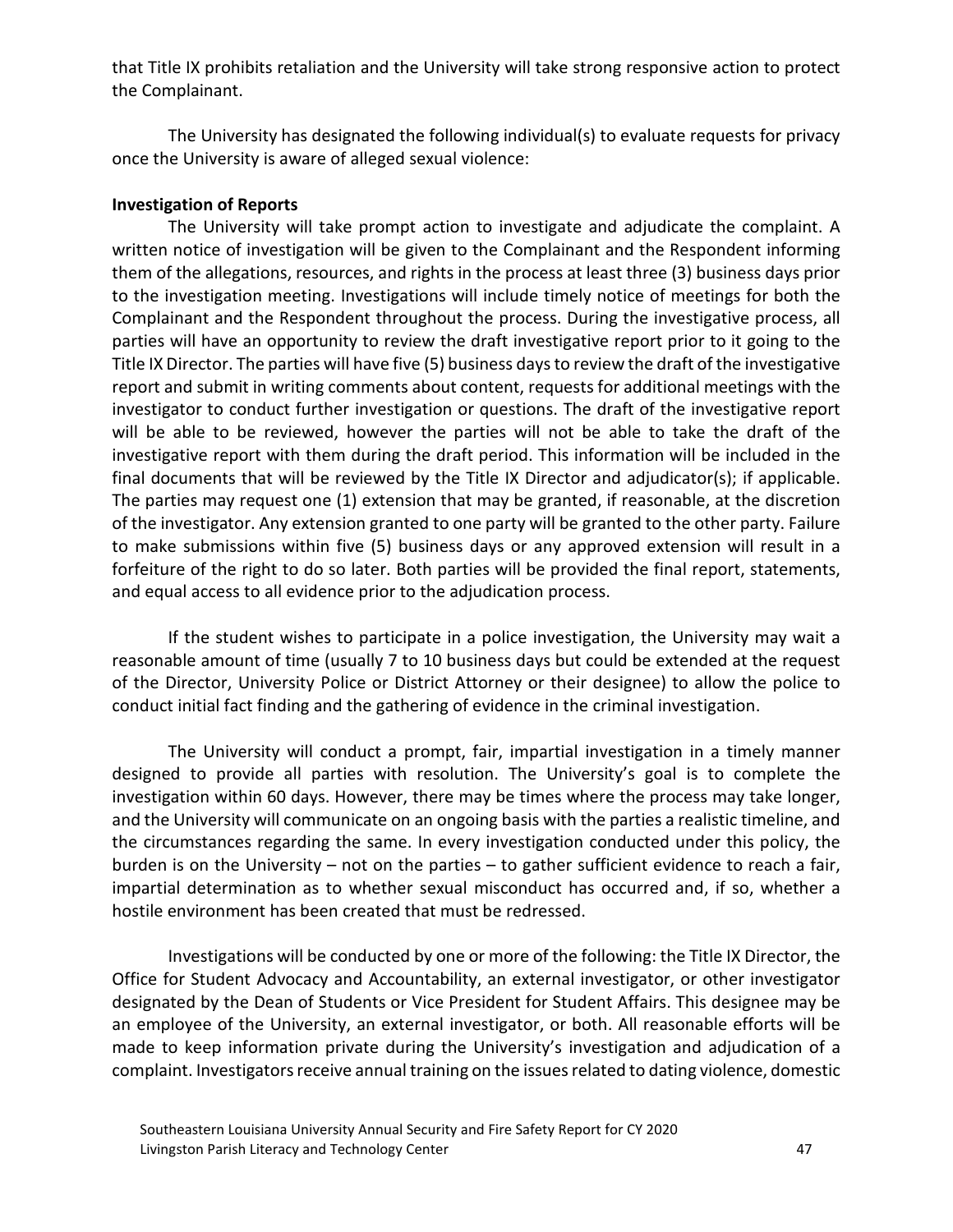violence, sexual assault, and stalking and on how to conduct an objective and impartial investigation and hearing processing that protects the safety of victims, promotes accountability, and ensures investigative techniques do not apply sex stereotypes and generalizations. The investigation is designed to provide a fair and reliable gathering of the facts. The investigation will be thorough, impartial, and fair. As described in the Confidentiality section of this Policy, the investigation will be conducted in a manner that is respectful of individual privacy concerns.

The investigation is a process of obtaining and evaluating information given by persons having personal knowledge of the events or circumstances concerning the reported incident. This may include the collection of all statements (both oral and written), pertinent facts, and/or evidence. This process will be exhaustive and is likely to include the interviewing and reinterviewing of involved parties, so as to ensure as much clarity around conflicting or differing statements as may be possible. The Dean of Students, Title IX Director, Vice President for Student Affairs, or their designees may refer an investigative report back to an investigator for further follow-up, pending the availability of new information, for additional clarity regarding conflicting or inconsistent information/reports, or for any other reason necessary to ensure further clarity or strengthen the final report.

At the conclusion of the investigation, the investigator will prepare a report setting forth the facts gathered. The report will provide the scope of the reported incident, investigative findings, and a reliability assessment of the information.

## **Threshold of Information**

The Title IX Director or their designee will review the investigation report to make a determination on the threshold of information. The Title IX Director may determine that there is sufficient information to proceed.

If threshold has been reached, a notice of charge will be issued to begin the formal or informal conduct resolution process. If the Title IX Director determines this threshold has not been reached, the Complainant and Respondent will be notified in writing.

If the threshold was not reached, the Complainant will have the opportunity to seek review by the Vice President for Student Affairs by filing a written request for review within two (2) business days. The Respondent will be notified in writing of this request. The Vice President for Student Affairs may affirm the threshold finding, reverse the finding, or request additional investigation, as warranted. If the Vice President for Student Affairs agrees a case does not reach the threshold for formal resolution, educational sanctions or informal resolution may still be implemented. This decision of the Vice President for Student Affairs is final.

## **Interim Measures**

## **Overview**

During the investigation and prior to the final determination, the University may take appropriate interim measures to protect the parties involved; after a fair assessment to determine the need for such interim measures. Interim measures will be individualized and appropriate based on the initial information gathered by the Title IX Director. A Complainant or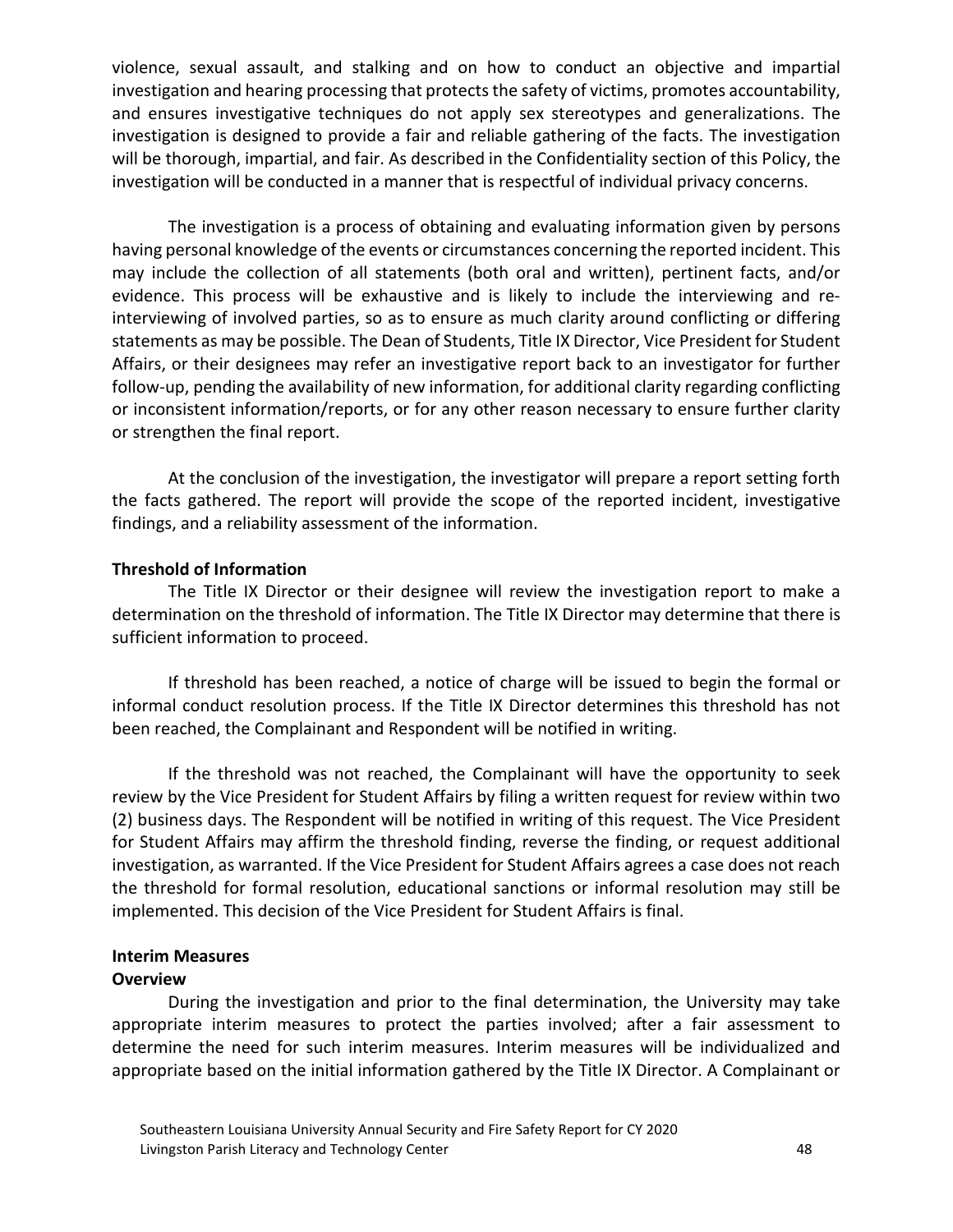Respondent may request an interim measure or other protection, or the University may impose interim measures at its discretion to ensure the safety of all parties, the University community, and/or the integrity of the process. These actions are not a presumption of responsibility for violation of the Sexual Misconduct Policy. Interim measures may be imposed whether or not formal disciplinary action is sought by the Complainant or the University.

Interim measures may prevent a student from attending class and other University activities. The Dean of Students will communicate with a student's faculty instructors and/or advisors at the request of the student in order to determine if alternate arrangements can be made to support a student's completion of academic assignments.

The University will try to provide academic support where necessary. Academic support means the Dean of Students will communicate with faculty on a student's behalf. Faculty, however, work at their own discretion and, therefore, the Dean of Students can make no guarantees students will receive the support they desire. The Complainant and Respondent will be notified in writing of any or all interim measures.

# **Types of Interim Measures**

- **Interim Separation**: In certain circumstances, the Vice President for Student Affairs and/or Dean of Students or designee may impose an Interim Separation from the University at any point after a complaint has been filed. Interim Separation may be imposed:
	- During the investigatory stage to ensure the safety and well-being of members of the University community or preservation of University property;
	- To ensure the student's own physical or emotional safety and well-being; or,
	- If the student poses an ongoing threat of disruption of, or interference with, the normal operations of the University, or the investigation.

During the Interim Separation, a student shall be denied access to the residence halls and/or to the campus or other areas owned or controlled by the University. Interim Separation in this manner will not be placed on a student's official, permanent academic record.

A student may be required to submit to an assessment before being considered for return from interim separation. In the event that a student refuses to cooperate with such an assessment or if an assessment cannot be completed within a reasonable amount of time, determination of eligibility for return will be based on readily available information, including indirect behavioral observations.

The Interim Separation does not replace the regular process, which shall proceed on the normal schedule, up to and through a hearing, if required. However, the student should be notified in writing of this action and the reasons for the separation. The student will also be notified of the time, date, and place of a subsequent Student Advocacy and Accountability review board or hearing, if applicable.

**Interim residential separation or residential relocation:** A student may be separated temporarily from University housing or temporarily reassigned to another residential location on campus.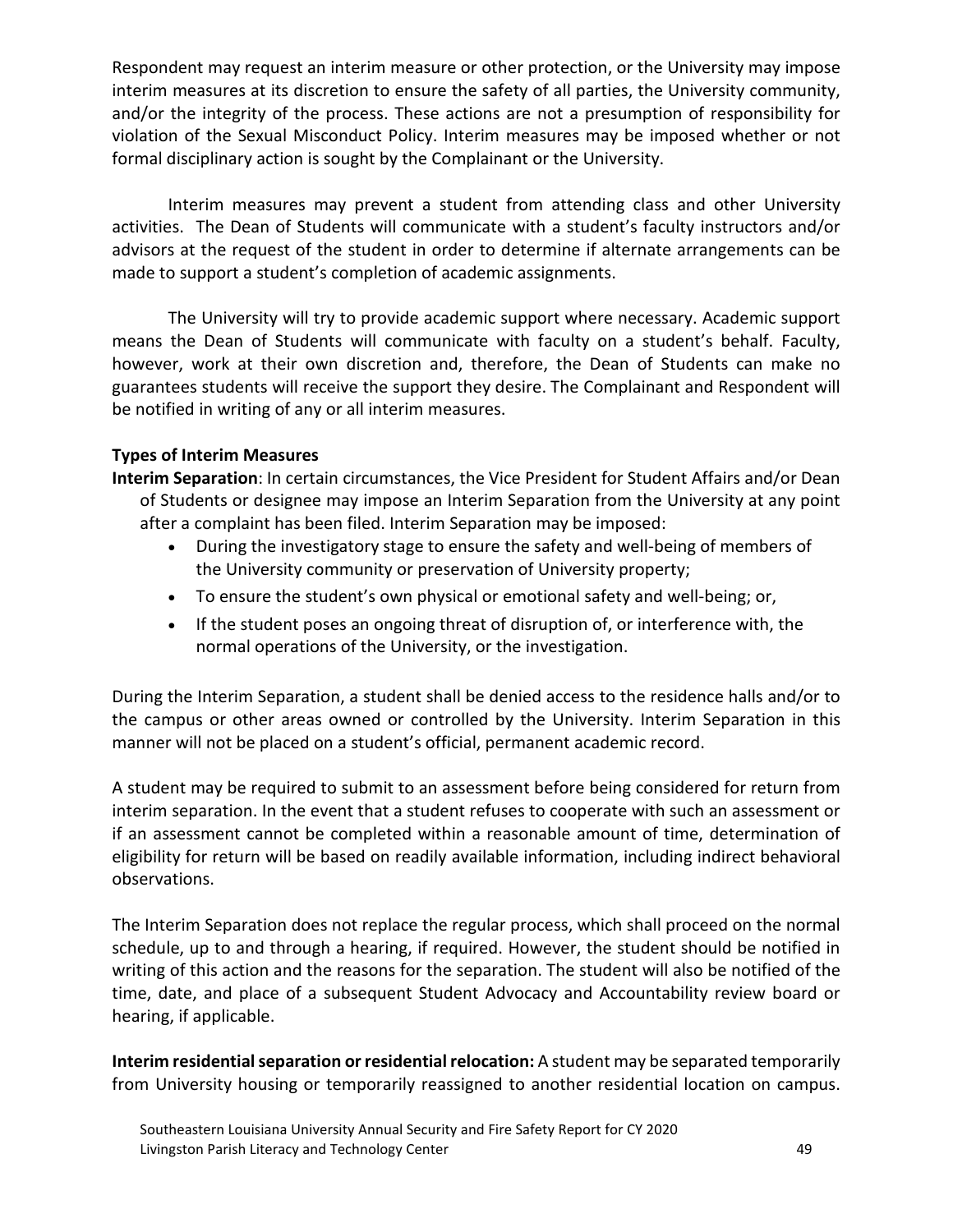Their original housing location will be held until the process is over. It can be determined residential relocation is a sanction when appropriate, and at that time the student will move permanently into a location determined by the Housing Office.

**Class schedule changes:** Changes to a student's class schedule may be made on a temporary basis in the event it is deemed appropriate by the Dean of Students or their designee. Students may be sanctioned to a permanent change(s) through the normal adjudication process.

**Restrictions from University activities and/or facilities:** A student may be denied, on a temporary basis, participation in a University activity or privilege for which they may be otherwise eligible as the Dean of Students or their designee determine to be appropriate. Students may also be prohibited from certain facilities including, but not limited to, academic buildings, athletic facilities, and/or practice and competition spaces, and transportation services. Students may be sanctioned to a permanent restriction(s) through the normal adjudication process.

**Work or job assignment changes**: Changes to a student's work or job assignment (including internships) may be made on a temporary basis in the event it is deemed appropriate by the Dean of Students or the Director of the Office for Student Advocacy and Accountability.

**No-Contact Directive:** The University may impose a No Contact order in cases where an agreement cannot be reached or is not applicable. Generally, No Contact is defined as having no direct or indirect contact with another party or parties at any time. This includes, but is not limited to, communication that is written, verbal, or physical. Written communication is understood to include all electronic means of communication; including, but not limited to, email, instant messaging, text messaging, and all forms of social media. Verbal communication is understood to include phone calls and voicemail messages. A No Contact order may include additional restrictions and terms. Violations of the No-Contact order may result in disciplinary action.

# **Informal Resolution**

A Complainant may elect to pursue an informal resolution to a sexual misconduct complaint. The Title IX Director or Director of the Office for Student Advocacy and Accountability has the discretion to determine if it would be appropriate to resolve a complaint under this Policy through informal resolution. An informal resolution is designed to officially resolve complaints promptly, and with mutual approval of all parties involved.

Informal resolutions include, but are not limited to, online education courses, counseling sessions, other educational remedies or mediation of the complaint conducted by the Office for Student Advocacy and Accountability and/or Dean of Students. Informal resolution may be used in certain cases involving sexual misconduct; such as non-consensual sexual contact (incidents that are not classified as fondling), sexual exploitation, and sexually inappropriate behaviors. **Informal resolution will never be used in cases involving allegations of violent sexual assault (including rape, incest, or statutory rape)**. Both the Complainant and Respondent must agree to engage in informal resolution. Either party can end the informal resolution process at any time, for any reason, and begin the formal resolution process. Formal Resolution may not be initiated after the conclusion of Informal Resolution.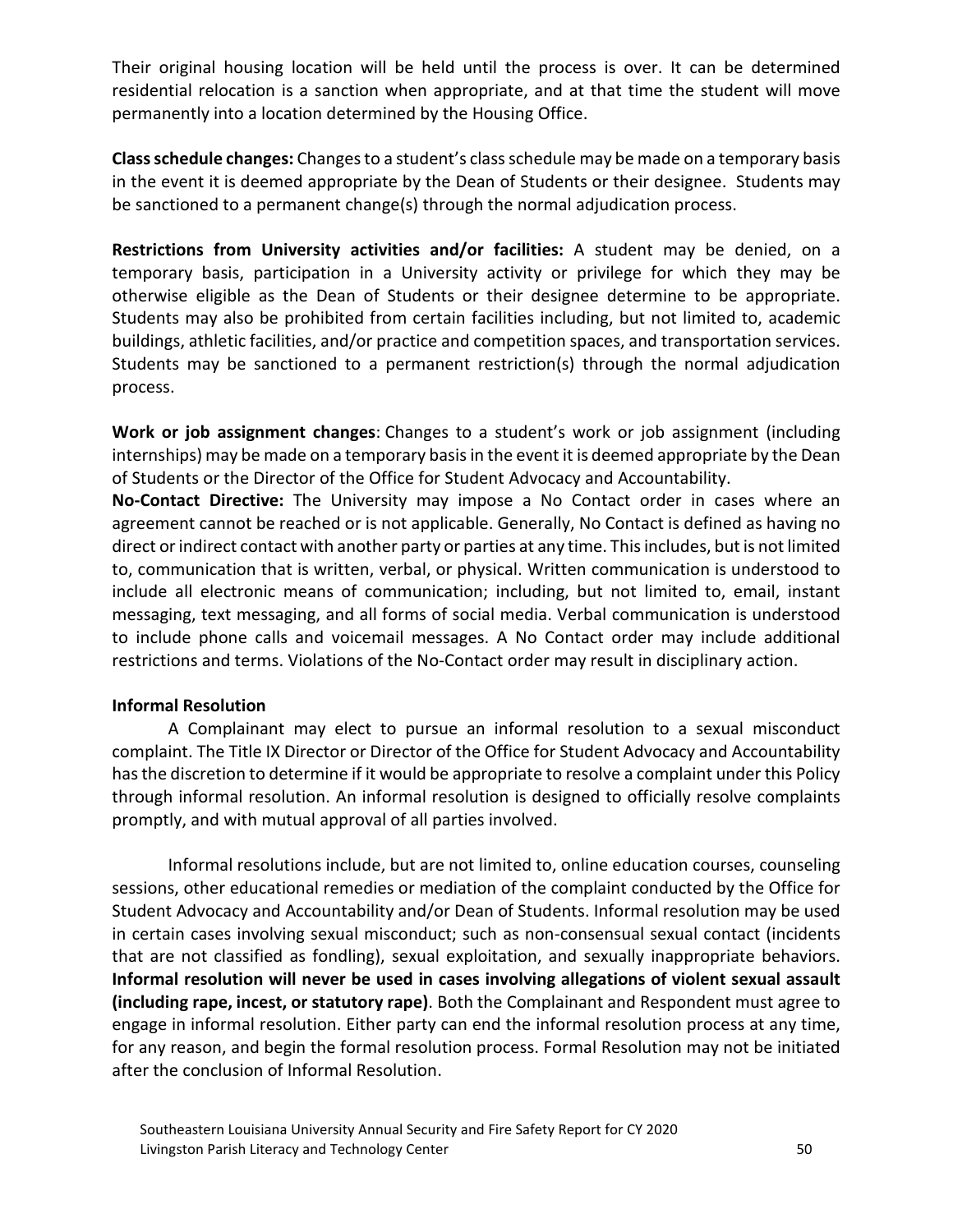## **Outcomes of Informal Resolution**

At the conclusion of Informal Resolution, the Director of the Office for Student Advocacy and Accountability or designated University administrator may propose a sanction agreed upon by the parties or may impose or continue a No Contact order based on information derived from the Informal Resolution proceedings, taken together with any other relevant information known to the University at the time of the Informal Resolution. Actions imposed by the Director of the Office for Student Advocacy and Accountability or designated University administrator may include accommodations in living arrangements, academic courses, or employment; limitations of contact between the parties; and recommendation for counseling for the Respondent.

#### **Election of Formal Resolution**

Except in cases where a Formal Resolution hearing has already been denied for not meeting the threshold, as set forth above, the University, Complainant, or the Respondent may, **at any time prior to the conclusion** of the Informal Resolution, elect to end such proceedings and initiate Formal Resolution instead. In such cases, statements or disclosures made by the parties in the course of the Informal Resolution may be considered in the subsequent Formal Resolution.

**Pre-Hearing Process:** After a student is charged with a potential violation of policy:

- The Process Administrator, usually the Title IX Director in such cases, will contact the Complainant and Respondent, where applicable, to go over details of the case and answer any questions concerning the process.
- The Complainant and Respondent will be permitted to submit a written list of questions for consideration at the hearing. These questions must be submitted to the Process Administrator two (2) business days before the hearing. The Process Administrator will approve all questions or topics which are not: 1) prohibited by these procedures or applicable laws, 2) unduly prejudicial, or 3) questions previously answered by the investigative report. Questions around prior sexual history, mental health treatment and/or diagnosis, sensitive personal identifying information, and medical records will not be permitted.
- The Complainant and Respondent will be asked to provide the Process Administrator with a list of witnesses (if there are any). Character witnesses are not permitted as part of the hearing process. Anonymous witnesses are not permitted as part of the hearing process.
- The Process Administrator will request the names of the Complainant's and Respondent's advisors. The advisors will be contacted by the Process Administrator to be certain that they understand their role in the hearing process. It is the student's responsibility to meet with the advisor and to provide the advisor with hearing materials if they so desire.
- The Process Administrator will be available to speak with the parent(s)/guardian(s) of the Complainant and Respondent to answer any questions about the process only. It is the student's responsibility to provide parent(s)/guardian(s) with copies of hearing materials if they desire. This information will not be provided by the Office for Student Advocacy and Accountability or Dean of Students.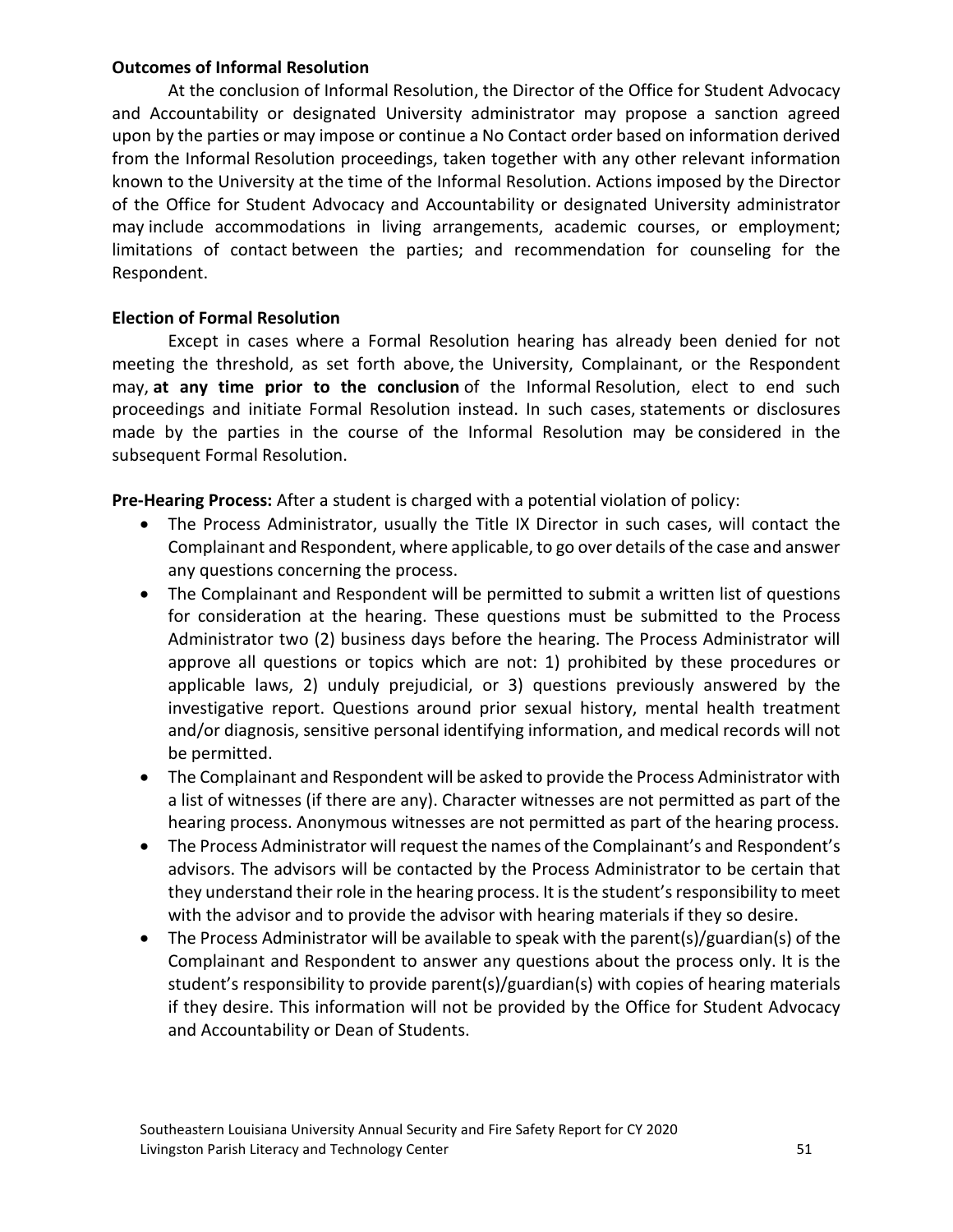## **Hearing Procedures**

1. The Process Administrator will produce written charges to be delivered to the Complainant and Respondent. The charge letter should indicate the elements of this policy that are alleged to have been violated. In addition to the formal charge letter, the Complainant and Respondent will receive copies of written statements provided by witnesses during the inquiry process (these may be received after the charge letter). The Complainant and Respondent will have seven (7) calendar days from receipt of the charge letter and statements to submit a response to the Process Administrator to be shared with the panel or Dean of Students.

Adjudication of the Sexual Misconduct Policy will be conducted by a panel or the Dean of Students based on availability. The Process Administrator will prepare a written report of the investigation for the panel or the Dean of Students (from here on referred to as Adjudicator).

The Adjudicator will base their decision on the information available in the written report. If the Adjudicator has insufficient information, they may follow-up with the investigator to get additional information from the Complainant, Respondent, witnesses, and any other information that is deemed relevant and pertinent to the case.

The standard of proof that the Adjudicator will utilize is preponderance of information. The preponderance standard means that the Adjudicator finds it is more likely than not the Respondent is responsible or not responsible for a violation of this policy based on the information presented to the Adjudicator.

The Respondent and Complainant will be notified in writing of the decision made by the Adjudicator. This notification to both Respondent and Complainant(s) will be done at the same time or as close to the same time as possible. If the Complainant is deceased, the next of kin will receive results of disciplinary proceedings.

2. A student found responsible for violating this policy may be assigned sanctions including, but not limited to, expulsion, suspension, or probation.

The imposition of sanctions will take effect immediately and will not be delayed pending the resolution of any appeal.

## **Appeal Process**

## **Reasons for Appeal**

The Respondent or Complainant may appeal a decision in a case for the following reasons:

- Unreasonable Sanction: To determine whether the magnitude of the sanction(s) imposed was unreasonable for the violation of policy for which the student was found responsible;
- Procedural Error: To determine procedural error or absence of conformity with prescribed procedures during the investigative stage or any stage of the process (including an error during the hearing) preventing either the Complainant or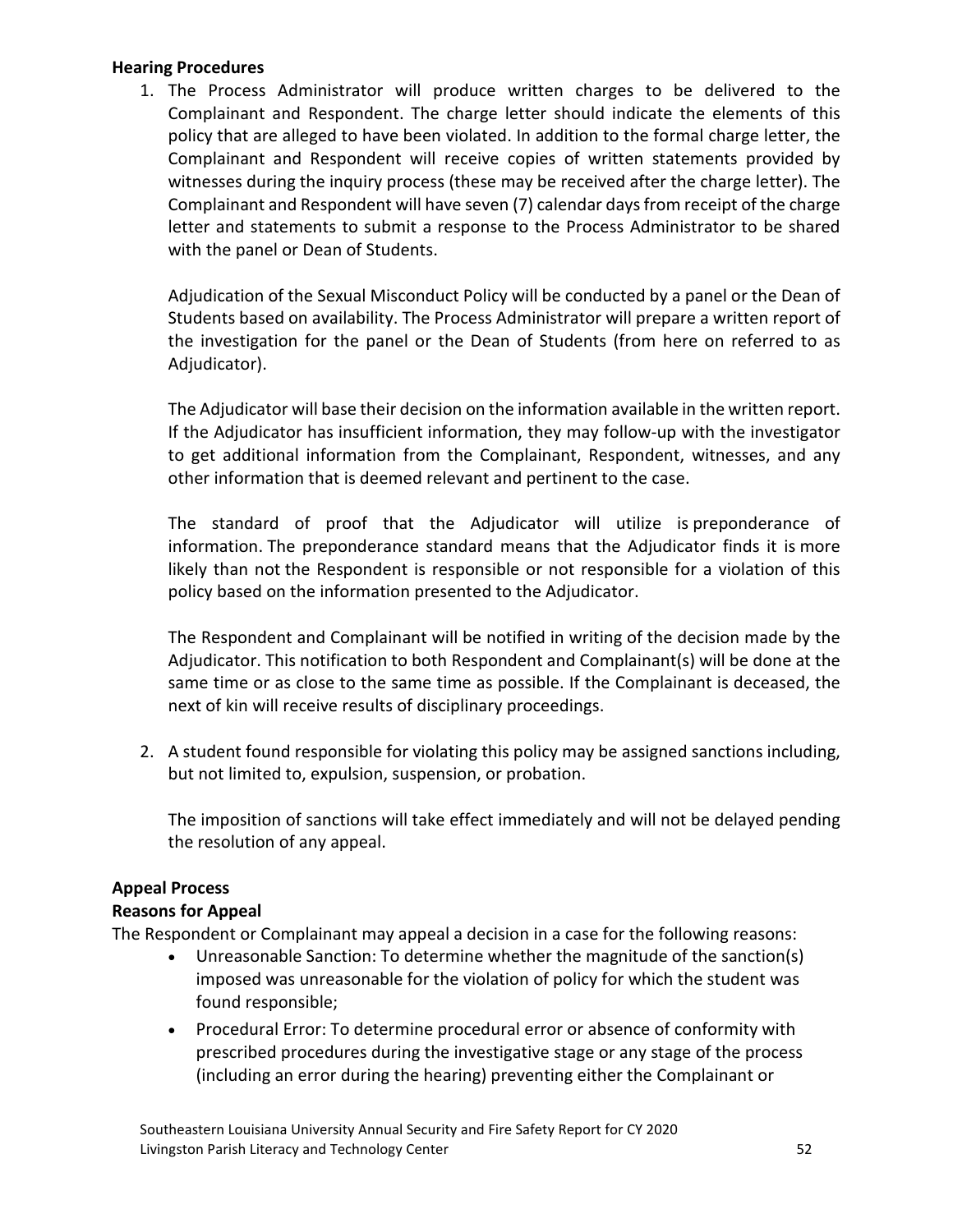Respondent a reasonable opportunity to prepare and present information to the investigator; and

- New Information: To determine new information is discovered which was not available at the time of the investigative process and could have affected the outcome of the case.
- **Note**: Appeals granted for "Unreasonable Sanction" will be referred to an Appeals Board. Appeals granted for reasons "Procedural Error" or "New Information" will go back to the original Adjudicator, unless an error during the hearing influenced the outcome. The Complainant would have the right to appeal in the case that the Respondent was found "Not Responsible," if there were a procedural error or if new information has been discovered. If students indicate one basis for appeal which would send the case back to the original adjudicator and another ground for appeal which involves an Appeals Board, then both conditions for appeal would be heard by the Appeals Board. If both or all students appeal and any ground for appeal involves an appeal of sanction, then all grounds for appeal would be heard by the Appeals Board. In all cases that go back to the Adjudicator, the Adjudicator's decision is then final.

## **Appeals**

Appeals based on unreasonable sanctions or conditions noted above would be heard by the Vice President for Student Affairs or an Appeals Board. The Appeals Board will consist of one voting faculty member and two voting administrators. Members of the panel will be appointed for one to three year terms and will be trained on issues related to the Sexual Misconduct and Relationship Violence policy and process.

Students wishing to appeal should submit their written appeal to the Dean of Students within five (5) calendar days of receipt of the decision by the Adjudicator. Appeals are due by 5:00 p.m. on the fifth day following the original decision. The Title IX Director shall determine if the grounds for appeal were met. If grounds are not met, the appeal will not move forward to the Vice President for Student Affairs or an Appeals Board. Common reasons why an appeal may be rejected, or not accepted for consideration, include the following:

- Where a remedy has been requested that is not available through the appeal
- Where the appeal does not fit within the definition of any of the relevant grounds for appeal
- If the Respondent or Complainant submits an appeal and the appeal is granted, both parties will be informed by the Title IX Director that an appeal has been granted.
- Once all parties have been notified that an appeal has been granted, the Complainant or Respondent will have the option to submit a response to the appeal in writing. This response must be received by 5:00pm on the third calendar day following the receipt of the appeal notification.
- If being heard by the Vice President for Student Affairs: the original appeal letter and any response will be submitted to the Vice President for Student Affairs.
- If being heard by an Appeals Board: Once a board has been convened, the original appeal letter and any responses will be submitted to the Appeals Board. This board will be chaired by one of the voting members of the Appeals Board.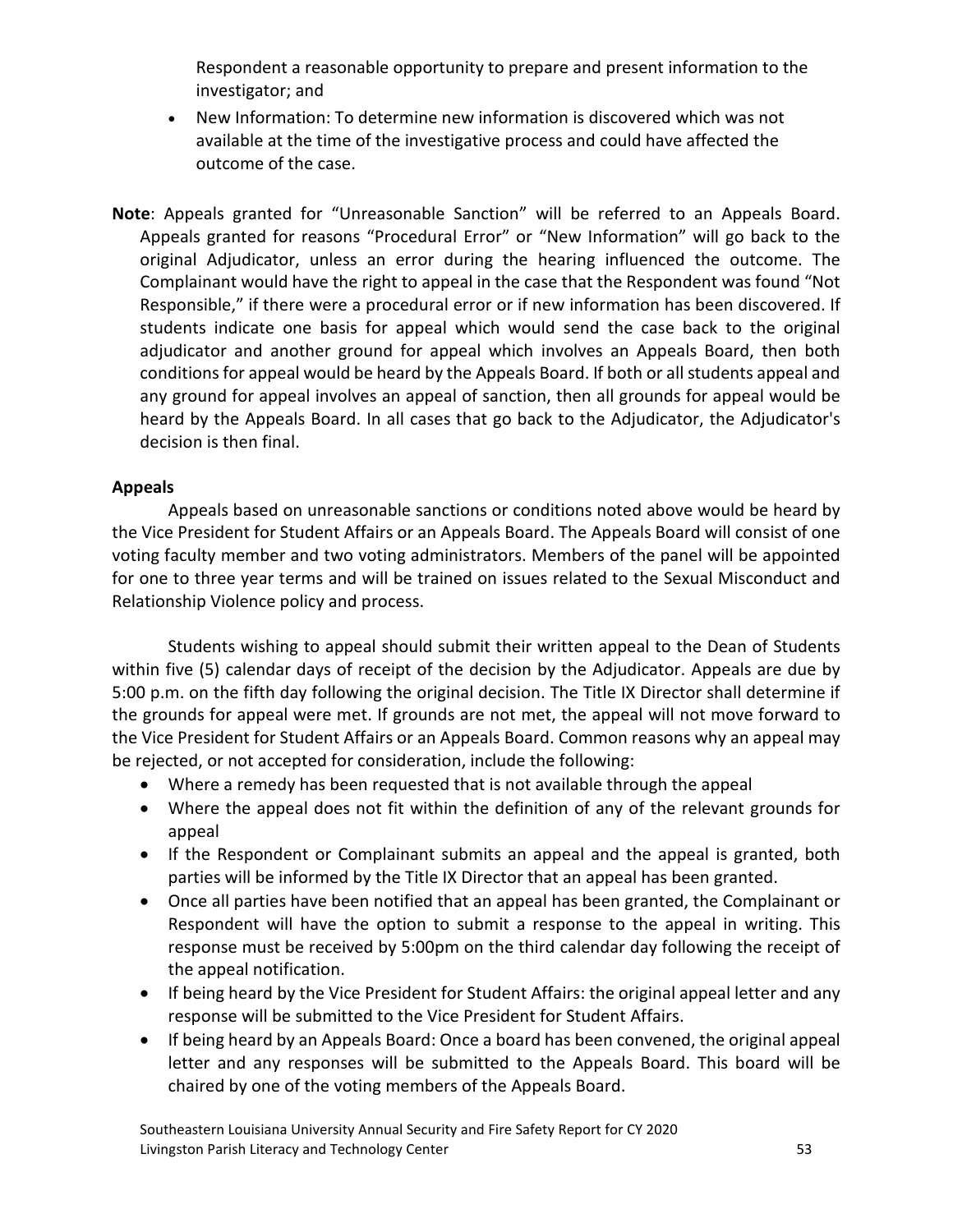## **Appeals with Vice President for Student Affairs**

- The Vice President for Student Affairs will have access to reports; statements made by the Complainant, Respondent, witnesses; and any other materials gathered during the investigation.
- The Vice President for Student Affairs will determine whether or not the original sanction(s) should be amended. Amendment of the sanctions may include an increase or decrease in severity.
- The Vice President for Student Affairs may, in their sole discretion, meet with the Complainant, Respondent, other involved in the process, or the Adjudicator in order to determine whether the original sanction(s) should be amended. During any meeting with the Complainant, Respondent, and/or other individuals, the Vice President for Student Affairs will not revisit the entire matter, but limit their discussion to whether the sanction is unreasonable as previously identified.
- The decision of the Vice President for Student Affairs is final, except in cases of expulsion.

# **Appeals Board Process**

The Respondent or Complainant may request the removal of a member of the Appeals Board, if the student has reason to believe that the member may not be fair or impartial. This request, including rationale, must be submitted to the Title IX Director in writing at least 48 hours in advance of the hearing. The final decision to remove a member of the board is at the discretion of the Title IX Director.

- The Appeals Board will have access to reports; statements by the Complainant, Respondent, witnesses; and any other materials gathered during the investigation.
- The Appeals Board will vote on whether or not the original sanction(s) should be amended. Amendment of the sanctions may include an increase or decrease in severity.
- The Appeals Board may, in its sole discretion, meet with the Complainant, Respondent, others involved in the process, or the Adjudicator in order to determine whether the original sanction(s) should be amended. During any meeting with the Complainant, Respondent and/or other individuals, the Appeals Board will not revisit the entire matter, but will limit its discussion to whether the sanction is unreasonable as previously identified.
- The decision of the Board is final, except in cases of expulsion.

# **In Cases of Expulsion**

In cases where appeals have resulted in expulsion, the Respondent will have the opportunity to submit an appeal to the President of the University. This appeal must meet one of the criteria listed above in Reasons for Appeal. The Respondent will have three (3) calendar days to submit an appeal in writing to the President's Office. The President will determine whether the appeal should be granted. This decision is final.

# **Records**

All resolution proceedings, whether informal or formal, are conducted in compliance with the requirements of FERPA and University policy. No information shall be released from such proceedings except as required or permitted by law and University policy.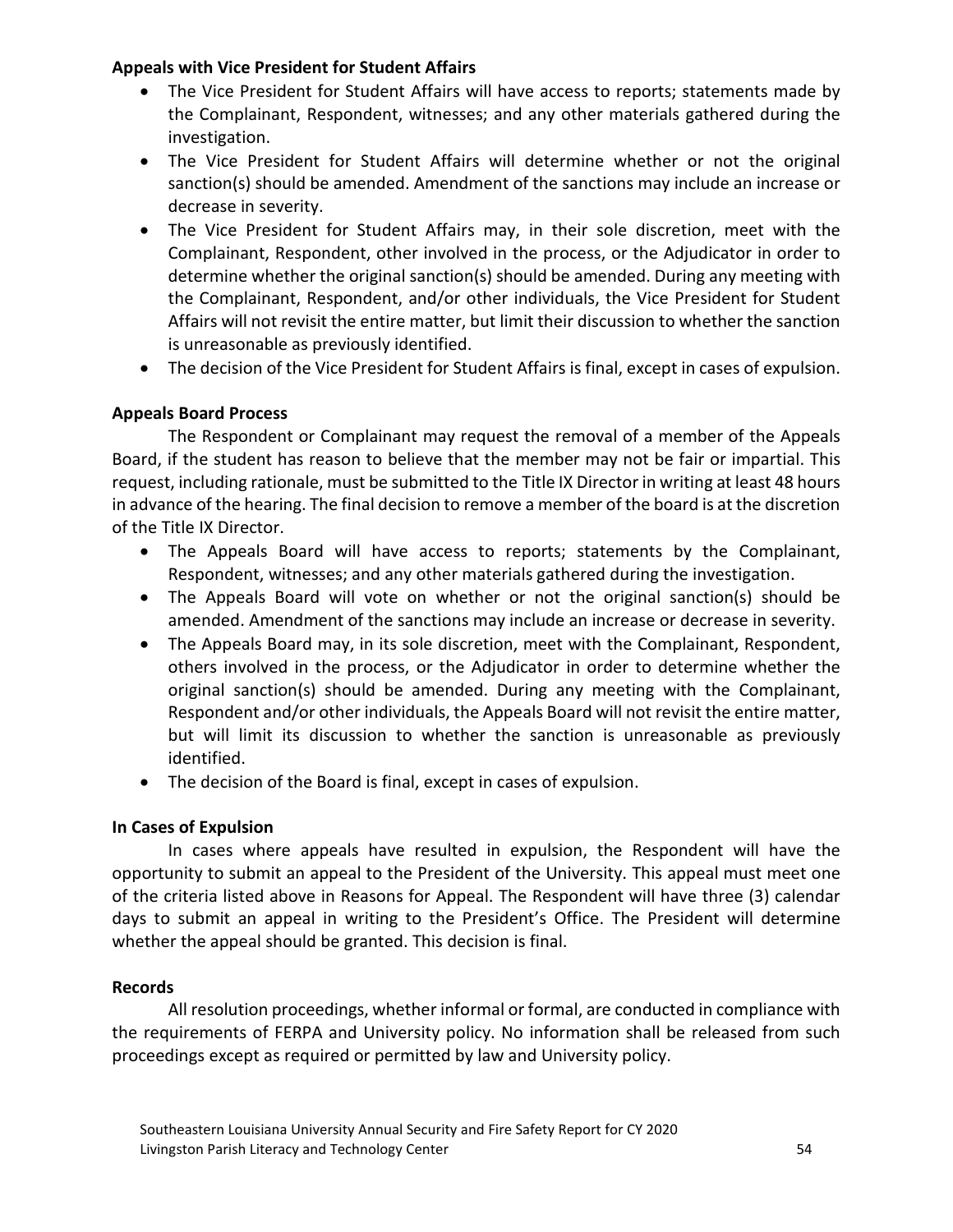- A. Other than expulsion, disciplinary sanctions shall not be made part of the student's permanent academic record, but shall become part of the student's disciplinary record:
	- 1. Disciplinary records are maintained by the Dean of Students' Office.
	- 2. Within 45 days of graduation, all hard copies of student disciplinary records shall be destroyed for students involved in disciplinary matters resulting in sanctions other than suspension or expulsion. Personal identifiers are removed from electronic disciplinary records. However, the University maintains numeric identifiers which are discoverable if the University receives a subpoena or search warrant.
	- 3. Disciplinary records of students involved in a pending University disciplinary proceeding, criminal matter, or civil matter related to a Clery Act-specific crime (Rape, Fondling, Statutory Rape, Incest, Stalking, Domestic Violence or Dating Violence) requiring retention of the record may be retained for seven years from the date of the initial report to the University.
	- 4. Disciplinary records of students who have been suspended will be retained for no fewer than seven years after graduation or withdrawal. "Suspension" will be noted on the transcript for the duration of the suspension.
	- 5. Disciplinary records of students who have been expelled will be retained indefinitely in addition to a permanent notation on the student's transcript.
	- 6. Disciplinary records of students who have withdrawn from the University and have not been suspended, expelled, involved in a pending criminal matter, or those found responsible for a violation of the Sexual Misconduct Policy, specifically, sexual assault, domestic violence, dating violence, stalking, and sexual harassment will be retained for no fewer than seven years after the date of the incident.
- B. Information and disciplinary records are generally not released to third parties without the student's permission. There are two main areas of exception:
	- 1. The University may release information to parents without student consent when deemed appropriate and is not otherwise prohibited by FERPA or other applicable laws. The University's complete FERPA policy may be found in the Student Handbook.
	- 2. Information and/or records may be produced in response to a subpoena, warrant, or court order.
- C. In situations involving both a Respondent(s) and a student Complainant who is the victim or target of another student's conduct, the records of the process and of the sanctions imposed, if any, shall be considered to be the records of the Respondent and Complainant students.
- D. For cases involving a report, complaint, investigation, or informal conduct resolution, or formal conduct resolution under the purview of the Sexual Misconduct Policy, specifically for students found responsible for sexual assault, domestic violence, dating violence, stalking, and sexual harassment, the Dean of Students Office will retain a record of the report, complaint, investigation, informal, and/or formal conduct resolution for a period of no less than seven years after graduation or withdrawal. Personal identifiers will be removed from all records in accordance to the disciplinary records retention policy. These cases are discoverable by search warrant, subpoena, or federal audit. Affirmative findings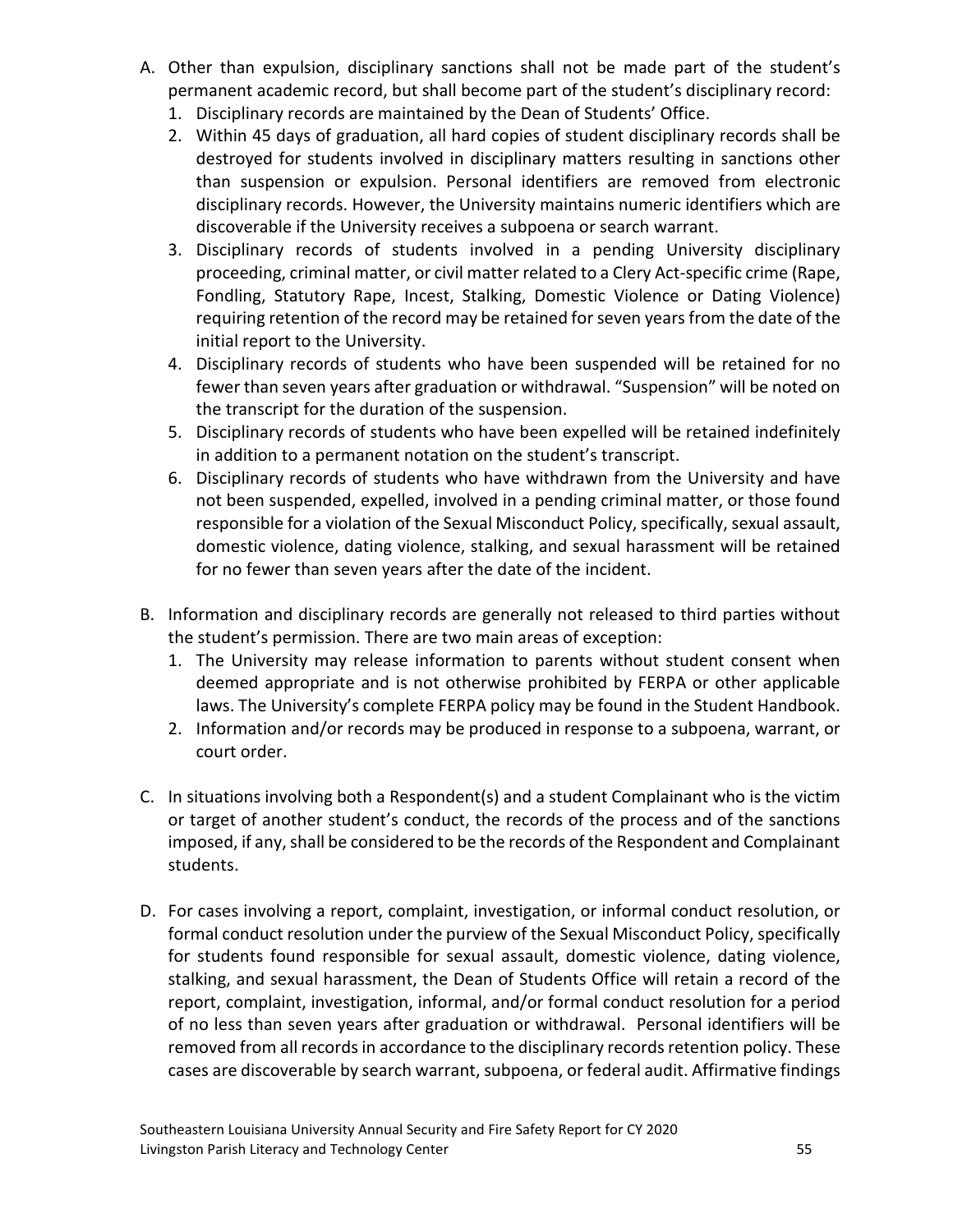of responsibility in matters resolved through formal conduct resolution are part of a student's conduct record. Such records shall be used in reviewing any further conduct or in developing sanctions and shall remain a part of a student's conduct record until graduation.

- E. Students seeking transfer to other schools or participation in off-campus study programs may also be requested or required to release their disciplinary records. Graduate schools, medical schools, law schools, and some governmental agencies may also request disclosure of student disciplinary records.
- F. Regarding students who withdraw from Southeastern with outstanding charges of a violation of the Sexual Misconduct and Relation Violence Policy: Upon receiving the appropriate release of information form signed by the student or former student, institutions and agencies (e.g. Common Application) inquiring as to a student's conduct record and/or eligibility to return or re-enroll at Southeastern may be provided with information regarding the outstanding charges.

## **Sanctions**

Below is a list of all sanctions which may be assigned by a Student Conduct Administrator, Student Conduct Review Board, Adjudicator, Appeals Officers, Sexual Misconduct Hearing Board, Sexual Misconduct Appeals Board, Dean of Students, or the Vice President for Student Affairs. If a student is found responsible for a violation of policy, the following sanctions may be imposed upon any student found to have violated the Student Code of Conduct. When determining the appropriate sanctions, the conduct administrator or board may take into account any previous violations or sanctions imposed in a prior conduct proceeding. The conduct administrator or board may issue one or a combination of the following or similar types of sanctions:

- A. **Expulsion** permanent separation of the student from the University. Records will be permanently maintained by the University, and the transcript will note the expulsion.
- B. **Suspension** separation of the student from the University for a definite period of time, after which the student is eligible to return. Conditions for readmission may be specified. Students who are suspended forfeit all fees that have been paid to the University, and are ineligible to visit the campus unless permission is granted by the Director of Student Advocacy and Accountability. In addition, a "suspension" notation is placed on their University transcript until the term of suspension has expired (notation changed to "withdrew" after suspension ends). Students must seek readmission as outlined in the Student Handbook.
- C. **Revocation of Admission** Applicants and admitted students are expected to abide by the same code of conduct as Southeastern students and are covered by the same Code of Conduct. Southeastern reserves the right to revoke admission to admitted or deposited students for fraud, misrepresentation, violation of University standards, or for other serious violations committed by a student prior to enrolling at Southeastern.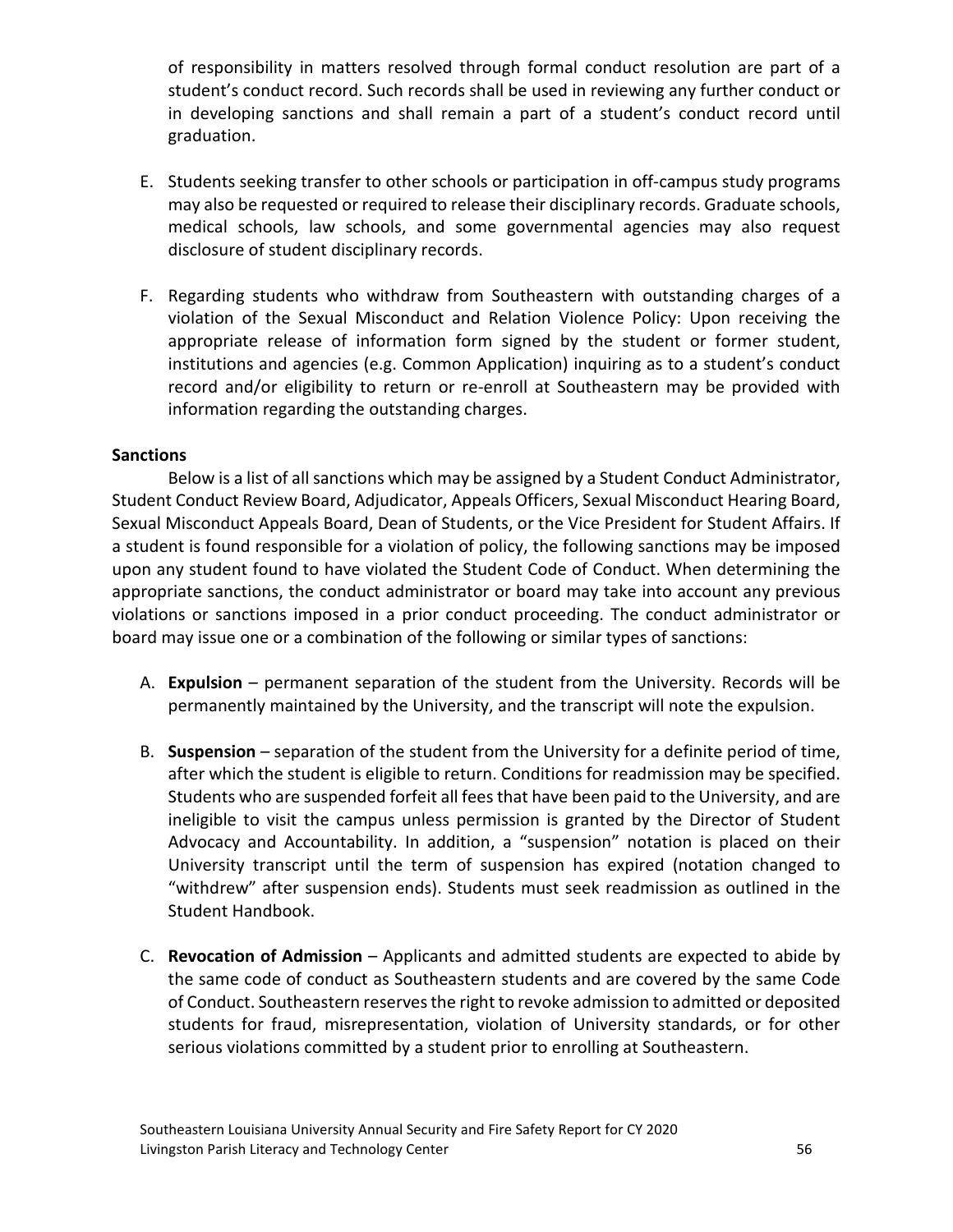- D. **Withholding and/or Revocation of Degree** Southeastern reserves the right to withhold or revoke a degree from the University for sexual assault and other violations of sexual misconduct.
- E. **Withholding Diploma** the University may withhold a student's degree/diploma for a specified period of time. The student may also be denied participation in commencement exercises while charges are pending or as a sanction. In addition, the University may withhold a student's transcript if the student has judicial charges pending or the student was found responsible for violating policy.
- F. **Conduct Probation** a written reprimand for violation of specified regulations. Probation is for a designated period of time and includes the probability of more severe disciplinary sanctions, such as suspension or expulsion, if the student is found to violate any institutional regulation(s) during the probationary period.
- G. **Loss of Privileges** denial of specified privileges for a designated period of time. This includes, but is not limited to, loss of position in club or organization, suspension from athletic team or performing group, loss of privileges to use specified facilities, prohibition from participation in co-curricular activities, loss of privilege to have car on campus, loss of privilege to live in residence hall, or loss of privilege to join a student organization.
- H. **Restitution** compensation for loss, damage, or injury. This may take the form of appropriate service and/or monetary or material replacement.
- I. **Discretionary Sanctions** work assignments, essays, behavioral contracts, alcohol and drug assessment or substance use advising, service to the University, community service, or other related discretionary assignments.
- J. **No Contact**  the University may impose a "no contact" directive in cases where an agreement cannot be reached or is not applicable. Generally, "no contact" is defined as having no direct or indirect contact at any time. This includes, but is not limited to, communication that is written, verbal, or physical. Written communication is understood to include all electronic means of communication, including, but not limited to, email, instant messaging, and text messaging. Verbal communication is understood to include phone calls and voicemail messages. A "no contact" directive may include additional restrictions and terms. Students found responsible for violation of the No Contact directive may face sanctions that result in immediate removal from campus, suspension, or expulsion.
- K. **Residence Hall Relocation** students may be assigned to a different residential space on campus if they violate policy or demonstrate an inability to continue living in their current community or room.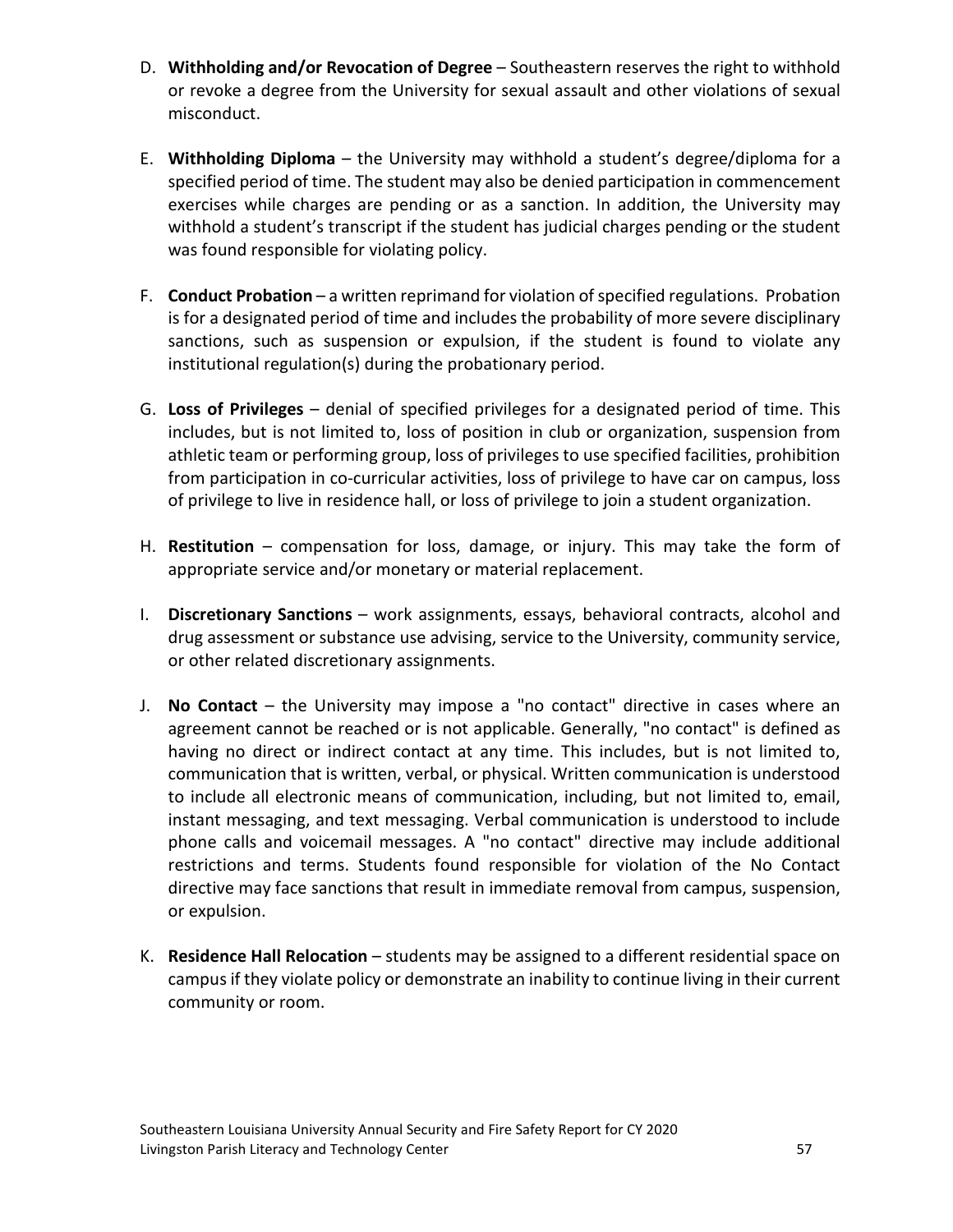L. **Residence Hall Separation** – separation of the student from the residence halls for a definite period of time, after which the student is eligible to return. Conditions for readmission to the residence halls may be specified.

# **Organizational Sanctions may also include but are not limited to:**

- M. **Organizational Expulsion** Permanent loss of privileges, including University recognition. When an organization fails to fulfill the University's expectations of previously imposed conduct probation or has what a reasonable person would consider an egregious violation of University policy, Southeastern may decide to permanently terminate the recognition of the organization. This could include actions taken by unauthorized/unrecognized members, or violations by individuals acting on behalf of the group while suspended from campus.
- N. **Organizational Suspension** Loss of all privileges, including University recognition, for a specified period of time. When an organization fails to fulfill the University's expectations or violates the terms of previously imposed conduct probation, Southeastern may decide to terminate the recognition of or suspend the organization.
- O. **Social Probation** A loss of privilege to host social events on- or off-campus for a specified period of time. Social probation may include all events or only social events with alcohol.
- P. Loss of selected rights and privileges for a specified period of time.

# **Employee/Faculty Disciplinary Proceedings Utilized in Cases of Alleged Domestic Violence, Dating Violence, Sexual Assault and Stalking**

## **General Standards of Conduct**

Southeastern is committed to operating with integrity and in compliance with all applicable federal, state, and local laws, regulations, and policies. Additionally, all employees are expected to conduct themselves honestly and with a high degree of personal integrity. The mutual respect and collegiality is gained as a result of adherence to these high standards encourages a positive and productive work environment. This not only involves sincere respect for the rights of others, but also requires that employees refrain from behavior in both their professional and personal lives, that might be harmful to themselves or their coworkers and/or the University. To maintain the integrity of Southeastern and to protect the rights of its employees, its students, and the University itself, employees are expected to conduct themselves honestly, professionally, and ethically at all times.

Additionally, to make the University a safe and pleasant place to work, every employee is expected to observe certain standards of conduct. Certain conduct is of such serious nature that immediate dismissal may be warranted without prior warning or discipline. Examples of such conduct are as follows: gross insubordination; dishonesty; stealing property or merchandise belonging to the University, its suppliers, students, or other employees; private financial relations with customers or suppliers; deliberate damage to University property; fighting; falsifying, or causing to be falsified information on an employment application, time card, or other University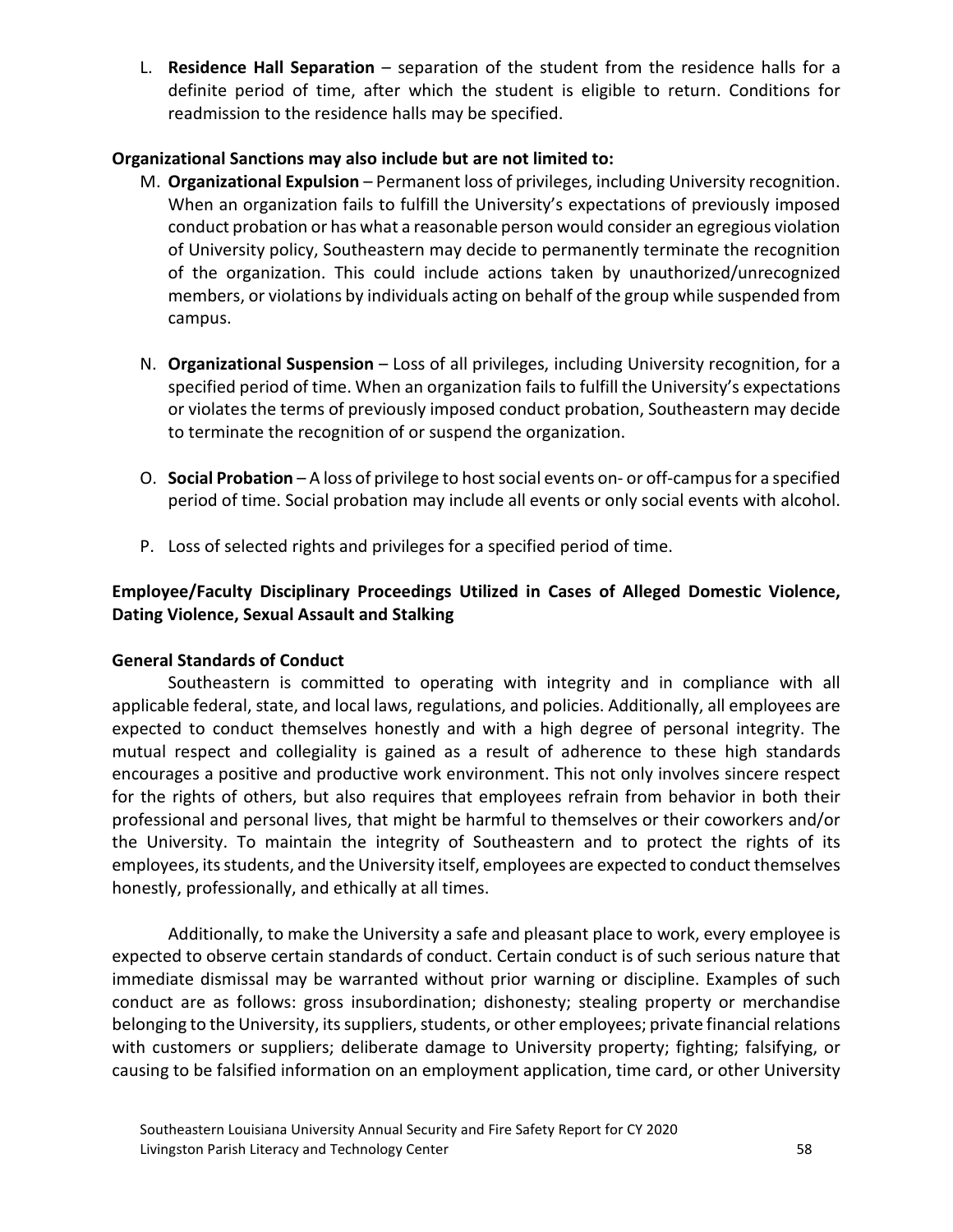documents; unlawful possession, use, or distribution of alcohol; intoxication; the illegal use, sale, manufacture, possession, or distribution of drugs or narcotics; sexual misconduct, other inappropriate sexual conduct, illegal harassment, and/or discrimination; the possession or use of firearms or other weapons on University premises, including in employees' own vehicles; or the use or threat of violence.

The specific conduct described in this section does not include all of the possible grounds for discipline or discharge. These descriptions are intended as illustrations of the types of conduct that must be avoided for the good of our employees, students, visitors, and the University itself.

Because these rules are essential to our most important function - high quality service to our students - as well as to the efficient operation of our business, the provisions of this section will be promptly and fairly enforced. We appreciate the cooperation of every employee in the careful observance of these standards of conduct.

# **Employee and Student Sexual Harassment, Sexual Misconduct, Dating Violence, Domestic Violence, Stalking, and Sexually Inappropriate Behavior**

All members of the Southeastern community have the right to work and study in an environment free of discrimination, including freedom from sexual harassment, sexual misconduct, dating violence, domestic violence, stalking, and other sexually inappropriate behavior. The intent of this policy is to foster responsible behavior in a working and academic environment free from discrimination and harassment. Thus, Southeastern strongly disapproves of and forbids the sexual harassment of employees or students, and will not tolerate sexual assault, sexual misconduct, dating violence, domestic violence, stalking, and other sexually inappropriate behavior.

Sexual harassment, sexual misconduct, dating violence, domestic violence, stalking, and other sexually inappropriate behavior as defined by this policy is prohibited when it involves any member of the campus community:

- toward a faculty member or employee by a faculty member or employee
- toward a student by a faculty member or employee
- toward a faculty member or employee by a student
- toward a student by a student
- toward a faculty member or employee or student by a visitor or guest of the University

All members of the faculty, administration, and support staff who have information regarding, are witness to, or become aware of by any means any form of sexual harassment, sexual misconduct, inappropriate sexual behavior, dating violence, domestic violence, stalking, and/or criminal activity, are required to report the incident as outlined in these policies.

## **Other Forms of Harassment/Discrimination**

Employees are expected to maintain the highest degree of professional behavior. All harassment or discrimination by employees is strictly prohibited. Further, harassing or discriminatory behavior of non-employees directed at University employees or students also is condemned and will be promptly addressed.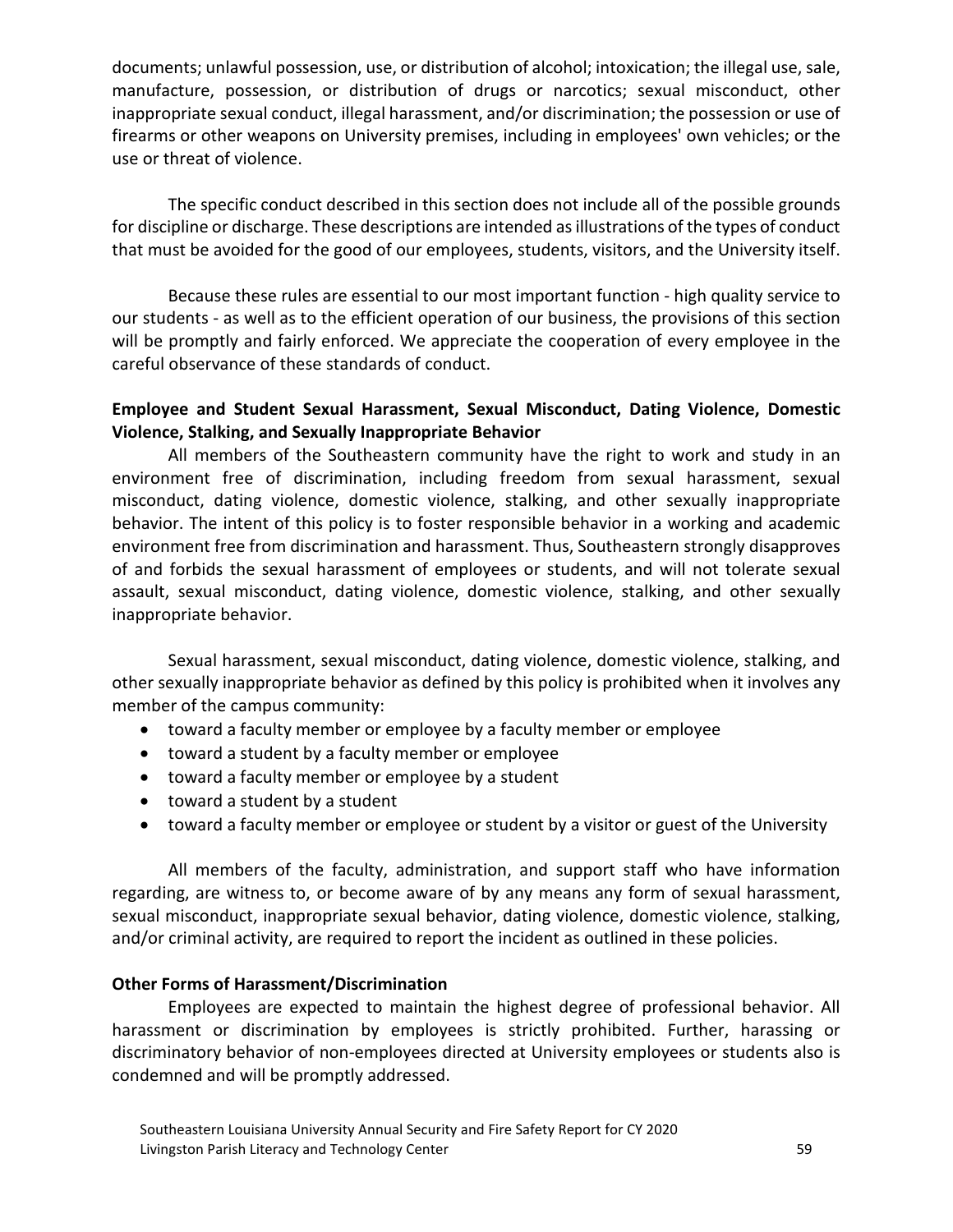Discrimination occurs when race, color, national or ethnic origin, sex, sexual orientation, gender identity or expression, marital status, disability, religion, veteran status, age, or any protected status is used as (inappropriate) irrelevant criteria for action. Discrimination is particularly condemned when it exploits and jeopardizes the trust that should exist among members of an educational institution. To preserve a work and study atmosphere that fosters such trust, the University affirms the principle that students, faculty, and staff must be treated equitably and evaluated on the basis of merit rather than irrelevant criteria. When a person intentionally or inadvertently abuses the power and authority inherent in their position, there can be negative consequences both to the individuals involved, as well as to the educational and working environment of the University.

Discrimination also includes harassment. Harassment may be based on a person's race, color, national or ethnic origin, sex, sexual orientation, gender identity or expression, marital status, disability, religion, veteran status, age, or any protected status. It includes a wide range of abusive and humiliating verbal or physical behaviors that are directed against a particular person or persons. In some cases, the conduct may be such that it is clear that it is directed against a particular person or persons, even though the person(s) may not be explicitly identified.

Examples of unacceptable behavior include, but are not limited to:

- physical, emotional, or mental abuse
- racial, religious, ethnic, or gender-based or sexual insults
- derogatory ethnic, religious, or sexual jokes or slurs
- unwelcome sexual comments or advances
- taunting intended to provoke an employee
- requests for sexual favors used as a condition of employment or affecting any personnel decisions such as hiring, promotion, or compensation
- unwanted physical contact such as pinching, grabbing, rubbing, etc.; stalking, bullying, cyber-bullying, etc.

All members of the faculty, administration and support staff who have information regarding, are witness to, or become aware of by any means any form of harassment or discrimination are required to report the incident.

## **Reporting of Prohibited Conduct, Harassment, and Discrimination Violations**

An individual who reports sexual harassment, sexual violence, intimate partner violence, or stalking, whether the Complainant or a witness, can be assured that all reports will be taken seriously, and that each individual will be treated with dignity, respect, and in a non-judgmental manner from the initial report to the final result. Similarly, a respondent can expect to be treated fairly and respectfully from the initial report to final result.

Any employee or faculty member who believes he or she has been the subject of any form of prohibited conduct, harassment, or discrimination in any form should bring the matter to the Human Resources Office, Title IX/EEOC Office, and/or the Provost.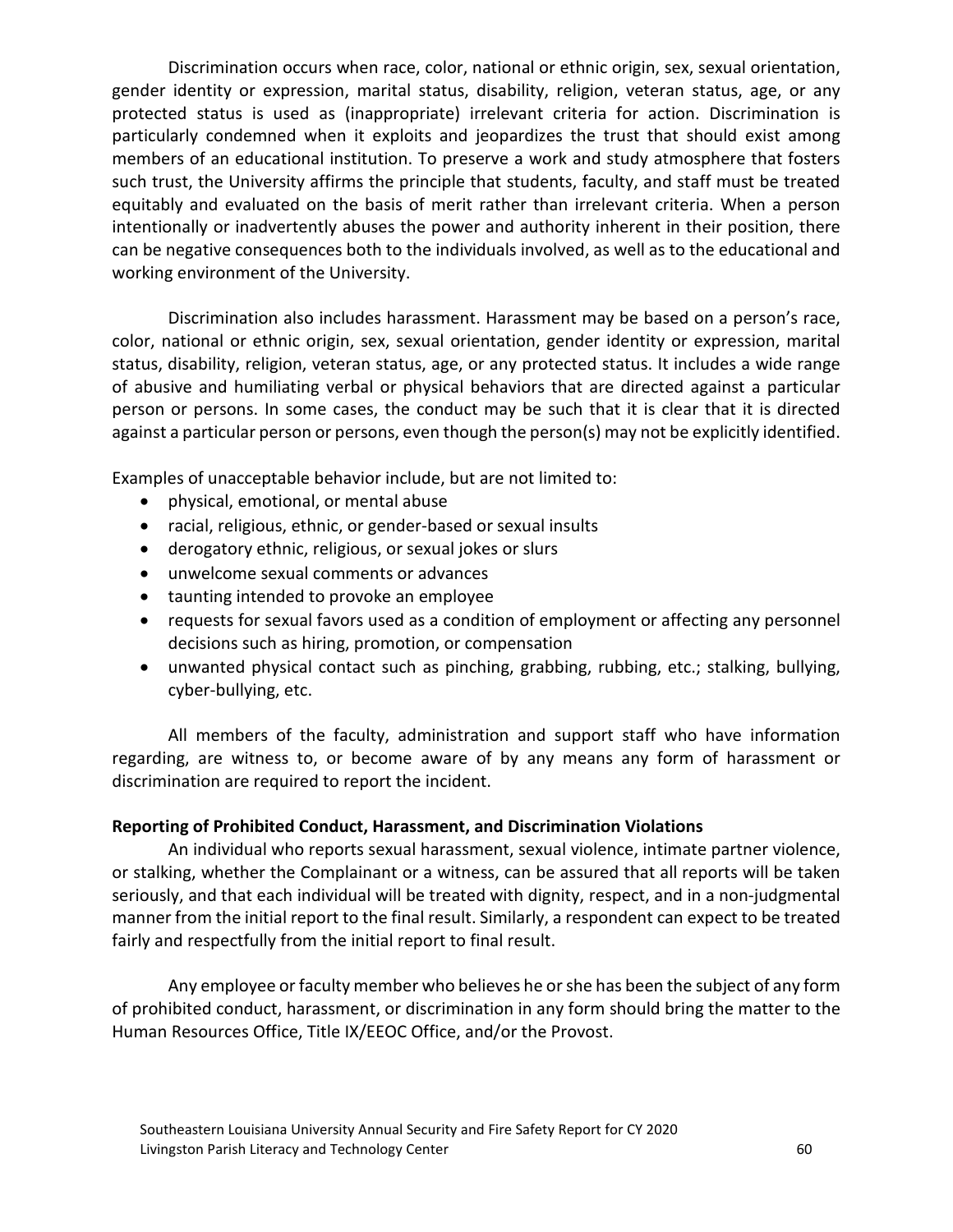All members of the faculty, administration, and all support staff are required to report incidents of prohibited conduct, harassment, and/or discrimination, including sexual harassment and gender discrimination, sexual misconduct, relationship violence, and sexually inappropriate behavior, that they observe, that they are informed about, or of which they become aware by any means the Human Resources Office, Title IX/EEOC Office, and/or the Provost.

## **Investigation of Reports**

All concerns will be taken seriously. The University will inform the alleged respondent about the University's policy regarding such behavior and advise the respondent that retaliation is prohibited.

The Title IX Director will be notified of all Title IX/VAWA related claims. In those cases, the Title IX Director will determine to whom the responsibility for investigation will be assigned. The investigation will typically involve interviewing the individual who believes they have been harassed; interviewing the individual who has been accused; and interviewing any witnesses or those who are believed to have relevant information about the claim. The individual being accused generally has the right to know who has made an allegation against them. The supervisor of an employee making a claim and the supervisor of an employee being named in a claim may be notified of the claim, only if appropriate.

## **Review**

When the individual making a claim or the accused is a member of the faculty, the investigation will normally be assigned to the Provost's Office. The Provost may conduct the investigation with Human Resources, meeting with the individual making the claim, the individual who has been accused, and any witnesses or those who may have relevant information. Any corrective action toward a faculty member will be determined based on procedures set forth in the Faculty Handbook.

When a claim involves an employee of the University other than a faculty member, the investigation will typically be assigned to Human Resources. The Title IX Director may delegate responsibility for the investigation to another member of the professional staff or person(s) authorized by the University, as appropriate. Any corrective action toward a member of the professional staff will be based on standard, accepted disciplinary procedures.

Student complaints about a faculty member or another employee of the University will be reviewed by the Provost (in the case of a faculty member,) the Title IX Director (in situations involving Title IX/VAWA related claims,) and/or Human Resources (in the case of an employee).

Faculty or staff complaints about a student will be reviewed by the Title IX Director or trained designee. The procedures for sexual harassment grievances are outlined in the Student Code of Conduct.

Student complaints about other students will be reviewed and investigated per the Sexual Misconduct Policy by the Title IX Director or Director of Student Advocacy and Accountability. The procedures for sexual harassment grievances are outlined in the Student Code of Conduct.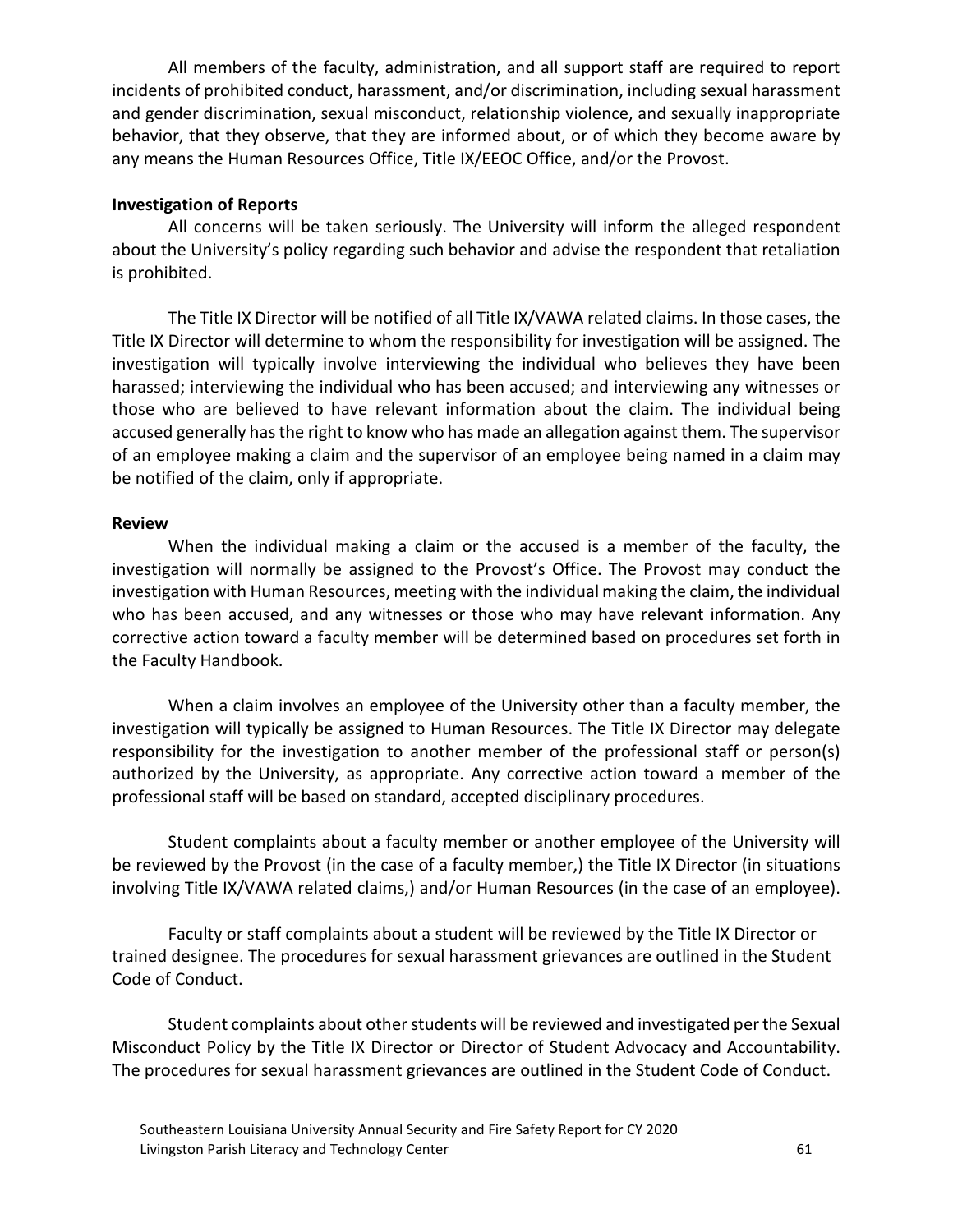During the course of an investigation, the individual conducting the investigation may consult with or notify the President, Provost, Vice President for Student Affairs, Dean of Students, Dean of the College, Human Resources, Director University Police, and/or another administrator or outside legal counsel, as appropriate.

Confidentiality will be maintained throughout the investigation to the extent practicable and consistent with the University's need to undertake a full and impartial investigation. Only those with a need to know will be involved in the investigation.

In cases involving an issue or concern outlined in policies related to employee or student sexual harassment, sexual misconduct, dating violence, domestic violence, stalking, and other sexually inappropriate behavior, both the Complainant and/or the Respondent may have an advisor of their choice present during the investigation.

The role of an advisor is to support the Grievant/Respondent, but the advisor may not represent the Grievant/Respondent during the investigation. The Grievant/Respondent may speak quietly with their advisor or request a short break in order to speak.

Employees questioned by the University during the course of an investigation are required to provide their full cooperation. In turn, it is the expectation of the University all those involved in an investigation, including the individual making the claim, the individual who has been accused, and any witnesses will be treated with dignity and respect during the course of the investigation.

If criminal conduct has been alleged, the claimant may elect to file a complaint with the appropriate authorities. The University will conduct its own investigation, even if a criminal investigation occurs.

The University will normally conclude its investigation in a period of 60 days or less. In rare cases where the matter presents particular complexities or the unavailability of witnesses, the time period may be extended. All investigations will offer an equal opportunity for the accuser and the accused to present relevant witnesses and other evidence. At the conclusion of the investigation, appropriate administrators of the University will determine whether a violation of this policy occurred using a "preponderance of the evidence" standard. This means that, based on the totality of the evidence, harassment more likely than not occurred (not a "clear and convincing evidence" standard).

In investigations implicating rights protected by Title IX, the individual making the complaint, as well as the alleged offender, will be apprised of the outcome of the investigation in writing.

If harassment or other violation is found to have occurred, immediate and appropriate action will be taken to stop the harassment or other violation, eliminate the hostile environment, prevent its recurrence, and remedy its effects.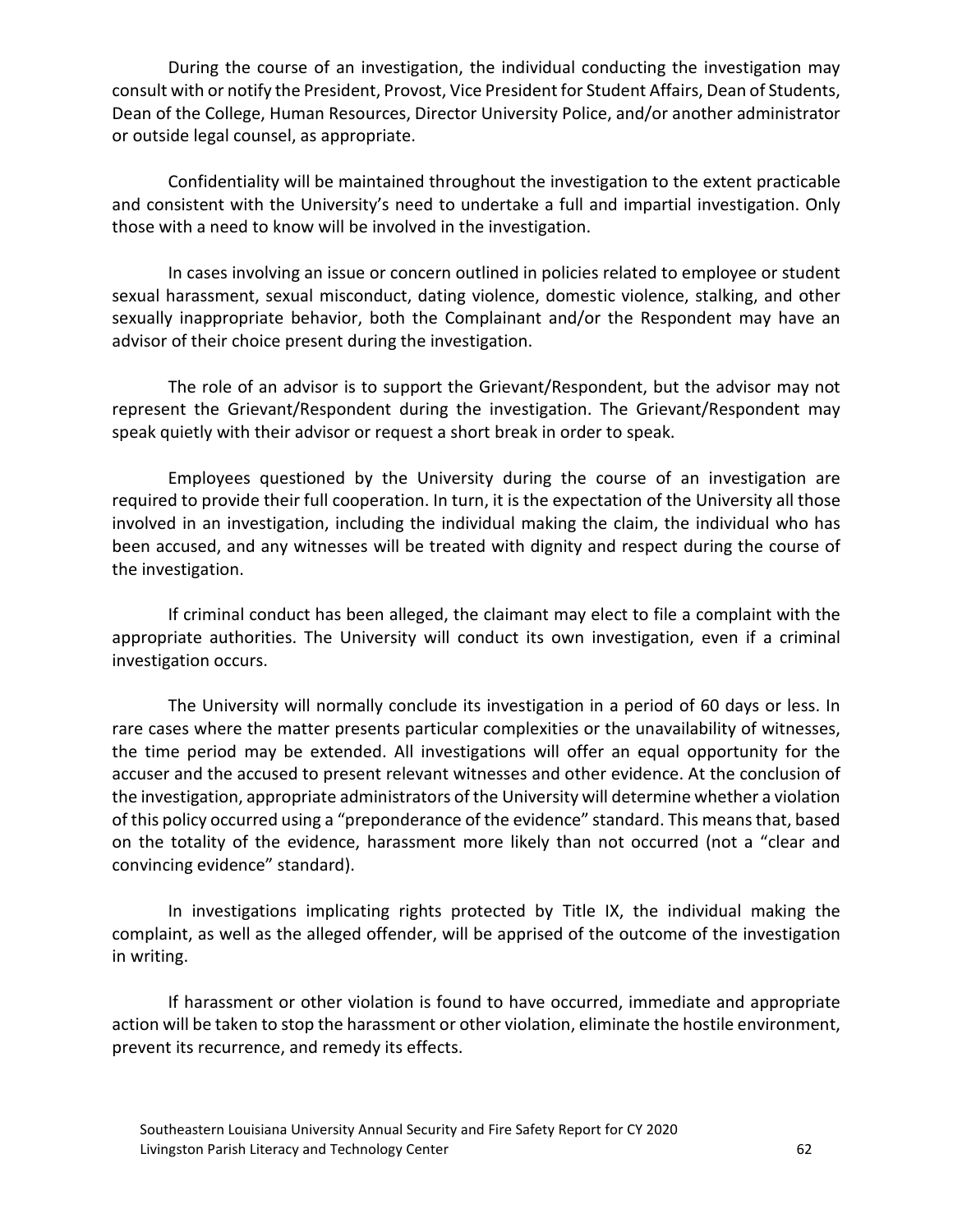Where a Respondent has been found responsible, the University will take appropriate actions, which may include disciplinary and corrective actions designed to prevent future occurrences. Sanctions may be issued individually, or a combination of sanctions may be imposed. The determination of sanctions is based upon a number of factors, including the nature, severity of, and circumstances surrounding the violation; the harm suffered by the Complainant; any ongoing risk to either the Complainant or the community posed by the Respondent; the impact of the violation on the community, its members, or its property; any previous disciplinary history; previous complaints or allegations involving similar conduct; and any mitigating or aggravating circumstances. Disciplinary measures may consist of actions including verbal warning, written warning, suspension without pay, or possible termination of employment. The determination of sanction is made by Human Resources. Faculty disciplinary matters will be handled per procedures outlined in the Faculty Handbook.

In appropriate cases, the University may determine the misconduct was motivated by bias, insofar as a Complainant was selected on the basis of their race, color, ethnicity, national origin, religion, sex, sexual orientation, gender expression, gender identity, age, veteran's status, marital/family status, genetic information, or disability. Where the University determines the misconduct was motivated by bias, the University may elect to increase the sanction imposed as a result of this motivation. Disciplinary sanctions may range from probation to permanent separation from the University. They may also include any educational, remedial, or corrective actions and a structure as a structure and a structure and a structure and a structure warranted.

#### **Notice of Outcome and Sanction:**

In investigations implicating rights protected by Title IX, the individual making the complaint, as well as the alleged offender, will be apprised of the outcome of the investigation in writing.

#### **Interim Measures**

During the investigation and prior to the final determination, the University may take appropriate interim measures to protect the parties involved. A Complainant or Respondent may request an interim measure or other protection, or the University may impose interim measures at its discretion to ensure the safety of all parties, the University community, and/or the integrity of the process. These actions are not a presumption of responsibility. Interim measures may be imposed whether or not formal disciplinary action is sought by the Complainant or the University.

## **Types of Interim Measures**

The University, after consulting with the Complainant and Respondent, will determine which measures are appropriate to ensure the Complainant's safety and equal access to employment:

- Assistance in alternative employment arrangements and/or changing work schedules, when possible
- A No-Contact Directive, pending the outcome of an investigation. Such directives serve as notice to both parties that they must not have verbal, electronic, written, or third party communication with one another
- Providing an escort to ensure that the employee can move safely across campus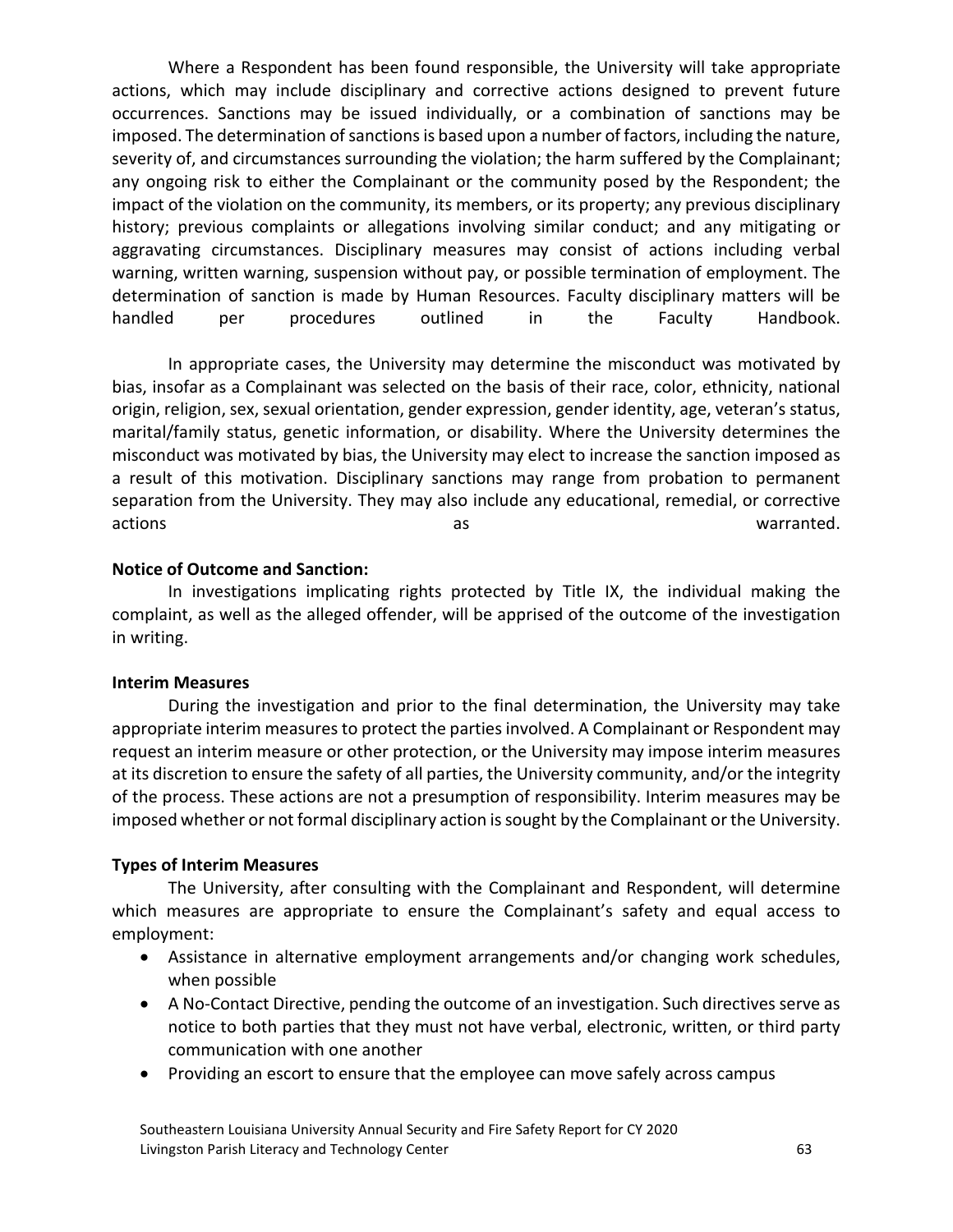- Assistance identifying an advocate to help secure additional resources or assistance including off-campus and community advocacy, support, and services
- Issue a full, partial, or modified ban/bar to the respondent, if appropriate
- Any other remedy that can be tailored to the involved individuals to achieve the goals of this policy

The University will work with the Complainant and the Respondent to identify what interim measures are appropriate in the short term, and will continue to work collaboratively throughout the process and as needed thereafter to assess whether the instituted measures are effective and, if not, what additional or different measures are necessary.

# **University-initiated Protective Measures**

In addition to those protective measures previously described, the Title IX Director or designee will determine whether interim interventions and protective measures should be implemented, and, if so, take steps to implement those protective measures as soon as possible. Examples of interim protective measures include, but are not limited to a University order of No Contact, residence hall relocation, adjustment of course schedules, a leave of absence, or reassignment to a different supervisor or position. These remedies may be applied to one, both, or multiple parties involved. Violations of the Title IX Director's directives and/or protective measures will constitute related violations that may lead to additional disciplinary action. Protective measures imposed may be temporary pending the results of an investigation or may become permanent as determined the Title IX Director, Human Resources, and/or Provost.

# **Notification to Victims of Crimes of Violence**

The University will, upon written request, disclose to the alleged victim of a crime of violence or a non-forcible sex offense the report on the results of any disciplinary proceeding conducted by the University against a student or employee who is the alleged perpetrator of such crime or offense. If the alleged victim is deceased as the result of such crime or offense, the next of kin of such victim shall be treated as the alleged victim for purposes of this paragraph.

# **SEX OFFENDER REGISTRY AND ACCESS TO RELATED INFORMATION**

The Adam Walsh Child Protection and Safety Act of 2006 provides for the registration and tracking of sex offenders. Institutions of higher education are required to issue a statement advising the campus community of where to obtain law enforcement agency information provided by a state concerning registered sex offenders. The law also requires sex offenders already required to register in a State to provide notice, as required under State law, of each institution of higher education in that State at which the person is employed, carries on a vocation, or is a student.

In Louisiana, information regarding registered sex offenders who are subject to community notification is maintained by the Louisiana State Police in the Louisiana State Sex Offender and Child Predator Registry Database. This database is the official Louisiana internet source for Sex Offender Registration information. The state maintains files based on registration information submitted by criminal justice agencies and represents a statewide source of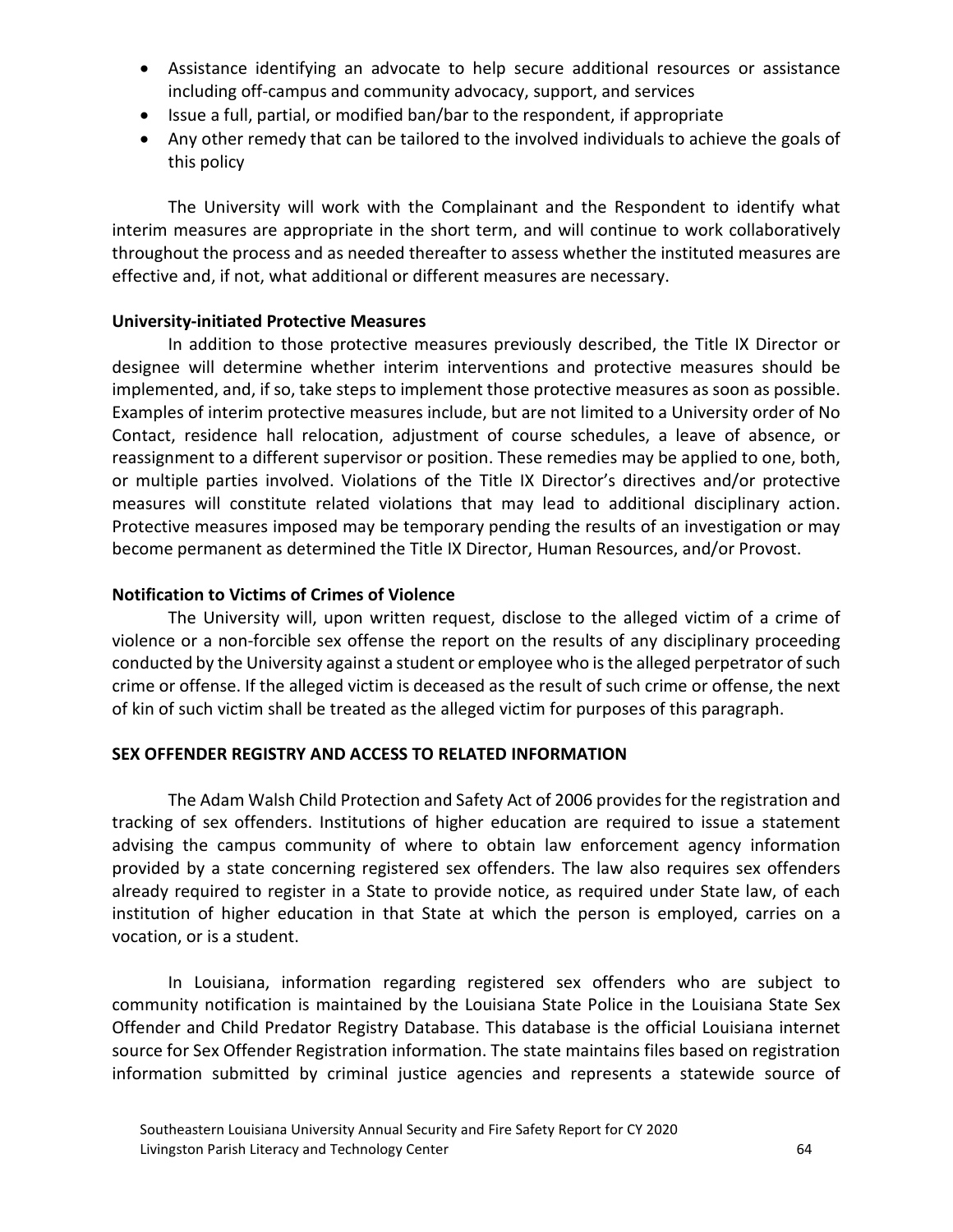information on sex offenders required by law to register. The database can be searched for a specific individual or for an area (city and/or zip code). The database may be found at the following website: <http://www.lsp.org/socpr/default.html>

## **ALCOHOL/DRUG POLICIES**

In accordance with the federal Drug-Free Workplace Act of 1988, the federal Drug-Free Schools and Communities Act (DFSCA) of 1989, and Louisiana state policies on Alcohol and Other Drugs, Southeastern prohibits the unlawful or unauthorized possession, use, sale, manufacture, distribution, or dispensation of alcohol and other drugs by employees and students in the workplace, on University property, or as part of any campus activity. Employee or student violators are subject to disciplinary action, up to and including termination of employment and expulsion.

The University Police Department is responsible for enforcing the laws of the State of Louisiana, including laws relative to the possession, use, and sale of alcoholic beverages. This includes the enforcement of state underage drinking laws and federal and state drug laws. In addition to any law enforcement action taken, student violations of the policies and guidelines pertaining to alcohol and drugs specified in the Student Code of Conduct are referred to the Office for Student Advocacy and Accountability for assessment. Students found responsible for violations will face sanctions appropriate to the degree of the violation. Sanctions will increase in severity for repeated violations. Student sanctions include, but are not limited to, fines, education, referrals for counseling, community service, probation, residence hall separation, or suspension or expulsion from the University.

Louisiana law states persons under 21 years of age who attempt to purchase, purchases, consumes, possesses, or who knowingly and intentionally transports any alcohol, liquor, or malt beverages is guilty of an offense. Misrepresentation of age to a licensed dealer or other persons who sell or furnish intoxicating liquors constitutes an offense. A person also commits an offense for selling or providing alcoholic beverages to a person under 21 years of age.

There are serious legal and financial consequences for impaired driving, including driving while intoxicated (alcohol intoxication) or driving while impaired by other drugs. Drivers under the age of 21 with a blood alcohol concentration (BAC) of .02 grams per cent (g%) or higher and drivers 21 years of age and older with a blood alcohol concentration (BAC) of .08 grams per cent (g%) or higher are presumed to be impaired and may be charged criminally. Louisiana also has open container and noise ordinances.

The use of narcotics and controlled substances without a prescription on University property, as elsewhere, is illegal. Illegal possession, use, and/or sale of drugs or narcotics by students, employees, or guests constitutes unacceptable and illegal conduct. The University Police Department is responsible for enforcing the laws of the State of Louisiana, including laws relative to the possession, use, and sale of narcotics and controlled substances. When students are receiving Federal Title IV financial aid (including Federal Pell Grants and Federal Direct Student Loans), it is their responsibility to inform the Financial Aid Office within five days of any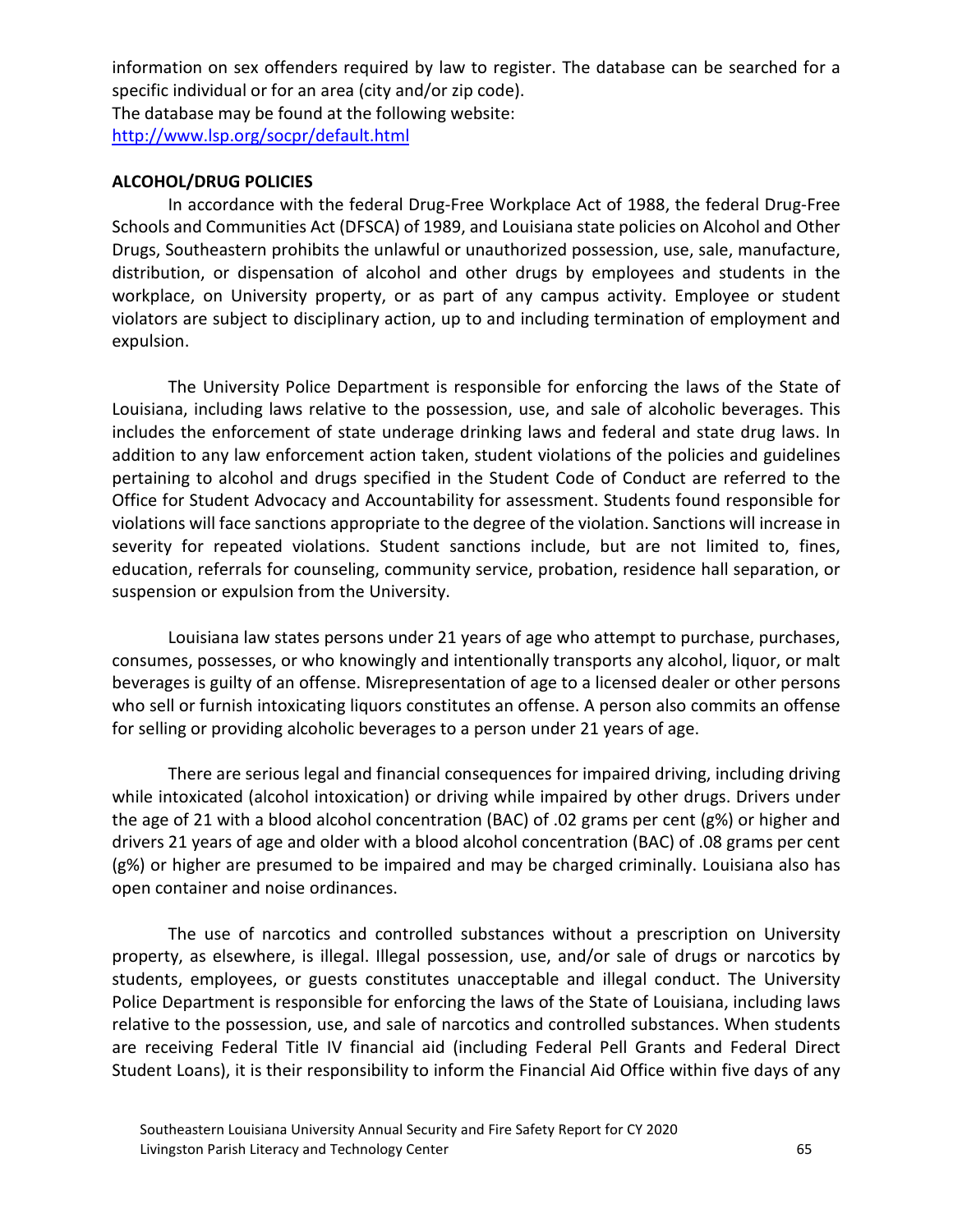criminal illegal drug statute conviction. Students also agree to abide by the conditions of the drugfree workplace certifications.

The Student Code of Conduct also specifies prohibitions and penalties for violations of these prohibitions and is published under a separate cover. The Student Code of Conduct is administered by the Office for Student Advocacy and Accountability. The complete Student Code of Conduct may be found online at:

http://www.southeastern.edu/admin/stu\_affairs/handbook

## **Drug Free Schools and Communities Act (DFSCA) Compliance**

The most recent version of Southeastern's Drug and Alcohol Abuse Policies can be located in the Student Handbook. The Student Handbook may be located online at: [http://www.southeastern.edu/admin/stu\\_affairs/handbook](http://www.southeastern.edu/admin/stu_affairs/handbook) 

#### **WEAPONS POLICY**

Southeastern Louisiana University is a "Firearm Free Zone" in compliance with all state and federal laws governing such. In accordance with Louisiana Revised Statute 14:95.2, it is a felony to intentionally, knowingly or recklessly possesses a firearm, illegal knife or prohibited weapon (with or without a concealed handgun permit pursuant to R.S. 40:1379.1 or R.S. 40:1379.3) on the physical premises of a school or educational institution, to include any buildings or passenger transportation vehicles under the direct control of the educational institution.

Only commissioned law enforcement personnel are authorized to carry firearms at Southeastern and must have in their possession verification of their authorization to do so at all times.

According to the Student Code of Conduct: "Weapons violations include but are not limited to: possession or use of guns, and other firearms and knives with blades longer than five inches on University property; any illegal or unauthorized possession, use, or threatening the use of firearms, knives, other weapons, or dangerous chemicals."

Additionally, it is a violation of Southeastern policies governing employee behavior for employees to possess firearms, weapons, or explosives on campus without authorization.

Weapons brought to campus for educational pursuits, including, but not limited to, inert or replica weapons used for participation in the United States military Reserve Officer Training Corps (ROTC), weapons used in historical displays, and inert or replica weapons used in theatrical productions, must be authorized by the University administration and verified as non-operational or otherwise registered with the University Police Department prior to arrival on campus.

## **MISSING STUDENTS**

If a member of the University community has reason to believe a student is missing, whether or not the student resides on campus, the individual should immediately contact the University Police Department at (985) 549-2222. The University Police Department will initiate an investigation and collaborate with the Division for Student Affairs, other University officials,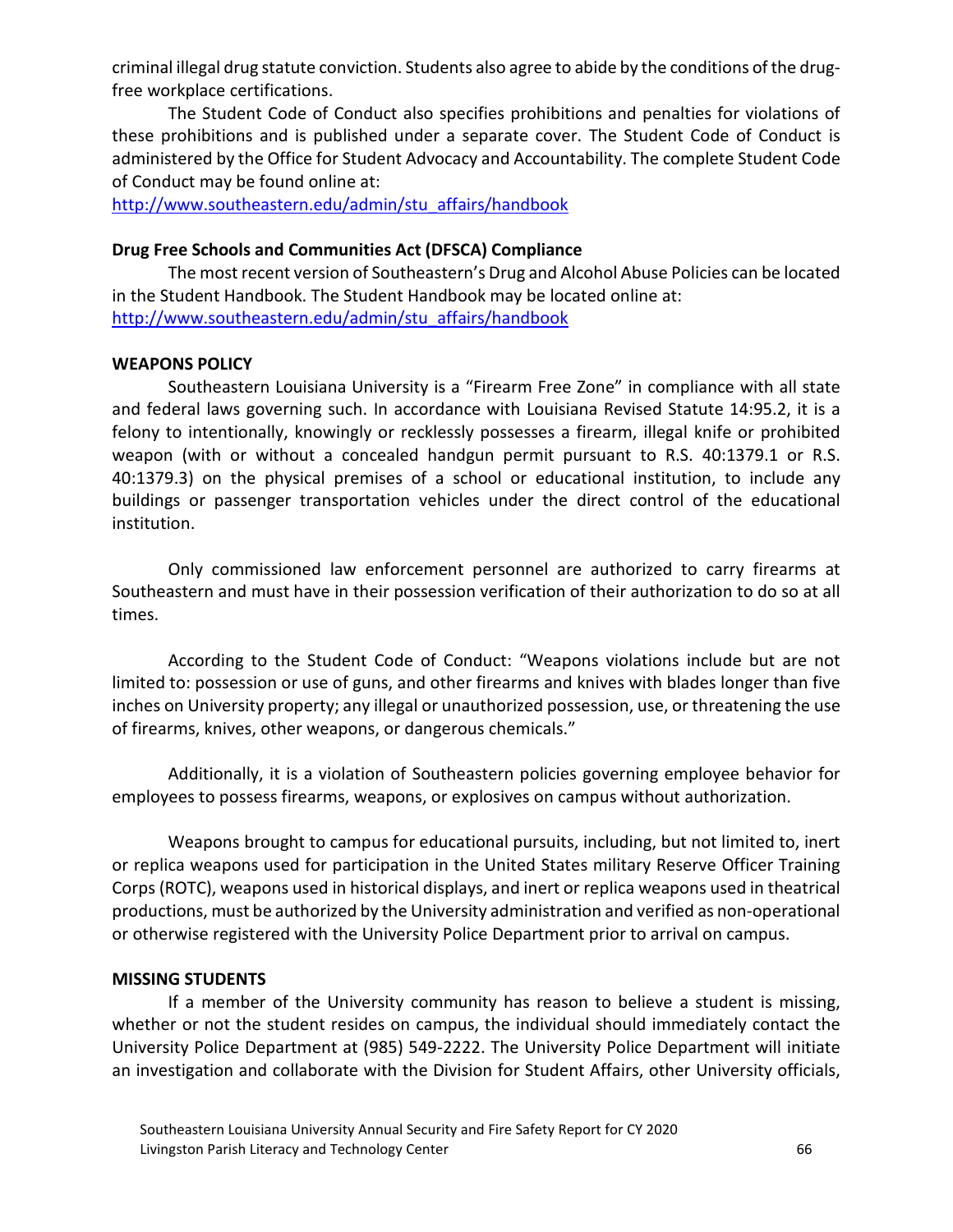and/or appropriate local law enforcement agencies to make an effort to locate the student and determine his or her state of health and well-being.

The University Police Department will gather pertinent information about the student from the reporting person or others. Such information may include but is not limited to the student's description, cellular phone number, clothes last worn, vehicle description, information about the student's health or well-being, or an up-to-date photograph. University officials will endeavor to determine the student's whereabouts by contacting friends, associates, faculty members, and/or employers of the student, and/or determining whether the student has been attending classes, scheduled organizational or academic meetings, and work. If the student resides off-campus, the University Police Department may enlist the aid of the neighboring police agency having jurisdiction where the student resides or was last known to have been visiting.

In addition to registering a general emergency contact, all students residing in on-campus student housing facilities have the option to annually register confidential contact information for a person to be notified by the University in the event the student is officially reported as missing. The contact information will be confidential, accessible only by authorized campus officials and law enforcement, and may not be disclosed outside the investigation. If a student has identified such an individual, UPD or other authorized University officials will notify that individual no later than 24 hours after the student is determined to be missing.

If the missing student is under the age of 18 and is not an emancipated individual, UPD or other authorized University officials must notify the student's custodial parent or legal guardian immediately after UPD has determined the student has been missing for more than 24 hours, in addition to notifying any additional contact person designated by the student.

After the student has been located, University Police will attempt to verify the student's state of health, well-being, and intention of returning to campus. If appropriate, a referral to the University Counseling Center may be made.

## **EMERGENCY MEDICAL RESPONSE PROCEDURES**

Students and employees should report any emergency medical situations to the University Police Department immediately at (985) 549-2222.

UPD officers are trained emergency medical responders to provide medical assessment and basic emergency care. UPD may also contact the Walker Fire Department and/or Acadian Ambulance for assistance during medical emergencies.

## **CRIME PREVENTION, FIRE SAFETY, AND SAFETY AWARENESS PROGRAMMING**

Southeastern offers many programs designed to inform students and employees about campus security procedures and practices and the prevention of crimes. A common theme of all awareness and crime prevention programs is to encourage students and employees to be responsible for their own safety and for the safety of others on campus. Crime prevention programs on personal safety and security are sponsored by various campus organizations throughout the year. These programs include general crime prevention and security awareness programs, such as safety education forums, programs, and discussions about topics such as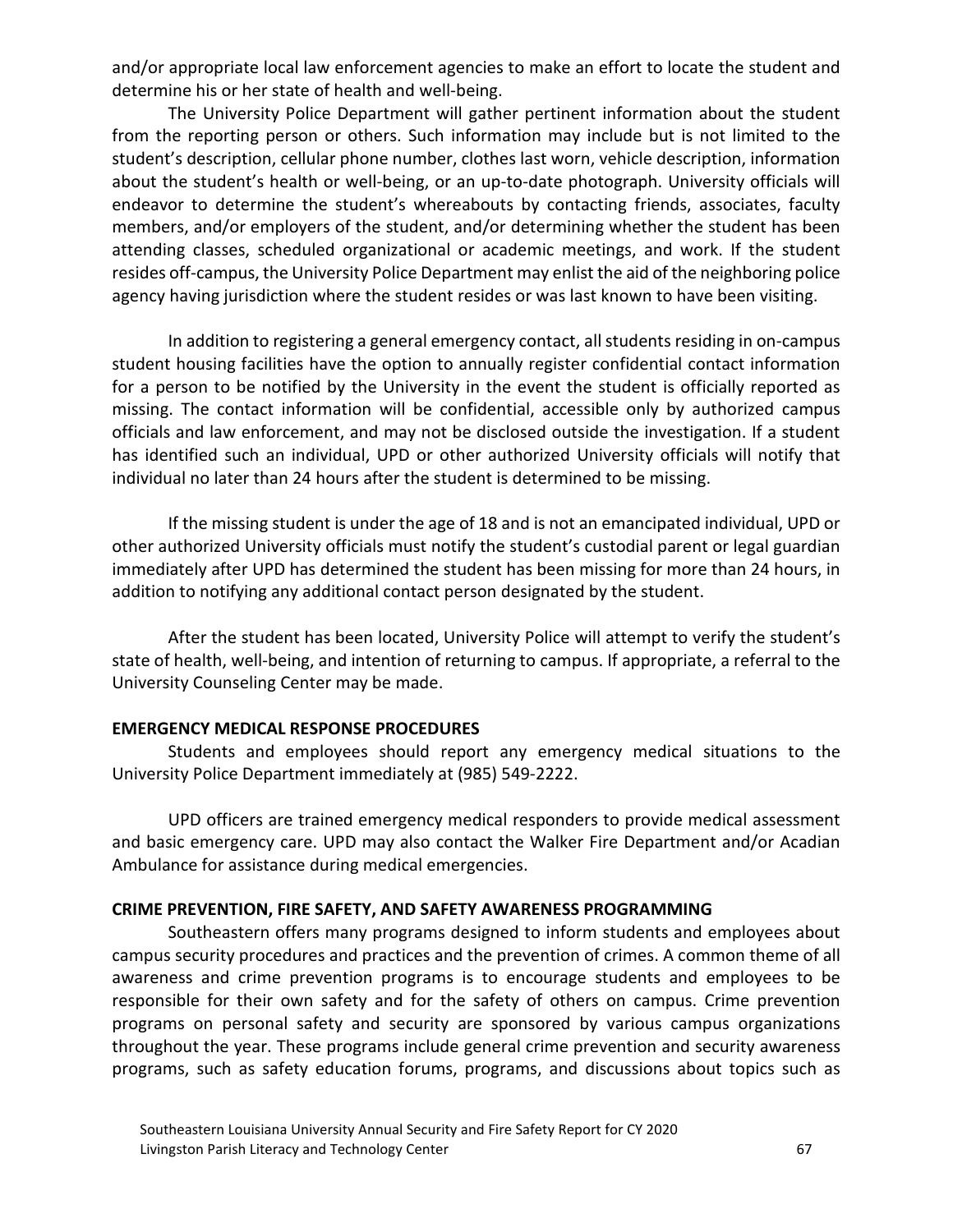alcohol abuse, sexual assault awareness and prevention, relationship violence awareness and prevention, bystander intervention, emergency response and evacuation procedures, and theft prevention. University Police, Residence Life, Student Affairs, and the Title IX Director participate in forums, panels, meetings, and programs on campus and in residence halls to explain campus safety, campus policies, and expectations related to student conduct and behavior and fire safety measures and procedures at Southeastern.

Additionally, Southeastern has enacted the "Safe Campus" initiative, including a website with often asked safety questions, information about safety and security measures implemented at Southeastern, and how students can assist with keeping themselves and the campus safe. The website can be found at https://www.southeastern.edu/about/safe\_campus.

Students and employees may request safety and security presentations or meet with police department employees by contacting the University Police Department via e-mail at [police@southeastern.edu.](mailto:police@southeastern.edu)

Crime prevention information is always available at the University Police Department website at [www.southeastern.edu/police.](http://www.southeastern.edu/police)